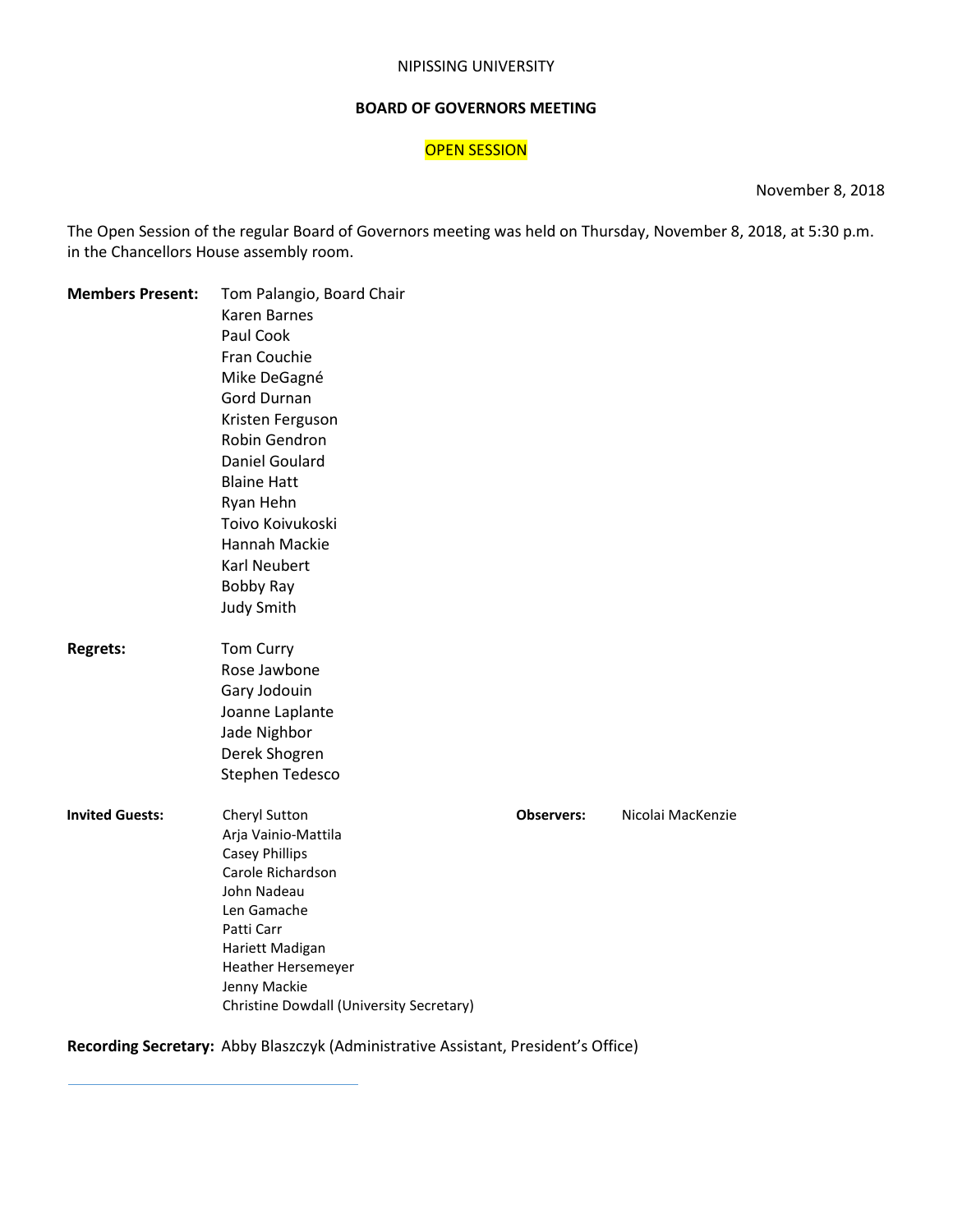#### **1. Call to Order/Land Acknowledgment**

The meeting was called to order at 5:35 p.m. The Board Chair offered a traditional land acknowledgement.

### **2. Declaration of Conflict of Interest**

The Board Chair called for conflicts of interest concerning any of the agenda items. No such declarations were made.

#### **3. Use of Recording and/or Broadcasting Devices**

The Board Chair reminded everyone that the use of recording and/or broadcasting devices is prohibited during the meeting.

#### **4. Consent Agenda**

Approval of the minutes from the September 20, 2018, open session Board meeting was removed from the consent agenda to allow for discussion. In addition, the report from the Community Relations Committee was removed and will be included with the January meeting agenda.

## Resolution 2018-11-01: *That the items included on the November 8, 2018, consent agenda for the Open Session of the Board of Governors meeting be adopted as amended.*

*Moved by Blaine Hatt; seconded by Robin Gendron. Carried.* 

#### **5. Adoption of the Minutes from September 20, 2018, Board Meeting**

A request was put forward to amend the minutes to provide additional details under item #9 – President's Remarks, specifically related to the President's goals and priorities for 2018/19.

 Resolution 2018-11-02: *That the minutes of the Open Session of the meeting of the Board of Governors held on September 20, 2018, be adopted as amended.*

> *Moved by Robin Gendron; seconded by Karen Barnes. Carried.*

#### **6. Adoption of Regular Agenda**

Resolution 2018-11-03: *That the Board of Governors adopt the November 8, 2018, open meeting agenda as amended.* 

> *Moved by Ryan Hehn; seconded by Gord Durnan. Carried.*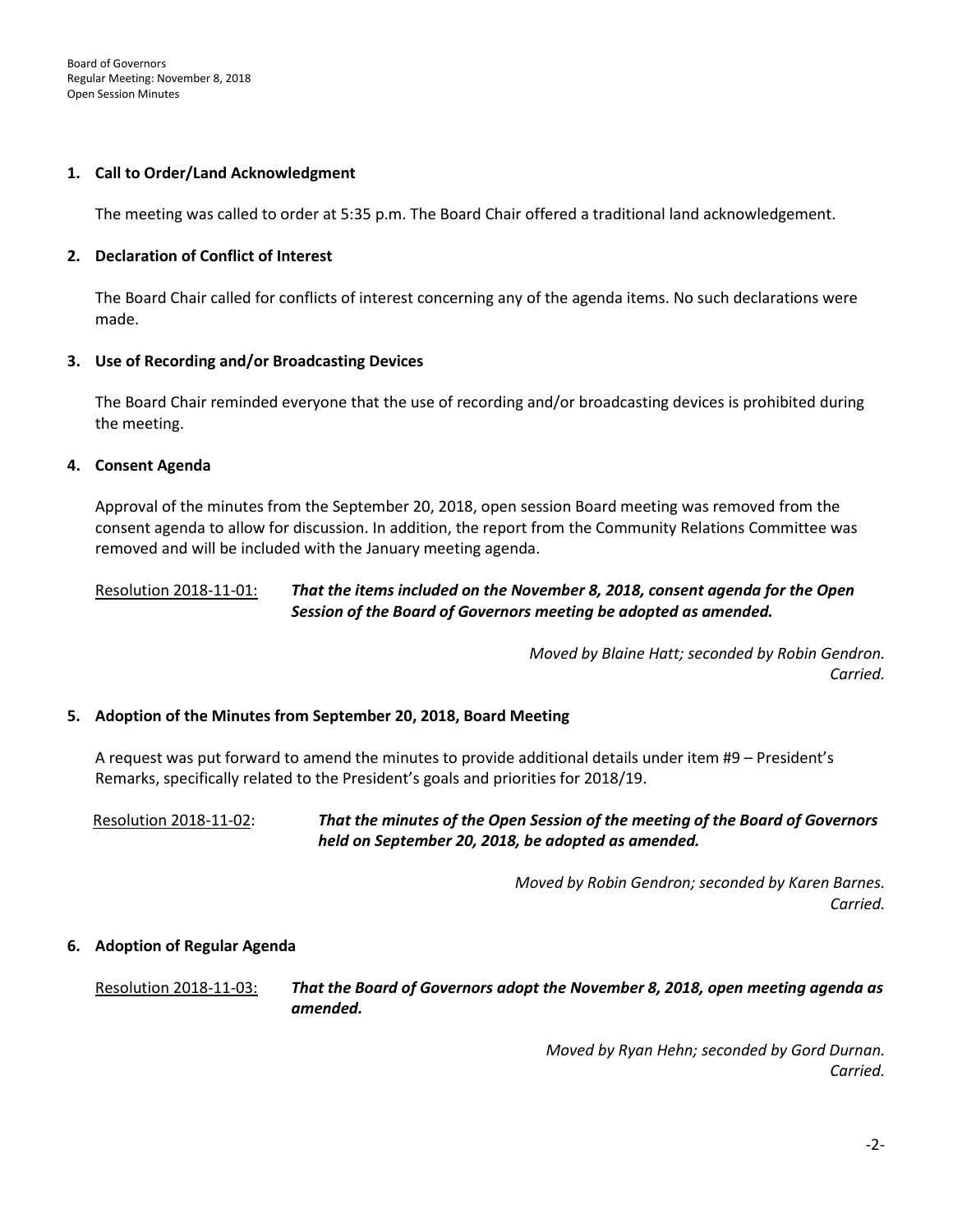#### **7. Chair's Remarks**

The Chair welcomed everyone to Chancellors House, Nipissing's largest residence complex, and thanked those responsible for organizing the pre-meeting tour of the facility and the student-themed dinner that followed. He reminded attendees of the upcoming Board retreat that will take place at the Canadian Ecology Centre this coming weekend.

## **8. Presentation: Disasters and Hackers. UTS is ready!** *– Heather Hersemeyer, Director, University Technology Services*

The Director of University Technology Services (UTS) gave a presentation on the major technological risk areas the University faces and the steps that have been taken to mitigate these risks. The two top risks identified were disasters (natural or man-made) and cyber security threats.

In the summer of 2017, the University experienced an outage that lasted four business days. Several servers were affected, and it was determined that it was simpler for UTS to rebuild, rewire and reinstall operating systems than to recover the impacted servers. As a result of this event, UTS has migrated to Microsoft Cloud and uses disaster recovery servers in Toronto and Montreal which gives the University the ability to function in the case of natural or man-made disasters. What used to take two to four weeks for disaster recovery is now expected to take one to two days.

Several types of cyber security threats were reviewed such as phishing emails, malware, ransom ware and brute force attacks. The processes Nipissing University has in place to stop these types of threats were highlighted along with the need to continue training for the UTS team to ensure the University is working within the best standards of university communities.

## **9. Chancellor's Remarks**

The Chancellor noted that he and the President have attended a number of meetings with the organizing committee for the 2019 Ontario Indigenous Summer Games. Should the City of North Bay be successful in their bid to host the games, Nipissing University will support the City by offering the use of our facilities including housing for coaches and athletes. The Chancellor highlighted several other events he attended over the last several weeks, including the Scholar Practitioner Program graduation that took place in Toronto in partnership with the Michener Institute and the annual Service Awards Ceremony that honours employees who have reached specific milestones in their years of service at the University.

## **10. President's Remarks**

The President highlighted a number of campus events that have taken place since the last Board meeting including homecoming weekend, the Fall Open House event, the Annual Service Awards, Treaty Week, etc. He also spoke about the ongoing discussions concerning the possibility of bringing an engineering program to Nipissing.

The Ontario University Fair that was held on September 28 and 29 saw a decline in numbers compared to last year, but it was noted that there was actually an increase in visitors to the Nipissing booth. The President stated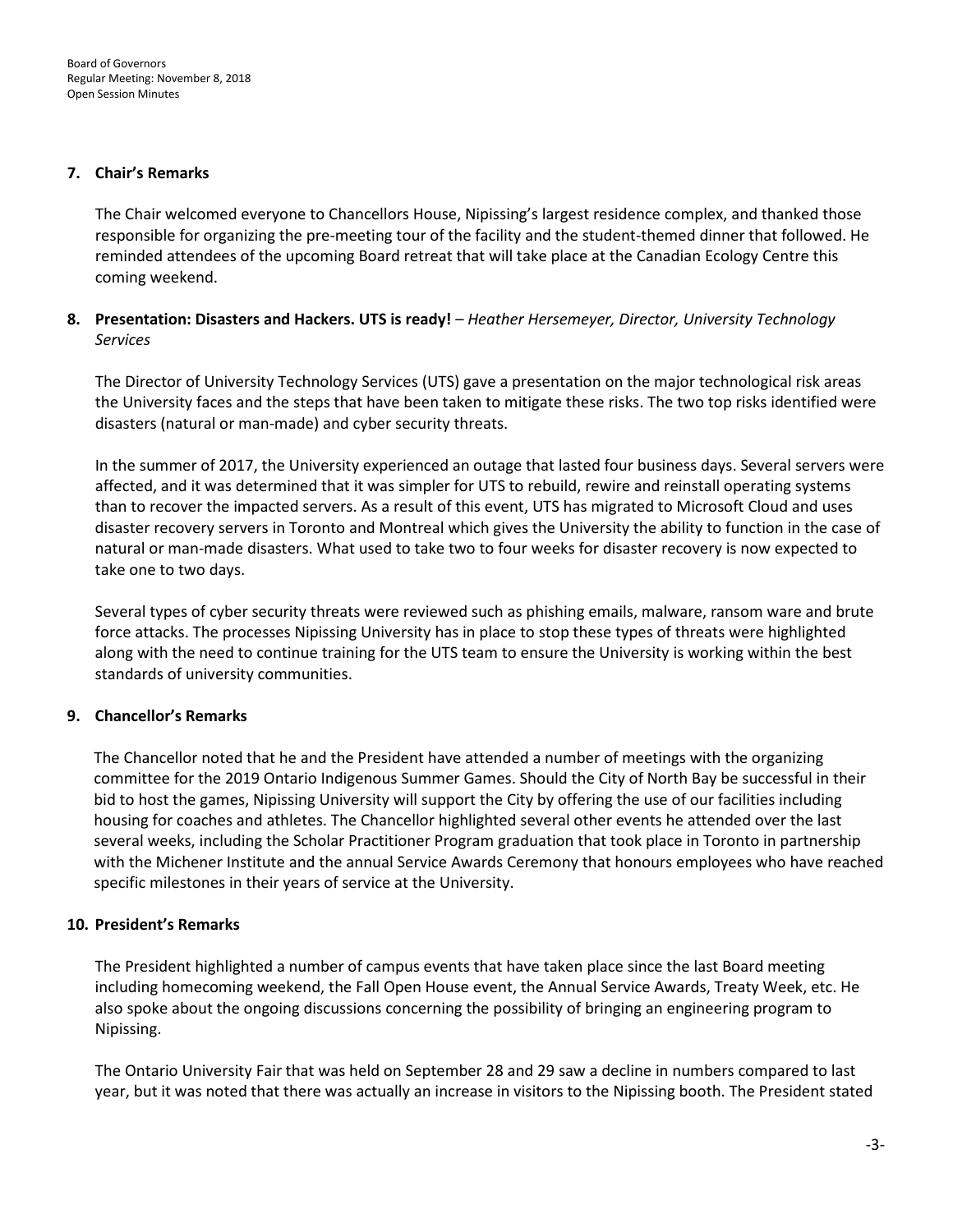that Nipissing must determine how we want to move forward as an institution to attract future students, and our presence at the fair is one part of that strategy.

The President provided an update on the ongoing collaboration of the Northern Ontario universities and the common goal of attracting students to migrate north. Related to that, the President and the Vice-President, Finance and Administration recently met with the President of Ontario Northland to discuss a possible partnership regarding travel options for students from Southern Ontario who choose to study at Nipissing.

An open discussion followed with several suggestions put forward for capitalizing on the success of the Ontario University Fair and the Fall Open House.

A more fulsome report on the President's activities over the past two months will be appended to the minutes.

## **11. Vice-President's Remarks**

**The Provost and Vice-President, Academic & Research** (PVPAR) recently attended a community consultation on immigration in North Bay. The conversation focused on how North Bay, as a community, can be more welcoming, both to those from other areas of the province as well as from other countries. The PVPAR noted that it will be important for the University to participate in this ongoing conversation.

The Academic Quality Assurance & Planning Committee of Senate has finalized a new Nipissing University Institutional Protocol which will soon be reviewed by the Quality Council of Ontario. There are eighteen programs due for cyclical review which are currently in the self-study stage, and ten of these will require external reviews as well.

The PVPAR then provided a brief overview of the University's current decanal structure and the proposal for a change to that structure. She highlighted the process that took place over the past several months which resulted in the proposed structure, including extensive discussion and consultation with all departments throughout the University.

After answering questions from Board members regarding the proposal, the following resolution was presented:

Resolution 2018-11-04: *That the Board of Governors accept the recommendation of the Nipissing University Academic Senate to adopt a new academic organizational structure, effective July 1, 2019, that includes the creation of a new Dean of Teaching position as well as the reorganization of the current faculties to include the following:*

- *Dean of the Faculty of Education and Professional Studies (Faculty to be comprised of the School of Business, School of Criminology & Criminal Justice, School of Nursing, School of Social Work and the Schulich School of Education); and*
- *Dean of the Faculty of Arts & Science (Faculty to be comprised of all other programs currently offered at Nipissing University).*

*The new structure will include the current position of Dean of Research & Graduate Studies.*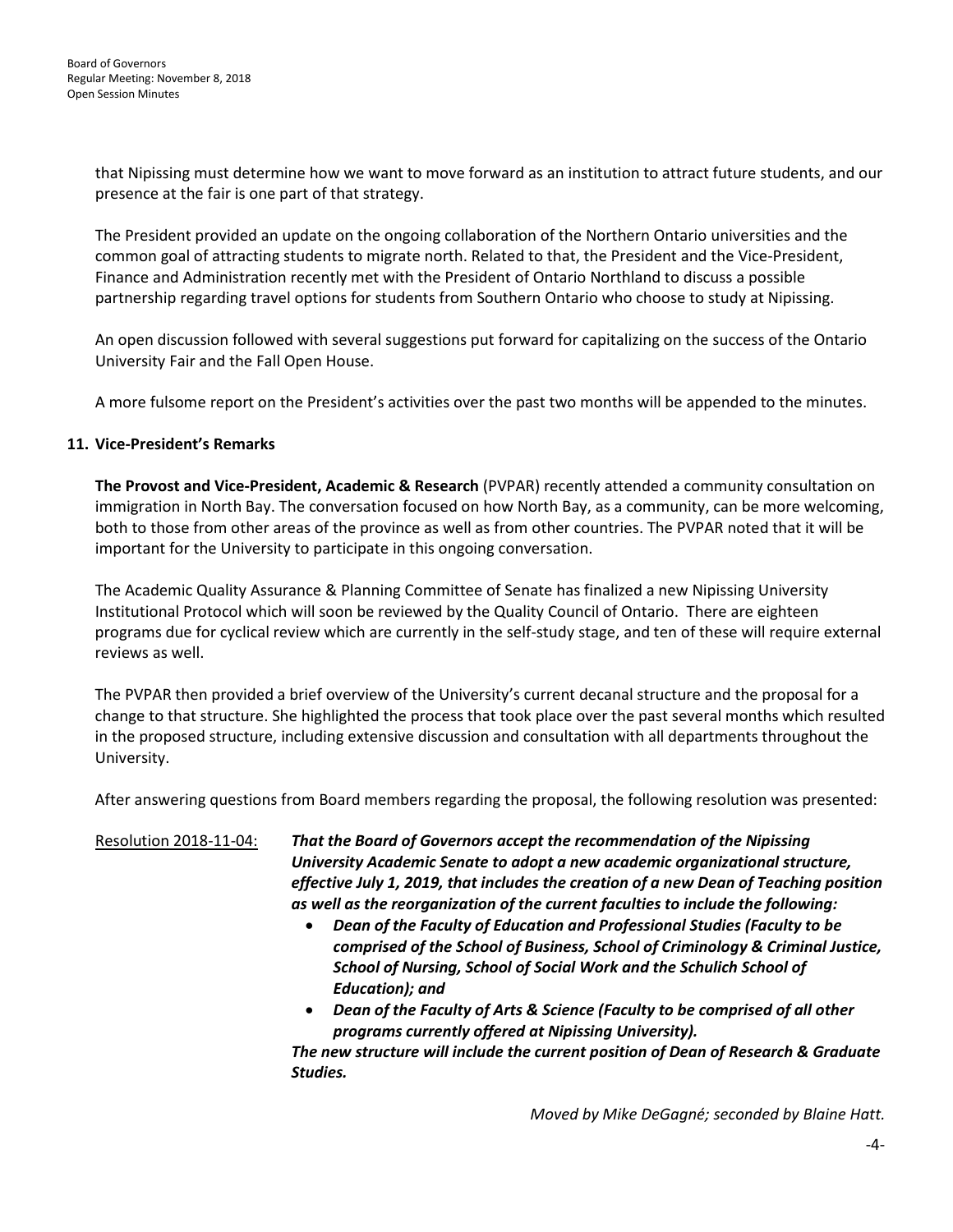*Carried.*

Following the passing of the resolution, it was noted that the PVPAR's proposal for the academic organizational restructuring was passed unanimously by both the Academic Senate and the Board of Governors.

**The Vice-President, Finance & Administration** (VPFA) announced that the new Director of External Relations, Cristin Christopher, will be joining the University in a couple of weeks. She also reminded the Board of the official launch of the Economic Impact Study which will take place at City Hall on Friday, December 7, 2018, at 1:00 pm.

**The Assistant Vice-President, Students** (AVPS) provided a follow-up on the recent legalization of cannabis in Canada. Nipissing, in partnership with Canadore, has banned the use of recreational cannabis on campus, including any property owned or rented by the University.

After providing an update on the success of our student athletes who competed on the turf field for the inaugural year, the AVPS announced that the 2019 University Rankings edition of MacLean's magazine has been released. Among primarily undergraduate universities, Nipissing ranked number one (#1) within the province for student satisfaction (#2 nationally), student services, residence living, mental health services, administrative staff, promoting Indigenous visibility and steps to prevent sexual assault. These rankings are entirely student based. In response to a suggestion that was made, it was noted that these rankings were highlighted in recruitment handouts that were distributed at the Fall Open House.

The AVPS and his staff were praised for the work they do to contribute to the student experience, and following the discussion, the following motion was made:

Resolution 2018-11-05: *That the Board of Governors commends the staff of Student Development & Services on the outstanding rankings of Nipissing University in the 2019 University Rankings edition of MacLean's magazine.*

> *Moved by Gord Durnan; seconded by Karl Neubert. Carried.*

## **12. Deans' Remarks**

**The Dean of the Schulich School of Education** reported that application and acceptance numbers remain unchanged for the consecutive BEd program, and the Registrar will continue to monitor those numbers. Other topics the Dean spoke to included the potential for a new Kinesiology degree program and the proposed changes to the Teacher Education Act with regards to required math tests which Deans of Education throughout the province are monitoring

**The Interim Associate Dean of Applied & Professional Studies** referred to the update he provided at the last Board meeting regarding the ongoing refresh of the curriculum within the School of Business. He stated that the School has voted unanimously in favour of the changes which are currently at the faculty level before proceeding to Senate, and the Interim Associate Dean noted he hopes to be able to report on specific changes at the next Board meeting.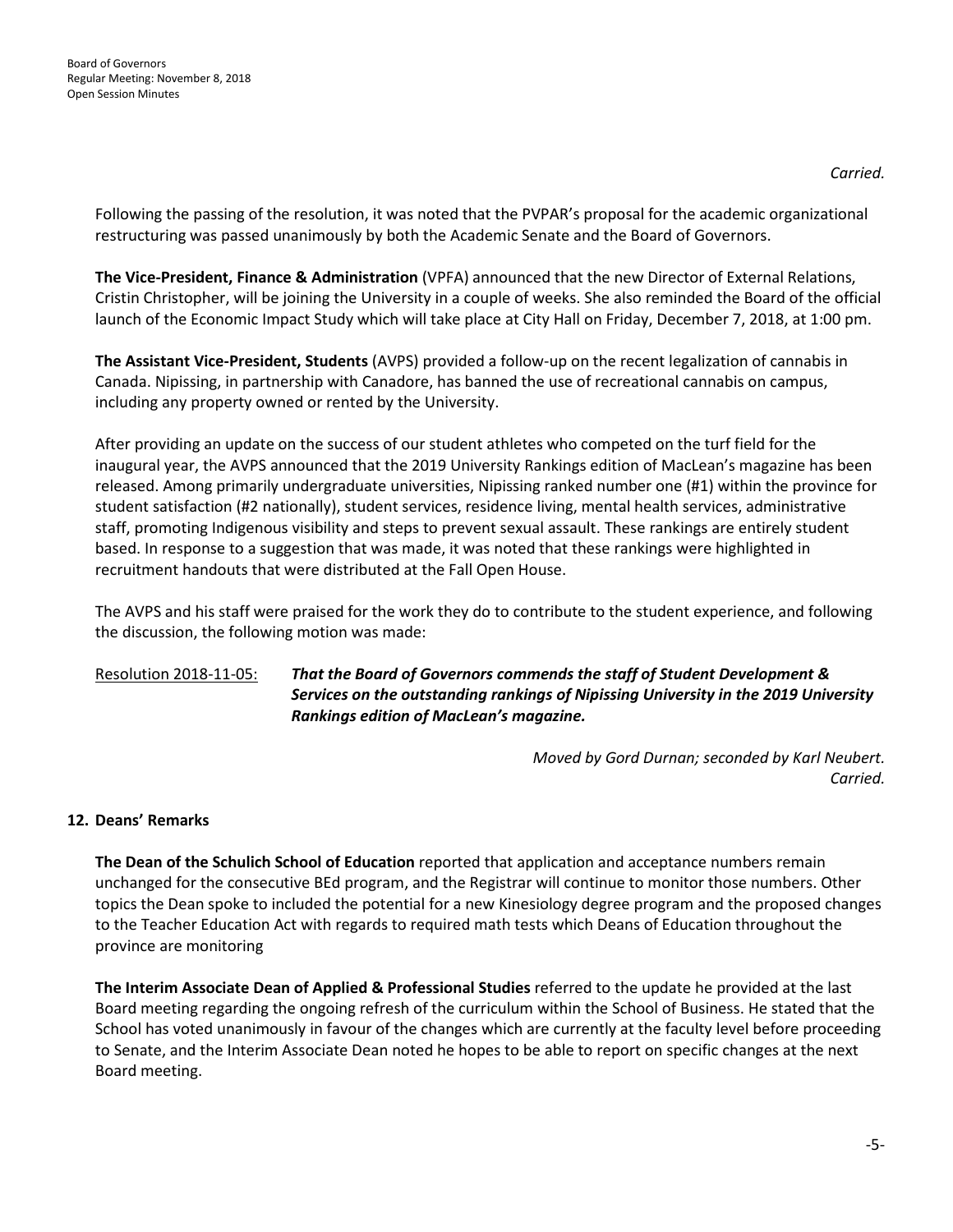Other events that were highlighted included a guest lecture series in the School of Business by Executive in Residence George Flumerfelt and the model Law School Admission Test (LSAT) that was organized by the Criminal Justice department.

## **13. Enrollment Update** *– Provost & VPAR*

As of November 1, enrollment numbers are lower compared to last year. This was anticipated due to the lower application numbers.

The Fall Open House, which was held on October 27, 2018, saw the highest number of attendees in four years with a 25% increase over last year. The Registrar's Office is now tracking where those in attendance came from and whether there was any overlap from attendees at the University Fair in Toronto.

## **14. Question Period**

A question was raised regarding the Provincial government's mandate for all universities to have a freedom of speech policy in place by January 1, 2019. The Joint Committee of the Board and Senate on Governance has been tasked with drafting a policy, and the Board has yet to receive an approved draft. Both the Board of Governors and the Academic Senate have pathways in place to ensure the policy is approved prior to the January 1 deadline.

## **15. Committee Reports**

## University Governance Committee *– Tom Palangio, Board Chair/Jenny Mackie, Director, HR*

The Director, Human Resources provided an overview of the proposed changes to the Search/Appointment/ Reappointment of Senior Academic Administrators policy. She noted that changes were made to the policy for clarity and consistency purposes and to bring some of the issues that have been identified in line with best practices. The policy was brought to the University Governance Committee twice, where input was provided and resulting amendments were made.

A lengthy discussion followed. A concern was raised in regards to the composition of the search committees and the removal of the requirement to ensure faculty representation from all faculties on the search committees for the President and the PVPAR. It was agreed that a friendly amendment would be made to revert to the former version in this regard.

A concern was raised regarding the advertising requirements for senior academic administrative openings. The VPFA explained that external searches are costly, and in a situation where the University is confident that the expertise exists within the institution for filling an open position, it would be advisable to have the option to advertise internally first.

Significant discussion took place, and the following motion was put forward:

## Resolution 2018-11-06: *That the Board of Governors accepts the recommendation of the University Governance Committee to accept the revised Search/Appointment/Reappointment of Senior Academic Administrators policy as circulated.*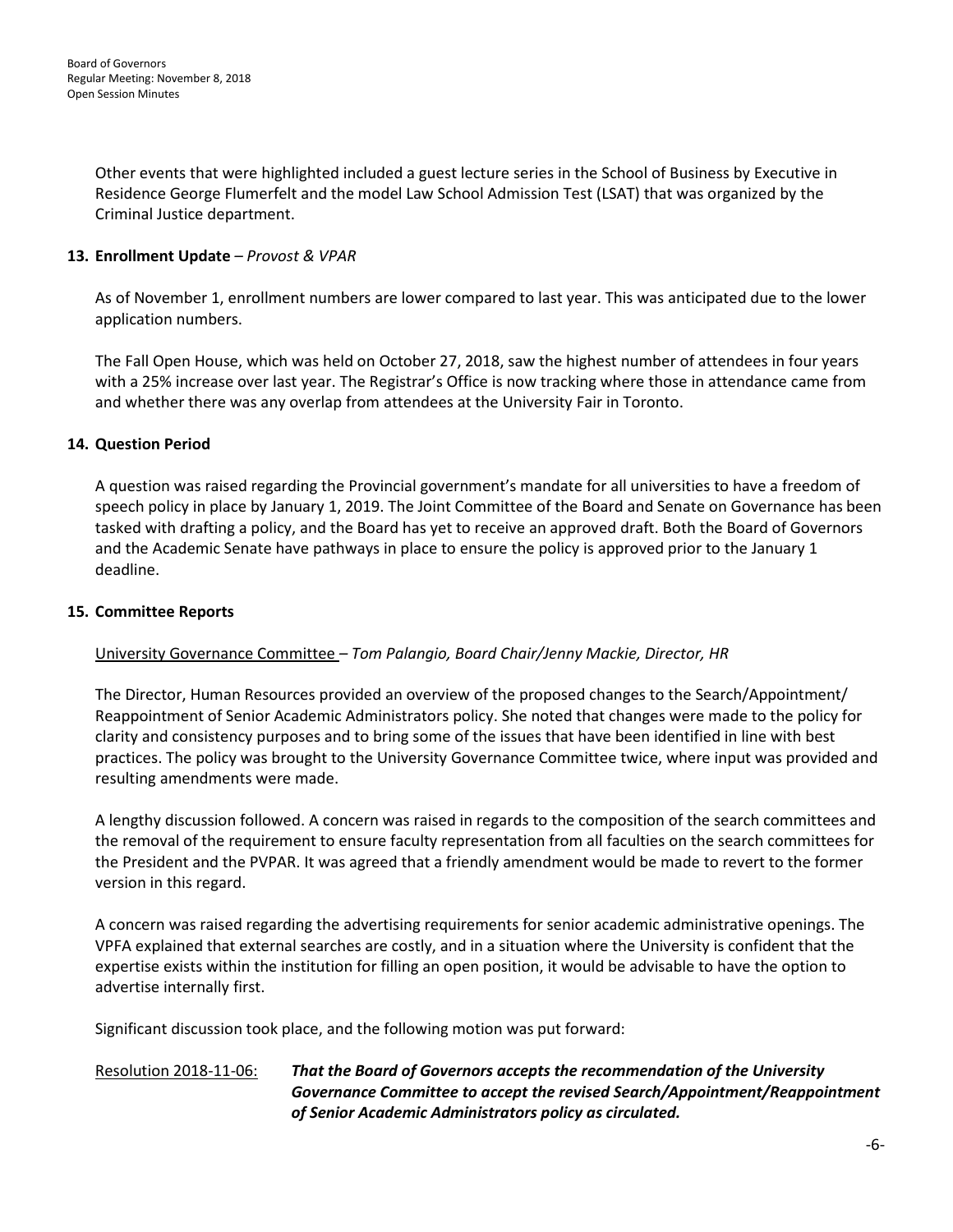*Moved by Karen Barnes; seconded by Fran Couchie. Carried.* 

#### **16. Board Representatives on Other Committees**

#### Nipissing University Student Union *– Daniel Goulard*

The NUSU President began by welcoming NUSU's new VP Governance and Legal Affairs, Hannah Mackie, to the Student Union and the Board. He then provided a brief recap on recent events, which included the Chamber of Commerce After Hours event hosted by NUSU and the Student Union general meeting which was held on October 30, 2018. He also highlighted the positive feedback received regarding the Good Neighbour Committee meetings.

#### Academic Senate *– Blaine Hatt*

As noted earlier, Dr. Hatt repeated that the newly approved restructuring of the University was unanimously passed in Senate as well as the Board. He also encouraged Board members to attend Senate meetings whenever possible to get a sense of how the Academic Senate operates.

#### Indigenous Council on Education *– Kristen Ferguson*

The Nipissing University Indigenous Council on Education (NUICE – formerly the NU Aboriginal Council on Education) met at the end of October at the Nipissing First Nation building in Garden Village. Items of business included formal approval for a territorial acknowledgement and the passing of the Nipissing University Indigenous Regalia Policy for convocation.

#### **17. Other Business**

No other business.

## **18. Adjournment**

Resolution 2018-11-07: *That the Open Session of the Board of Governors' regular meeting now adjourn.*

\_\_\_\_\_\_\_\_\_\_\_\_\_\_\_\_\_\_\_\_\_\_\_\_\_\_\_\_\_\_\_\_\_\_\_\_\_\_\_\_\_\_ \_\_\_\_\_\_\_\_\_\_\_\_\_\_\_\_\_\_\_\_\_\_\_\_\_\_\_\_\_\_\_\_\_\_\_\_\_\_

*Moved by Judy Smith; seconded by Toivo Koivukoski. Carried.* 

Open session adjourned at 8:50 p.m.

President & Vice-Chancellor/Secretary of the Board **Board Chair**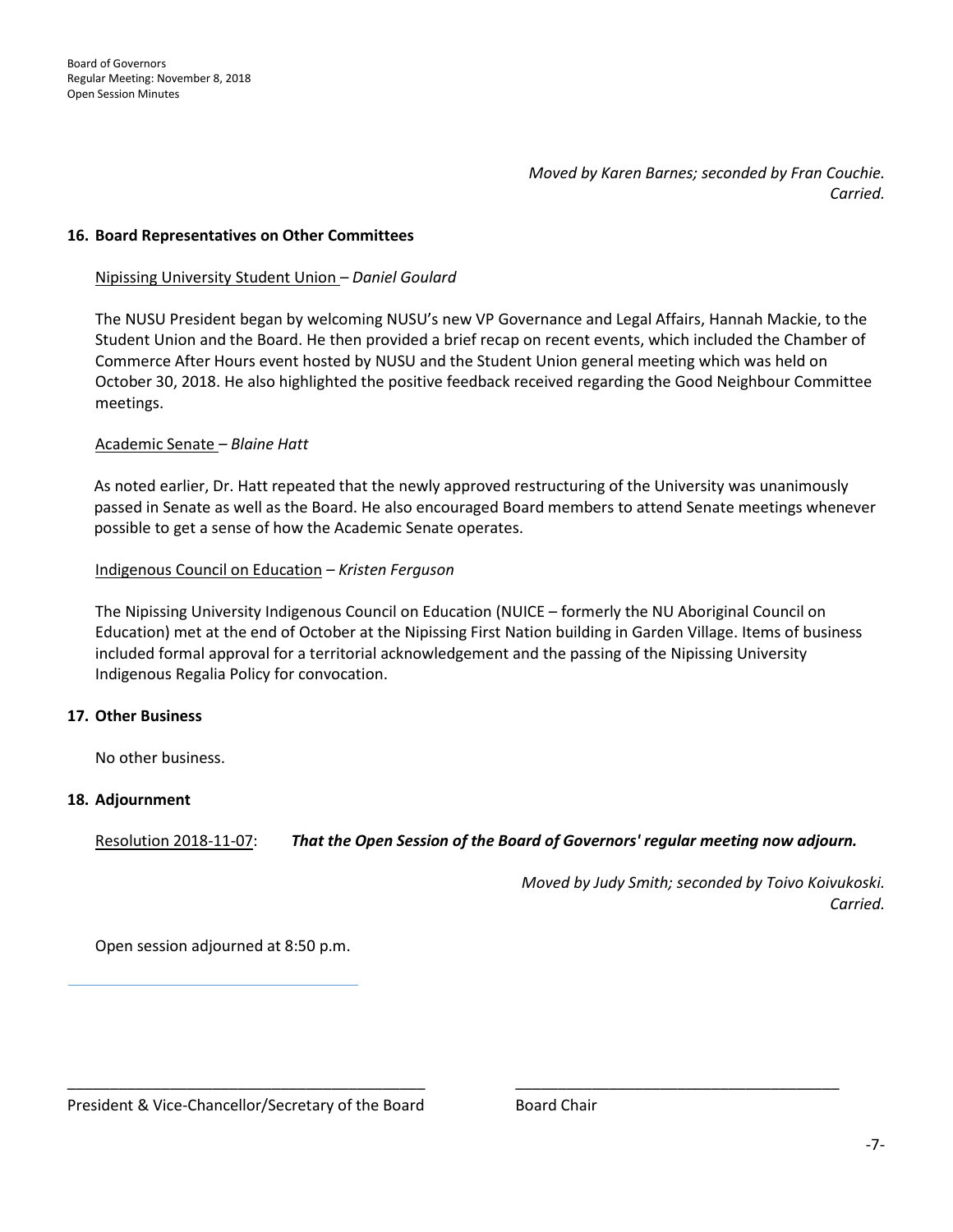# **President's Update**

# **Sampling of Activities and Events: September 20 - November 8, 2018**

## **Campus**

- School of Business welcome back huddle
- Homecoming official kick-off
- Turf Field Launch
- Ontario University Fair
- Town Hall
- SPP Graduation
- Tour of Michener Facility
- Fall Open House
- NUACE Meeting
- Welcome guest lecturer, Adrienne Pelletier
- Presentation to NUSU Board of Directors
- NUAAB Retreat and General Meeting
- Annual Service Awards

## **Meetings**

- Audit & Finance, Governance, Executive, Community Relations, Fundraising and Plant & Property Committee meetings
- Updates on the School of Business Indigenous Steering Committee updates
- Meeting with Paul Davidson and Gwendolyn Moncrieff-Gould, Universities Canada
- Meeting with the Kapuskasing Rotary Group
- Senate Executive Meeting
- Senate Meeting
- Meeting re: Fednor
- Meeting with Roy Slack: Cementation
- Meeting with Tanya Lukin-Linklater NUACE
- Interview with Hannah Wylie, PhD Candidate
- Meeting with Jennifer Llewellyn
- UMG/Executive Meetings
- Meeting with Jeff Copenace
- Call with Rotary, Adventures in Understanding
- Meeting with Andrea Young, Law School Application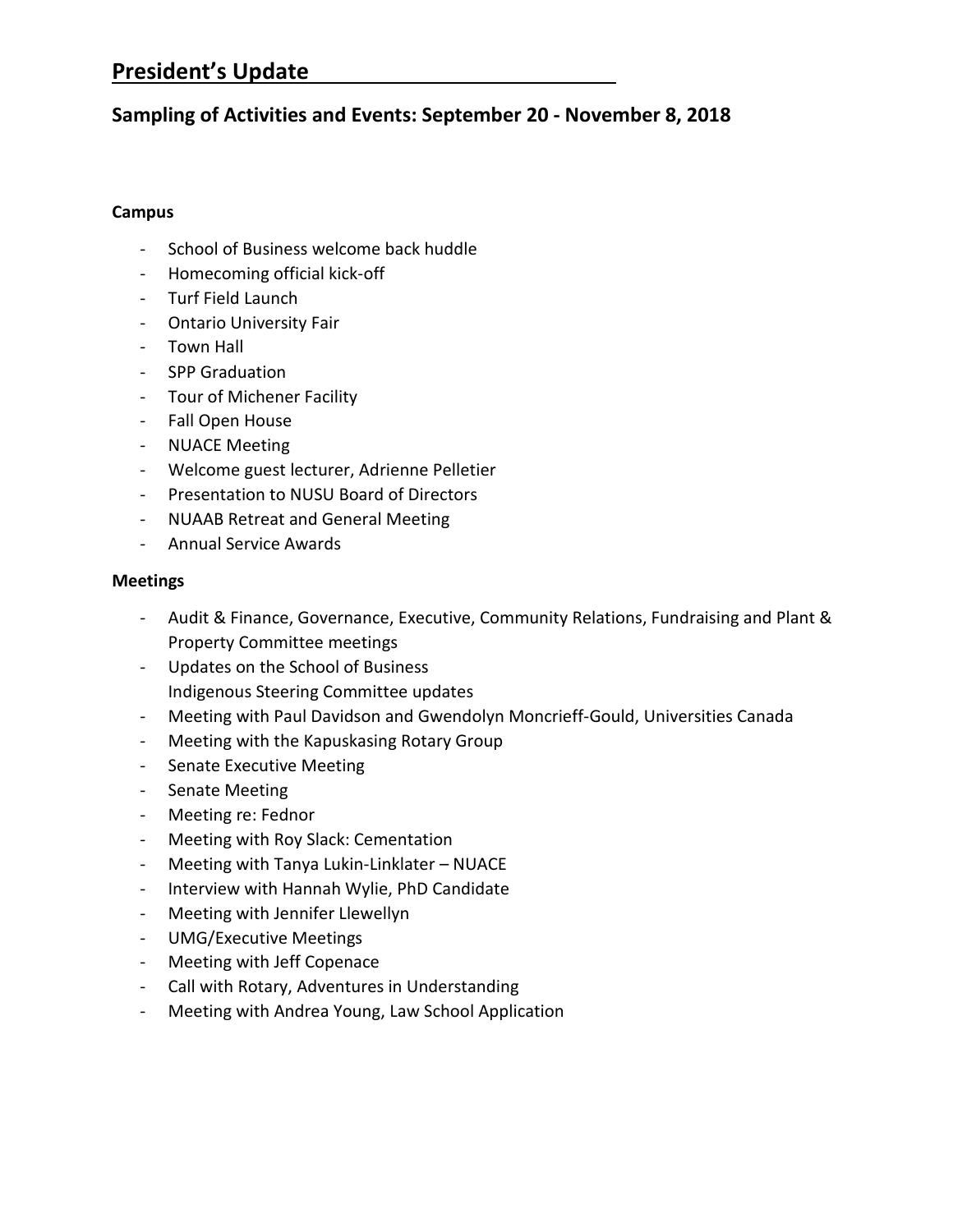## **Government**

- FRAYME Governance meeting Youth Mental Health
- Universities Canada Governance Committee Call
- Call with Selena Gignac, Canadian Roots Exchange
- COU Executive Heads Retreat
- Training in occupational health and safety for Indigenous Students
- AFOA Canada 19<sup>th</sup> National Conference
- FRAYME Board meeting Youth Mental Health
- AFOA Canada President's Reception
- COU Executive Heads Roundtable
- Universities Canada Membership Meeting
- Welcome Remarks at AFN National Meeting, Vancouver BC

## **Collaboration**

- Meeting with Aaron Knowlton, EAB
- Meeting with Dr. McPherson (Lakehead), and Pierre Zundel (Laurentian)
- Lecture at UBC

## **Community**

- Meetings with city council and mayoral candidates in collaboration with NUSU
- Breakfast with the Mayor and NUSU representatives
- Northern Ontario Business Awards Anishinabek Education System Office Opening
- North Bay Chamber of Commerce Event, hosted by NUSU
- Meeting with the selection committee of the 2019 Ontario Indigenous Summer Games
- Anishinabek Treaty Week Event
- ONR Luncheon
- Presentation to Rotary Club of North Bay

## **Research / Other**

- Keynote address to the Ontario Library Service North
- TD Bank Reception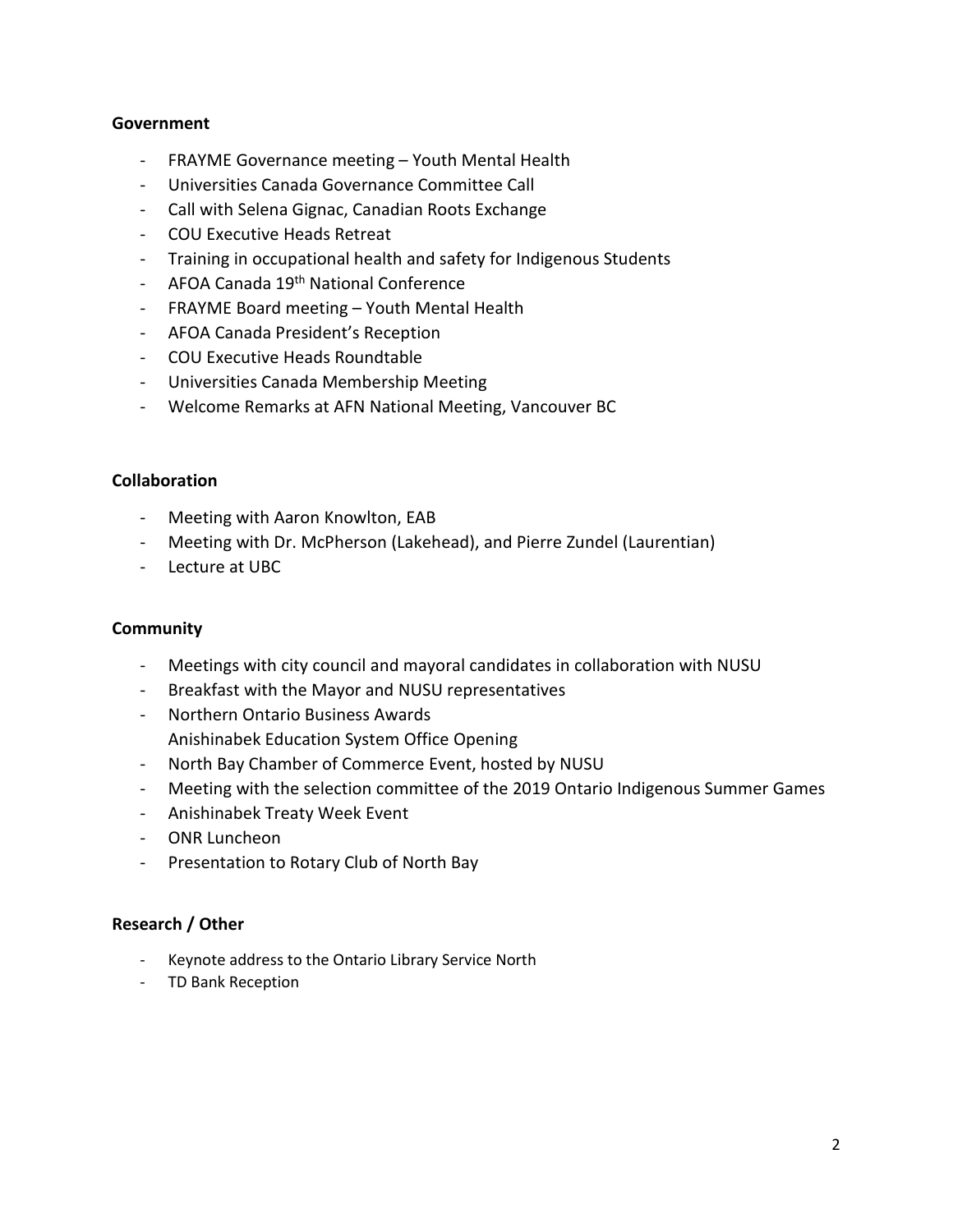## **NIPISSING UNIVERSITY BOARD OF GOVERNORS MEETING**

## OPEN SESSION

## November 8, 2018

5:30 p.m. – Chancellors House Assembly Room (900 Gormanville Road)

## **AGENDA**

- **1. Call to Order/Land Acknowledgement**
- **2. Declaration of Conflict of Interest**
- **3. Use of Recording and/or Broadcasting Devices**
- **4. Consent Agenda**
	- i. Adoption of the September 20, 2018, Minutes (Open Session)
	- ii. For Information Only
		- (a) Committee Reports
			- 1. Executive Committee
			- 2. Audit & Finance Committee
			- 3. Community Relations Committee
		- (b) Reports from Other Committees
			- 1. Alumni Advisory Board
			- 2. Joint Board/Senate Committee on Governance
		- Resolution: *That the items included on the November 8, 2018, consent agenda for the Open Session of the Board of Governors meeting be adopted as circulated.*

## **5. Adoption of Regular Agenda**

Resolution: *That the Board of Governors adopt the November 8, 2018, Open Session regular agenda as circulated.*

## **6. Chair's Remarks**

- **7. Presentation: Disasters and Hackers. UTS is ready!** *– Heather Hersemeyer, Director, University Technology Services*
- **8. Chancellor's Remarks**
- **9. President's Remarks**
- **10. Vice-President's Remarks**
	- *Provost and Vice President, Academic & Research*

Resolution: *That the Board of Governors accept the recommendation of the Nipissing University Academic Senate to adopt a new academic organizational structure, effective July 1, 2019,*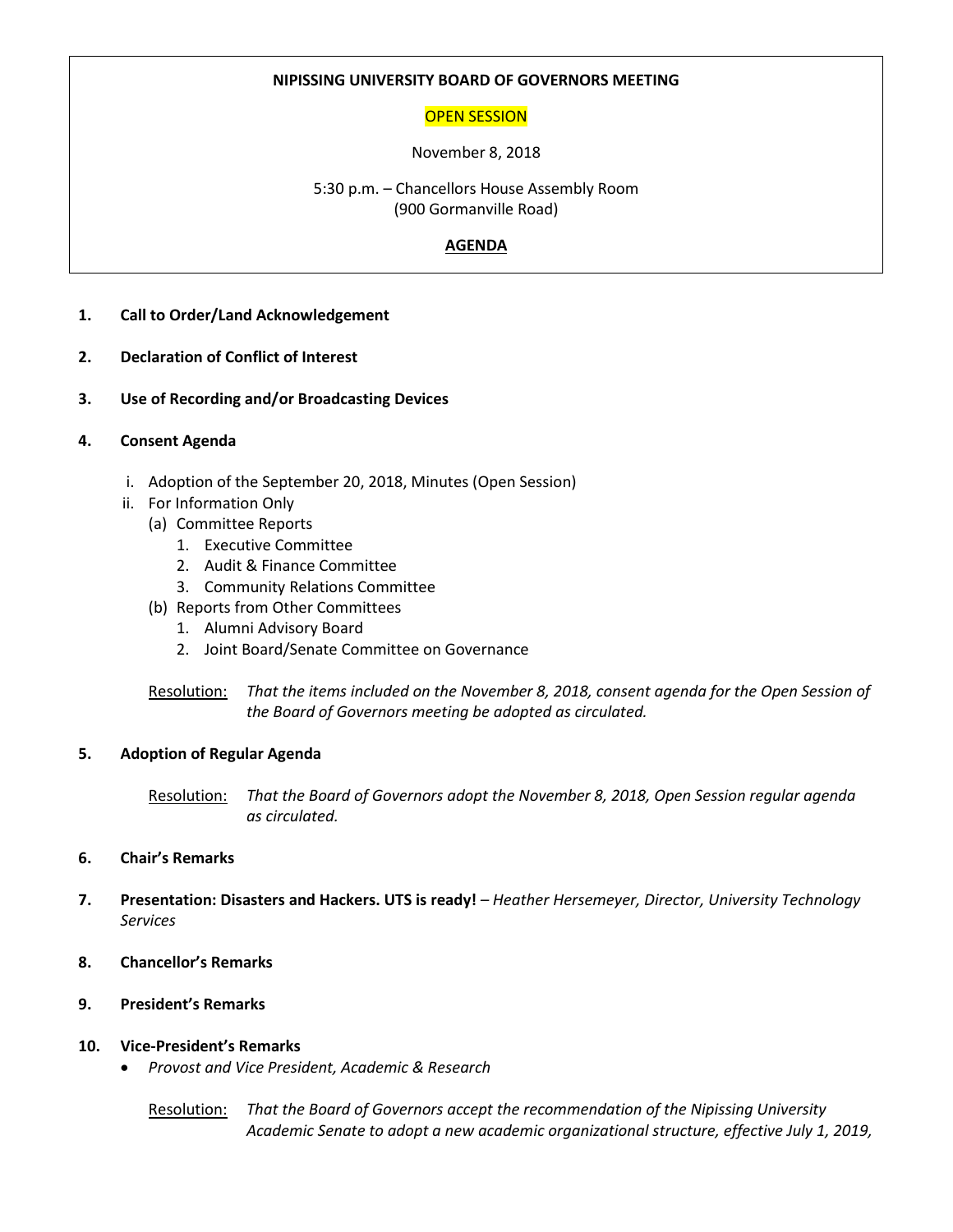*that includes the creation of a new Dean of Teaching position as well as the reorganization of the current faculties to include the following:*

- *Dean of the Faculty of Education and Professional Studies (Faculty to be comprised of the School of Business, School of Criminology & Criminal Justice, School of Nursing, School of Social Work and the Schulich School of Education); and*
- *Dean of the Faculty of Arts & Science (Faculty to be comprised of all other programs currently offered at Nipissing University).*

*The new structure will include the current position of Dean of Research & Graduate Studies.*

- *Vice-President, Finance & Administration*
- *Assistant Vice-President, Students*
- **11. Deans' Remarks**
- **12. Enrollment Update** *– Provost and Vice President, Academic & Research*
- **13. Question Period**
- **14. Committee Reports**

University Governance Committee *– Tom Palangio, Board Chair/Jenny Mackie, Director, HR*

Resolution: *That the Board of Governors accepts the recommendation of the University Governance Committee to accept the revised Search/Appointment/Reappointment of Senior Academic Administrators policy as circulated.*

## **15. Board Representatives on Other Committees**

- Nipissing University Student Union
- Academic Senate
- Aboriginal Council on Education

#### **16. Other Business**

#### **17. Adjournment**

Resolution: That the Open Session of the Board of Governors' regular meeting now adjourn.

Time: \_\_\_\_\_\_\_\_\_\_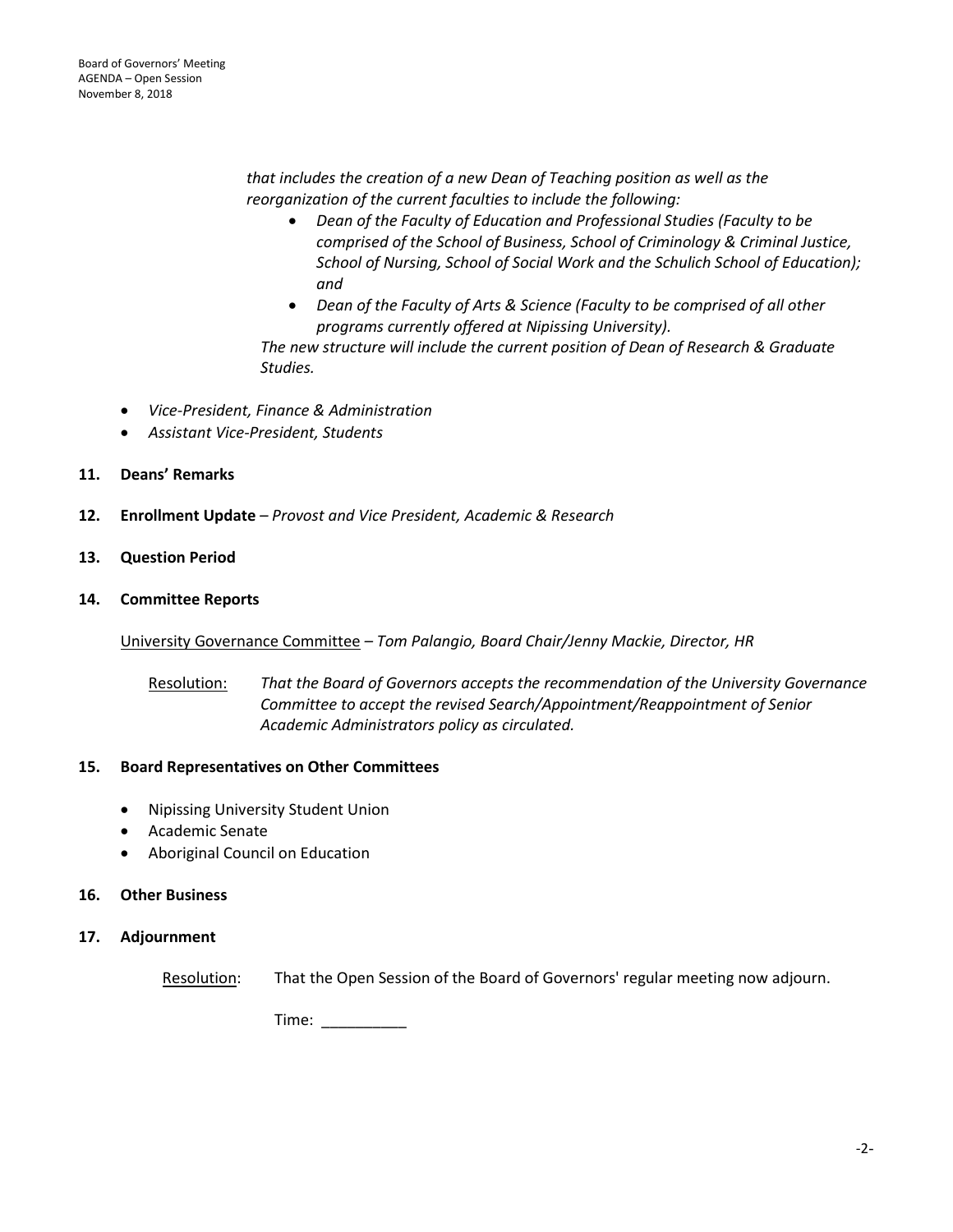#### NIPISSING UNIVERSITY

#### **BOARD OF GOVERNORS MEETING**

## OPEN SESSION

September 20, 2018

The Open Session of the regular Board of Governors meeting was held on Thursday, September 20, 2018, at 5:30 p.m. in the Nipissing University Board Room (F303).

| <b>Members Present:</b> | Tom Palangio, Board Chair                |                   |                   |
|-------------------------|------------------------------------------|-------------------|-------------------|
|                         | Karen Barnes                             |                   |                   |
|                         | Paul Cook                                |                   |                   |
|                         | Fran Couchie                             |                   |                   |
|                         | Tom Curry (via Skype)                    |                   |                   |
|                         | Mike DeGagné                             |                   |                   |
|                         | <b>Gord Durnan</b>                       |                   |                   |
|                         | Kristen Ferguson                         |                   |                   |
|                         | Robin Gendron                            |                   |                   |
|                         | Daniel Goulard                           |                   |                   |
|                         | <b>Blaine Hatt</b>                       |                   |                   |
|                         | Ryan Hehn                                |                   |                   |
|                         | Rose Jawbone (via teleconference)        |                   |                   |
|                         | Gary Jodouin                             |                   |                   |
|                         | Toivo Koivukoski                         |                   |                   |
|                         | Joanne Laplante                          |                   |                   |
|                         | <b>Karl Neubert</b>                      |                   |                   |
|                         | Bobby Ray                                |                   |                   |
|                         | <b>Judy Smith</b>                        |                   |                   |
|                         | Stephen Tedesco                          |                   |                   |
| <b>Regrets:</b>         | Jade Nighbor                             |                   |                   |
|                         | Derek Shogren                            |                   |                   |
|                         | Andrew Wood                              |                   |                   |
| <b>Invited Guests:</b>  | Cheryl Sutton                            | <b>Observers:</b> | Nicolai MacKenzie |
|                         | Arja Vainio-Mattila                      |                   | Xander Winter     |
|                         | <b>Casey Phillips</b>                    |                   | Sarah McGowan     |
|                         | Debra lafrate                            |                   | Amanda Burke      |
|                         | Callie Mady                              |                   | David Drenth      |
|                         | John Nadeau                              |                   | Warren Lindsay    |
|                         | Pavlina Radia                            |                   |                   |
|                         | Ursula Boyer                             |                   |                   |
|                         | Len Gamache                              |                   |                   |
|                         | Patti Carr                               |                   |                   |
|                         | Hariett Madigan                          |                   |                   |
|                         | Maggie Daniel                            |                   |                   |
|                         | Laurie Bissonette                        |                   |                   |
|                         | Christine Dowdall (University Secretary) |                   |                   |

**Recording Secretary:** Abby Blaszczyk (Administrative Assistant, President's Office)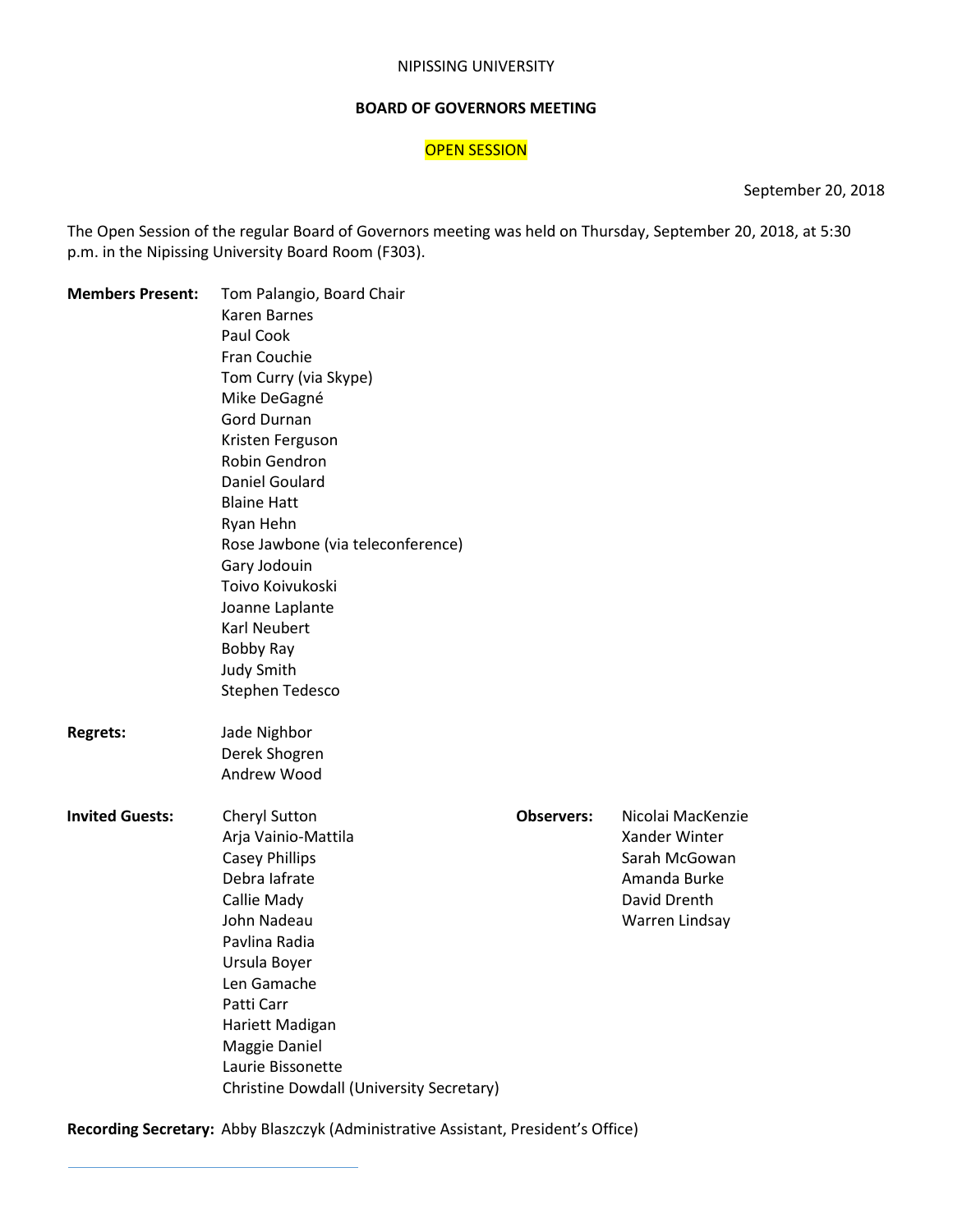Board of Governors Regular Meeting: September 20, 2018 Open Session Minutes

#### **1. Call to Order/Land Acknowledgment**

The meeting was called to order at 5:30 p.m. The Board Chair recited a traditional land acknowledgement, recognizing that the meeting was being held on Nipissing First Nation traditional territory and the territory of the Anishnaabeg people.

## **2. Declaration of Conflict of Interest**

The Board Chair called for conflicts of interest concerning any of the agenda items. No such declarations were made.

#### **3. Use of Recording and/or Broadcasting Devices**

The Board Chair reminded everyone that the use of recording and/or broadcasting devices is prohibited during the meeting.

#### **4. Adoption of Open Agenda**

Resolution 2018-09-01: *That the Board of Governors adopt the September 20, 2018, open meeting agenda as circulated.* 

> *Moved by Gary Jodouin; seconded by Stephen Tedesco. Carried.*

#### **5. Adoption of the Minutes from May 31, 2018, Board meeting**

## Resolution 2018-09-02: *That the minutes of the Open Session of the meeting of the Board of Governors held on May 31, 2018, be adopted as amended.*

The amendments included adding Arja Vainio-Mattila to the attendance list and the correction of a typographical error on page 4.

> *Moved by Gord Durnan; seconded by Ryan Hehn. Carried.*

#### **6. Chair's Welcome, Introductions and Remarks**

The Chair of the Board welcomed everyone to the first meeting of the new academic year. He made note of some exciting events taking place on campus this fall including the much-anticipated launch of the new turf field. He hinted at other exciting news that will be announced later in the meeting. Round table introductions followed.

## **7. Presentation of Draft Audited Financial Statements –** *Laurie Bissonette, KPMG*

The Chair invited Laurie Bissonette from KPMG to present the Draft Audited Financial Statements for the year ending April 30, 2018. Ms. Bissonette reviewed the statements in some detail, noting that KPMG is providing a clean opinion on the financial statements.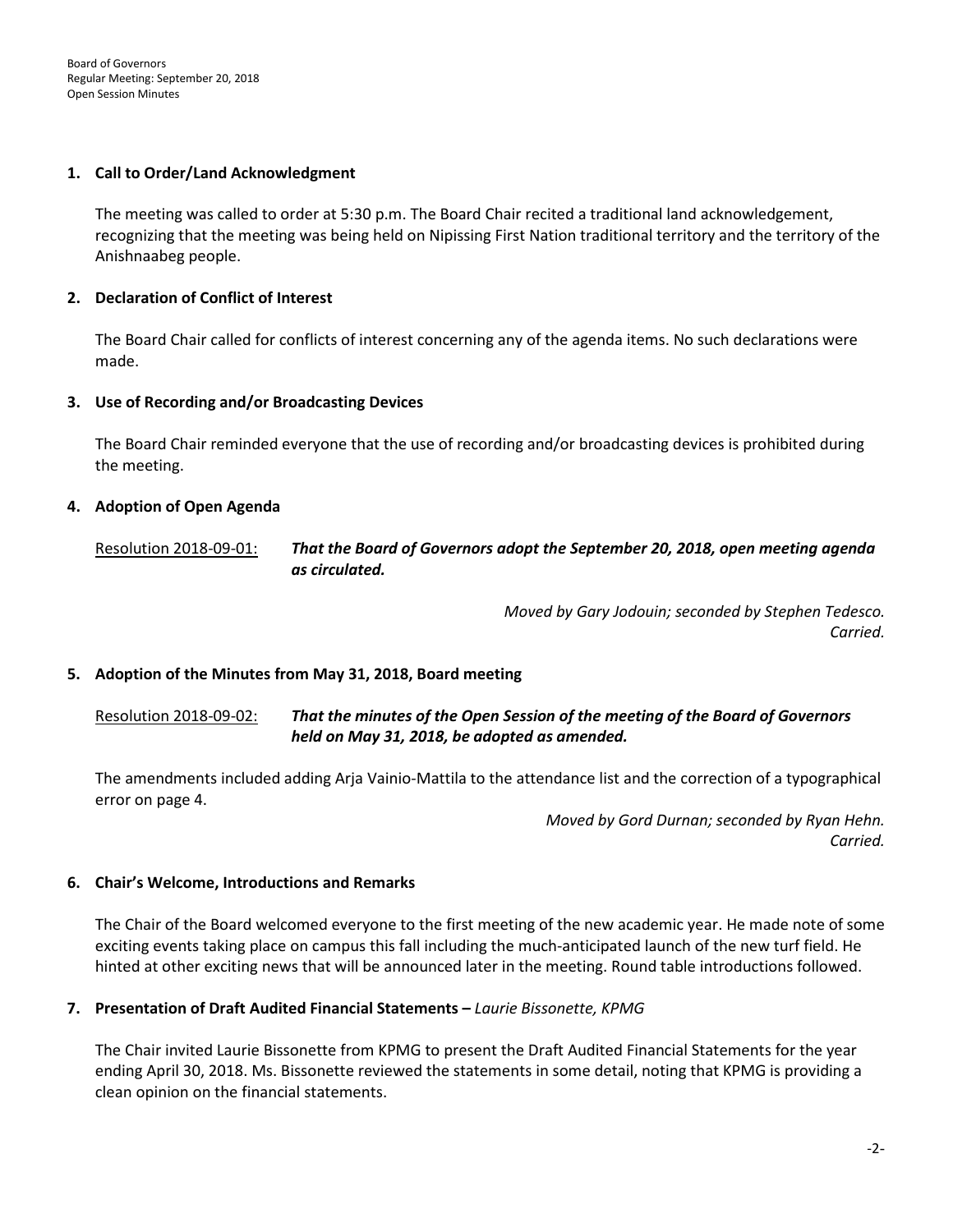Discussion followed, and a question was raised regarding the below-benchmark rate of return of our current investments. The Vice-President, Finance & Administration indicated that a meeting has been scheduled to discuss how best to proceed in this regard. Any recommendations that come out of that meeting will be reported back to the Board.

Resolution 2018-09-03: *That the Board of Governors accept the recommendation of the Audit and Finance Committee that the Consolidated Audited Financial Statements for the year ended April 30, 2018, be approved as presented.*

> *Moved by Ryan Hehn; seconded by Judy Smith. Carried.*

## **8. Chancellor's Remarks**

The Chancellor provided a brief update on his activities, both on campus and out in the community, over the past few weeks. One of the events he highlighted was Frosh Week, where students were encouraged to take advantage of the many supports that are available to them on campus. The Chancellor was pleased with the significant focus during Frosh week on the positive messaging that was given to students about the importance of being good neighbours.

## **9. President's Remarks**

The President explained that the summer months at Nipissing are becoming increasingly busy. He reported that the Indigenous summer programs saw record numbers this year, with students from across Ontario and from as far away as Labrador.

The first joint Board/Senate orientation day took place on September 14. The President was pleased with the number of participants, saying that the event set a positive tone for the coming year.

Other topics the President touched on included the government's recent directive requiring universities to draft freedom of speech policies and the continued freeze on executive compensation.

The President's Annual Tenure and Promotion Report was presented to the Board at the May 31 meeting. However, over the summer, an application was reviewed by the new Tenure & Promotion Academic Administrators Committee and, as a result, Dr. DeGagné announced that Dr. Pavlina Radia was promoted to Professor effective July 1, 2018.

## President's Goals and Priorities for 2018/19

The President's goals and priorities for 2018/19 were originally outlined at the May 31 Board meeting. Some of the highlights included the Nipissing Promise, a focus on academic and research excellence and the revitalization of the business program.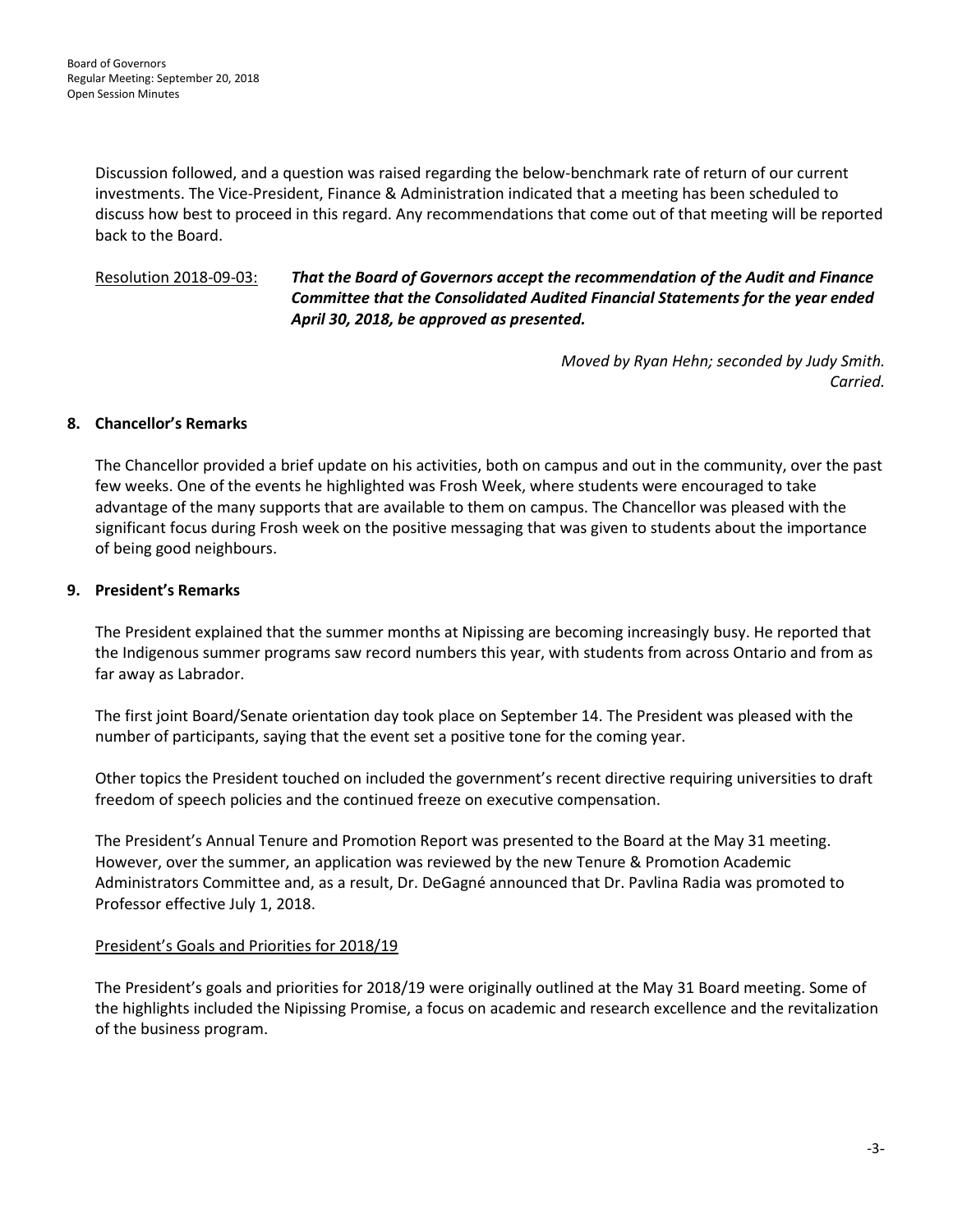#### **10. Vice-President's Remarks**

**The Provost and Vice-President, Academic & Research** provided a brief update on the status of the review of the academic structure of the University. It is expected that Senate will draft recommendations at the next Senate meeting for the Board's consideration.

The Provost then updated the Board on the ongoing creation of strategies for internationalization at Nipissing University. Positive feedback was received by the Provost and the Assistant Vice-President, Students at the 2018 UArctic Congress in Finland, with one of the partner institutions stating that Nipissing is among the most desirable destinations for their students studying abroad.

Other items the Provost spoke about included the ongoing IQAP reviews and a reorganization of the research office.

**The Vice-President, Finance & Administration** (VPFA) provided an update on the student centre construction project. All responses to the RFP that was released in the spring came in over budget. The Nipissing University Student Union (NUSU), with assistance from Nipissing University staff, worked closely with the preferred vendor over the summer to make some adjustments to the project in order to reduce the price. As a result, the Executive Committee of the Board approved a \$1.5 million increase to the loan guarantee following KPMG's assessment that the student body could carry the additional debt load.

After further discussion, the following motion was put forward:

## Resolution 2018-09-04: *That the Board of Governors approve the awarding of the construction tender for the Student Centre to Kenalex Construction at the tender price of \$13,326,196.*

*Moved by Daniel Goulard; seconded by Blaine Hatt. Carried.*

The VPFA provided an overview on the Economic Impact Study that was completed by KPMG. Both quantitative and qualitative impacts were emphasized in the report with some of the highlights including an annual economic impact of \$130.9 million, how the University applies its research capabilities to support the viability of the region, and the many community-focused initiatives led by Nipissing University that enhance the quality of life in North Bay.

Several questions and comments followed.

**The Assistant Vice-President, Students** (AVPS) spoke to a number of items, including giving a brief update on the launch of the NU Promise and acknowledging the success of using Founders House residence building over the summer months.

The AVPS gave a detailed presentation on the legalization of cannabis in Canada that takes effect on October 17, 2018. He spoke about what legalization might mean for Nipissing University. Nipissing is taking the same approach as most other Ontario universities on things such as prohibiting the smoking and/or growing of cannabis in residence, not permitting the delivery of cannabis to residence buildings, and aligning with provincial legislation regarding possession. It was noted that in keeping with provincial rules and local bylaws, and as the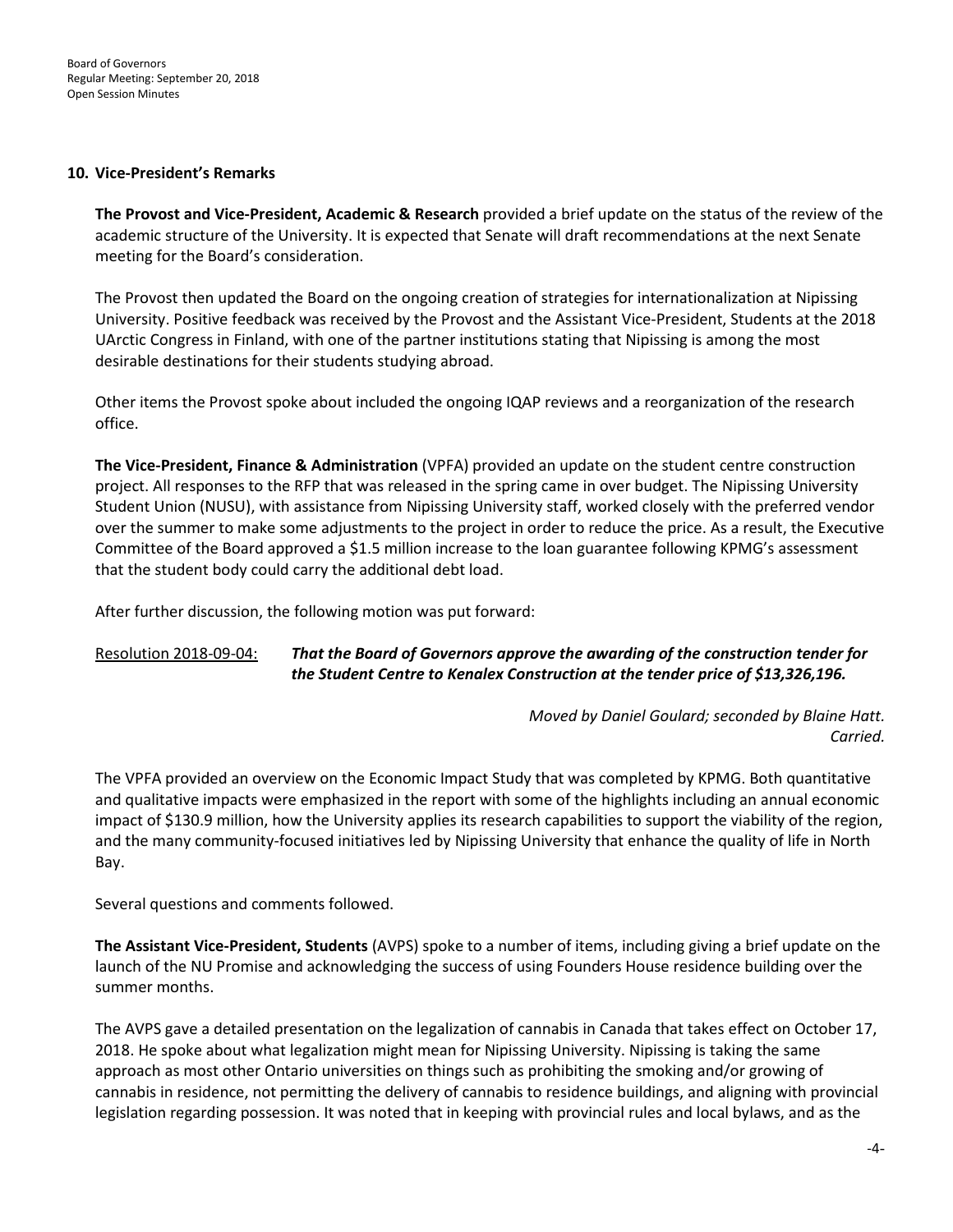University is considered to be a public space, the campus' current no smoking policy will be extended to include cannabis.

## **11. Deans' Remarks**

**The Interim Dean of Arts & Science** gave a brief update on the Arts & Science faculty, including staffing changes and restructuring within the department. Particular focus was placed on recent successes in the faculty, such as the Summer Institute, the unveiling of the Human Evolution Lab and forthcoming curriculum proposals. It was also reported that the Dean's office provided a mobile gallery lab to exhibit student art work from the Fine Arts program.

**The Associate Dean of the Schulich School of Education** reported that the Indigenous Education program is expanding to include other languages in addition to Ojibway. She also stated that both the PhD and Masters of Education programs have seen an increase in enrollment numbers.

The Provost and Vice-President, Academic & Research added that there is hope for a future international exchange program in Nursing, as long as accreditations are accepted.

**The Interim Associate Dean of Applied & Professional Studies** stated that the business program curriculum is a top priority for the department. They are looking at exemplars from other Universities to see what sorts of things work well, and they are engaging in conversations with faculty, students and alumni to determine what we do well here at Nipissing and what we need to improve on. They are working on an initial draft plan for moving forward, and the Interim Associate Dean hopes to have an update for the Board at the next meeting.

## **12. Enrollment Update** *– Registrar*

The Registrar explained that her office is responsible for providing enrollment numbers to the government three times a year: November 1, February 1, and June 30. It was noted that there is a slight drop in numbers this year, with a headcount of 4,707 as of September 11 this year compared to 4,720 as of November 1 last year. The University will be focusing efforts on retaining those 4,707 students and, potentially, increasing that number.

## **13. Question Period**

A question was raised by a Board member concerning a recommendation made by Senate in May 2018 involving the interim structure of the Applied and Professional Studies faculty. It was the member's understanding that the recommendation would come to the Board at this meeting. Discussion followed, and it was determined that the interim structure will continue to be trialed and brought up for discussion again at the November meeting.

A question was raised concerning a reference in the Executive Committee minutes from September 17 regarding the implementation of a consent agenda. The President explained that a consent agenda will be used for the November Board meeting, and Board members will then be invited to comment on its effectiveness in an effort to determine how we will move forward.

Other questions included a request for the President to expand on his goal for next year to increase revenues/ decrease spending and potential initiatives to increase enrollment.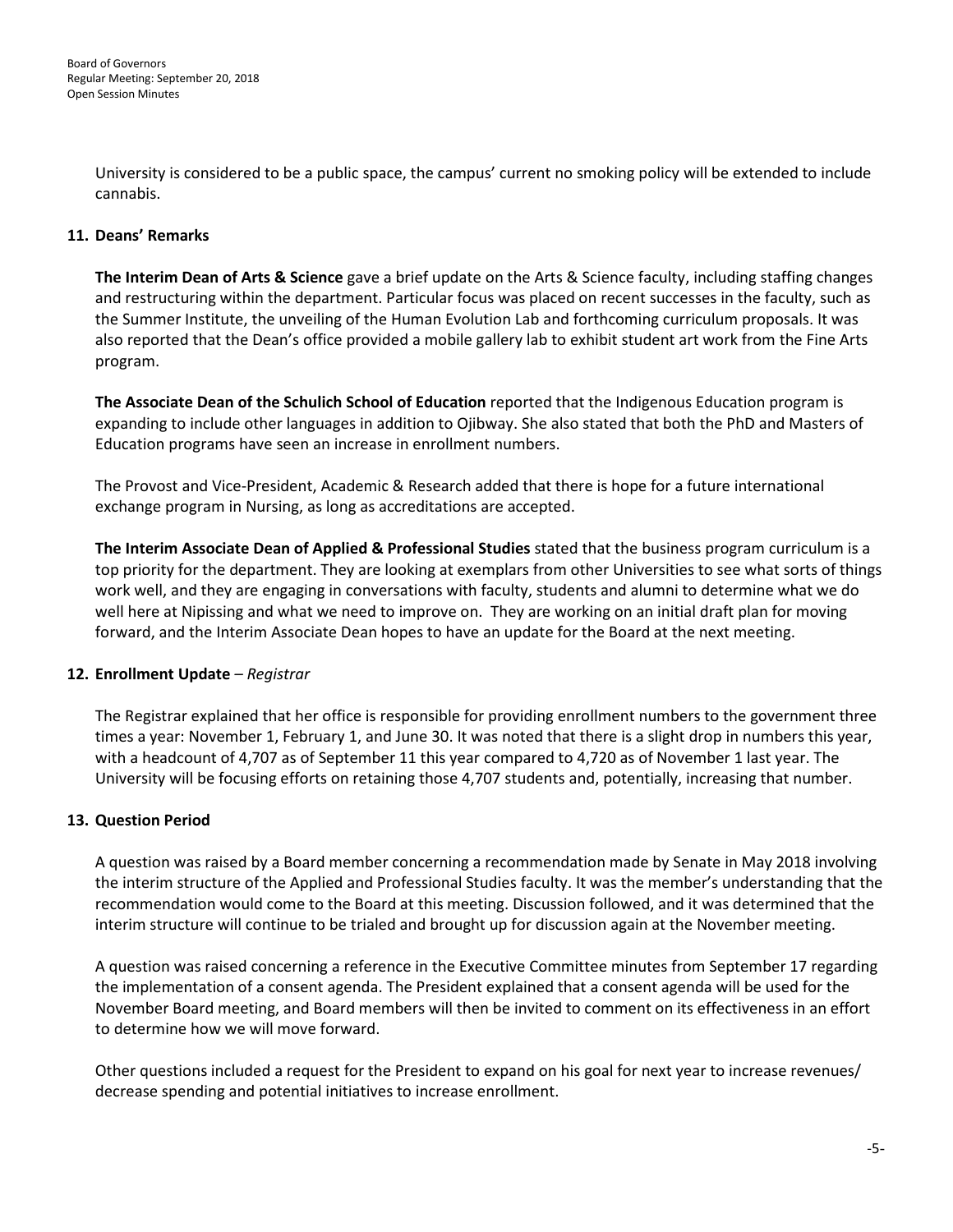#### **14. Committee Reports**

## Executive Committee *– Tom Palangio, Committee Chair*

The Executive Committee met twice in the last period including a special meeting held on August 27 to appoint new Research Ethics Board members in order for the REB to continue its work uninterrupted. This meeting also included a resolution to approve the additional \$1.5 million loan guarantee for the student centre as previously mentioned above.

The minutes from both the August 27 meeting and the regular meeting held on September 17 were included with the agenda.

#### Audit and Finance Committee – *Karen Barnes, Committee Chair*

The Audit and Finance Committee met on September 17 and reviewed the draft financial statements from the 2017-2018 year. Enrollment numbers, 2018-2019 financials, and the annual work plan were also reviewed.

Minutes from the meeting were included with the agenda.

#### University Governance Committee *– Gary Jodouin, Committee Chair*

The Committee Chair provided some highlights from the September 17 meeting, including an update regarding the two LGIC appointees that are currently awaiting approval. The meeting also included a discussion surrounding the potential for adding a Senate representative to the membership of the Executive Committee. This topic will be brought to the Joint Board/Senate Committee on Governance for discussion.

#### Community Relations Committee – *Karl Neubert, Committee Chair*

The Community Relations Committee reviewed the committee's accomplishments from its inaugural year and discussed goals for the upcoming year.

The meeting minutes were included with the agenda.

## Fundraising Committee – *Gord Durnan, Committee Chair*

The Fundraising Committee was pleased to report positive partnerships and plans that are moving forward. The committee's September meeting included a discussion on how different generations look at philanthropy and the importance of this for our advancement team when moving forward with our fundraising campaign.

The minutes were included with the agenda.

#### Plant and Property Committee – *Joanne Laplante, Committee Chair*

The September meeting of the Plant and Property Committee included a construction update, a report on the status of the ski trails for two major upcoming events, and a brief update on the Student Centre.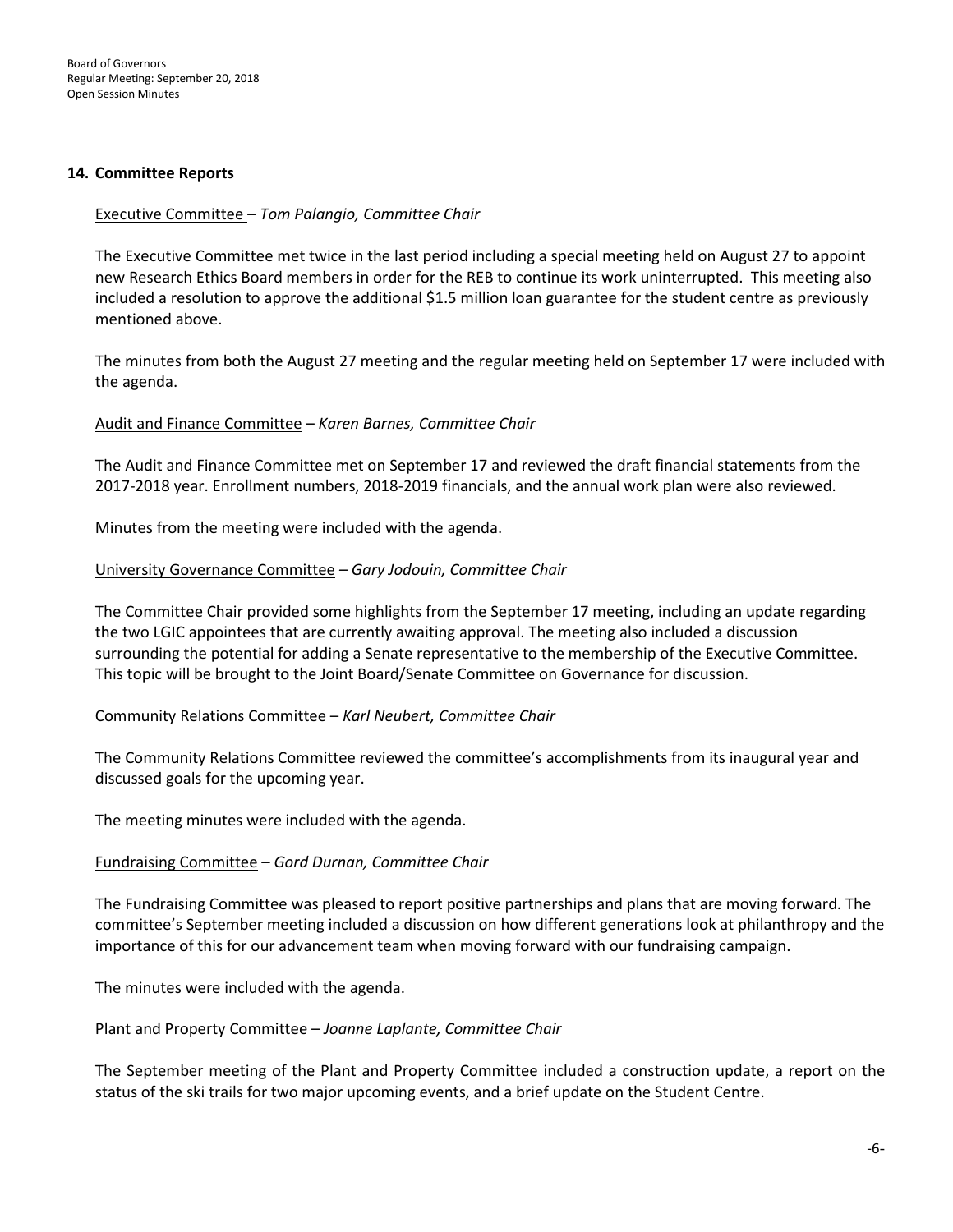The minutes from the meeting were included with the agenda.

#### **15. Board Representatives on Other Committees**

#### Nipissing University Student Union *– Daniel Goulard*

The Nipissing University Student Union President gave an update on several events on and off campus for the start of the fall/winter semester. The success of Frosh Week, and specifically the \$9,300 raised for Cystic Fibrosis Research during the Shinerama campaign, was highlighted. The Community Cleanup project received positive media coverage and community response. Upcoming events on campus include a Wellness Week for mental health awareness and a Chamber of Commerce After Hours event that will be held in the Athletics Centre.

#### Academic Senate *– Tom Curry*

Tom Curry and Bobby Ray are the two Board representatives sitting on the Academic Senate this year. Mr. Curry stated that Senate operates very efficiently, and he praised how well it interacts with the Board of Governors under the leadership of the Senate Speaker and Senate Chair. He acknowledged that considerable business was accomplished at the September meeting, including the appointment of Faculty Senators to serve on the Joint Board/Senate Committee on Governance and on the Budget Advisory Committee.

#### Alumni Advisory Board

There was no report. However, the Alumni Association, and in particular the Alumni Relations Coordinator Bridgette Perron, was congratulated on the extensive work that went into the planning of Homecoming this year.

#### Aboriginal Council on Education

There was no formal report. However, it was noted that the NUACE is having some difficulties achieving quorum and, as a result, they are considering making some changes to the way they operate.

#### **16. Other Business**

There was no other business.

#### **17. Adjournment**

Resolution 2018-09-05: *That the Open Session of the Board of Governors' regular meeting now adjourn.*

*Moved by Daniel Goulard; seconded by Karen Barnes. Carried.*

Open session adjourned at 7:54 p.m.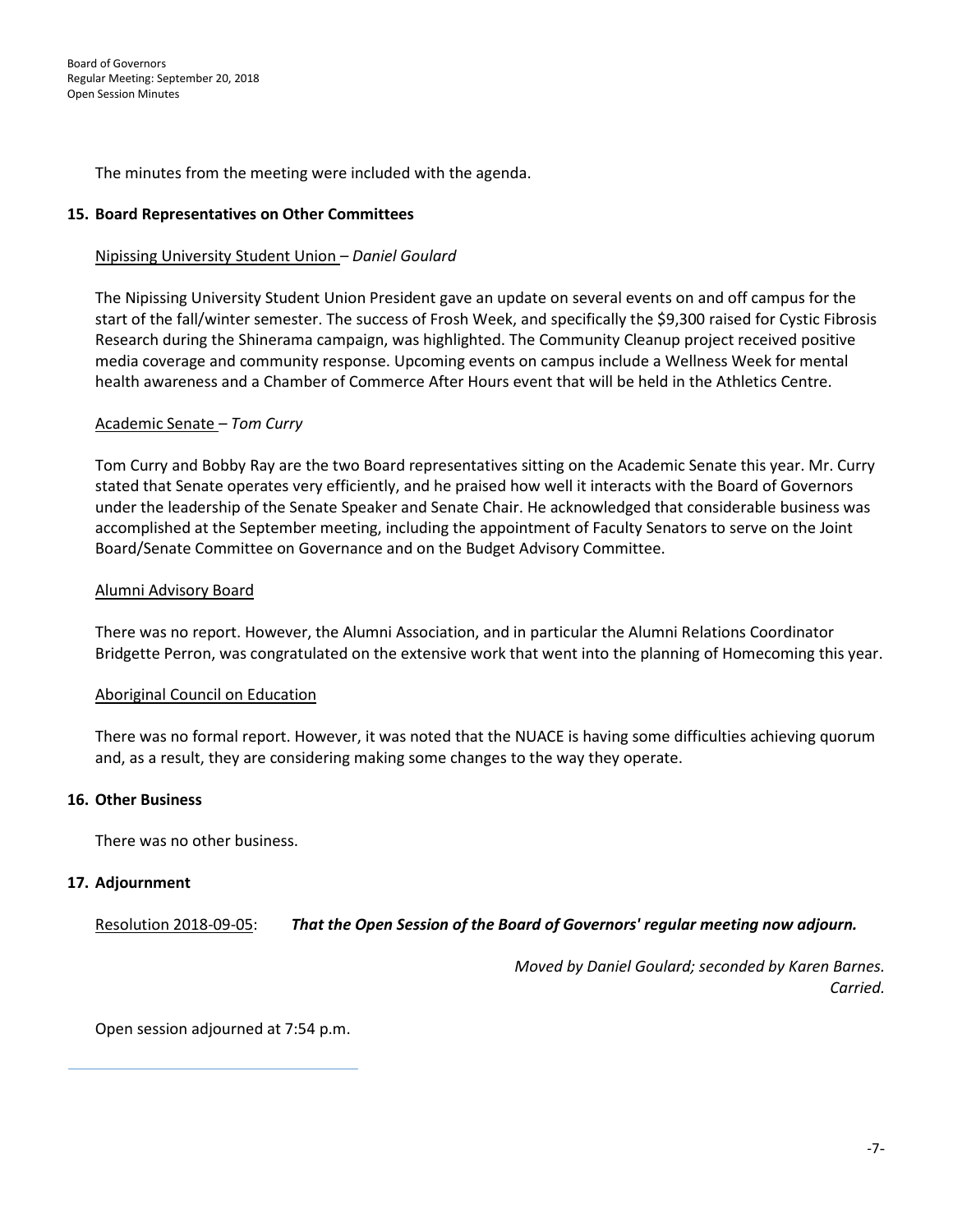Board of Governors Regular Meeting: September 20, 2018 Open Session Minutes

President & Vice-Chancellor/Secretary of the Board **Board Chair** 

\_\_\_\_\_\_\_\_\_\_\_\_\_\_\_\_\_\_\_\_\_\_\_\_\_\_\_\_\_\_\_\_\_\_\_\_\_\_\_\_\_\_ \_\_\_\_\_\_\_\_\_\_\_\_\_\_\_\_\_\_\_\_\_\_\_\_\_\_\_\_\_\_\_\_\_\_\_\_\_\_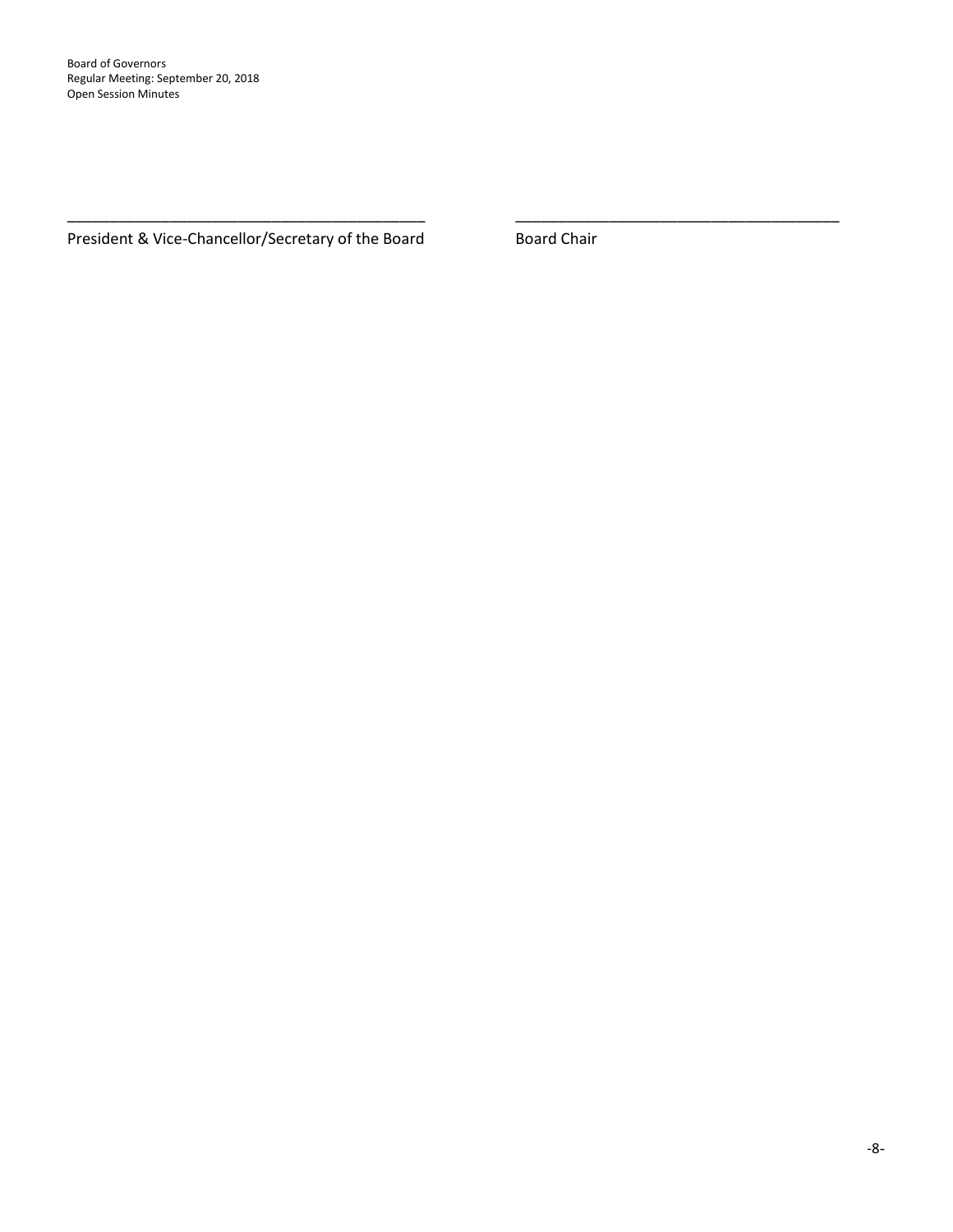#### NIPISSING UNIVERSITY BOARD OF GOVERNORS

#### **AUDIT & FINANCE COMMITTEE MEETING**

#### OPEN SESSION

October 15, 2018

The Audit and Finance Committee met on Monday, October 15, 2018, at 8:30 a.m. in the Nipissing University Board Room (F303).

| <b>Members Present:</b> | Karen Barnes, Chair                                  |
|-------------------------|------------------------------------------------------|
|                         | <b>Gord Durnan</b>                                   |
|                         | Gary Jodouin                                         |
|                         | <b>Tom Palangio</b>                                  |
|                         | Robin Gendron                                        |
|                         | Mike DeGagné                                         |
|                         | Stephen Tedesco                                      |
|                         | Hannah Mackie                                        |
|                         | Arja Vainio-Mattila (non-voting)                     |
|                         | Cheryl Sutton (non-voting)                           |
|                         | Christine Dowdall, University Secretary (non-voting) |
| Regrets:                | Paul Cook                                            |
| Guests:                 | <b>Casey Phillips</b>                                |
|                         | Debra lafrate                                        |
|                         | Jim McAuliffe                                        |
|                         | Laurie Bissonette, KPMG                              |
|                         |                                                      |

Recording Secretary: Ursula Boyer (Director, Finance)

#### **1. Welcome/Calls for Conflicts of Interest**

The Chair welcomed everyone to the meeting. No declarations of conflict of interest were made.

#### **2. Enrolment Update**

The Registrar provided an update on enrolment. Enrolment data as of October 11, 2018, was provided with comparison data as at November 1, 2017. Enrolment is down slightly; however, as a result of an increase to courses per student, full-time equivalents (FTE's) are up.

#### **3. KPMG Process Review of Finance Department**

The Vice-President, Finance & Administration (VPFA) presented the results of a process review of the Finance Department that was completed by KPMG. In 2016/2017, Nipissing was successful in obtaining MTCU funding to support ongoing improvements in Finance and at that time engaged KPMG for assistance. Both the Finance and Payroll departments have seen significant improvements since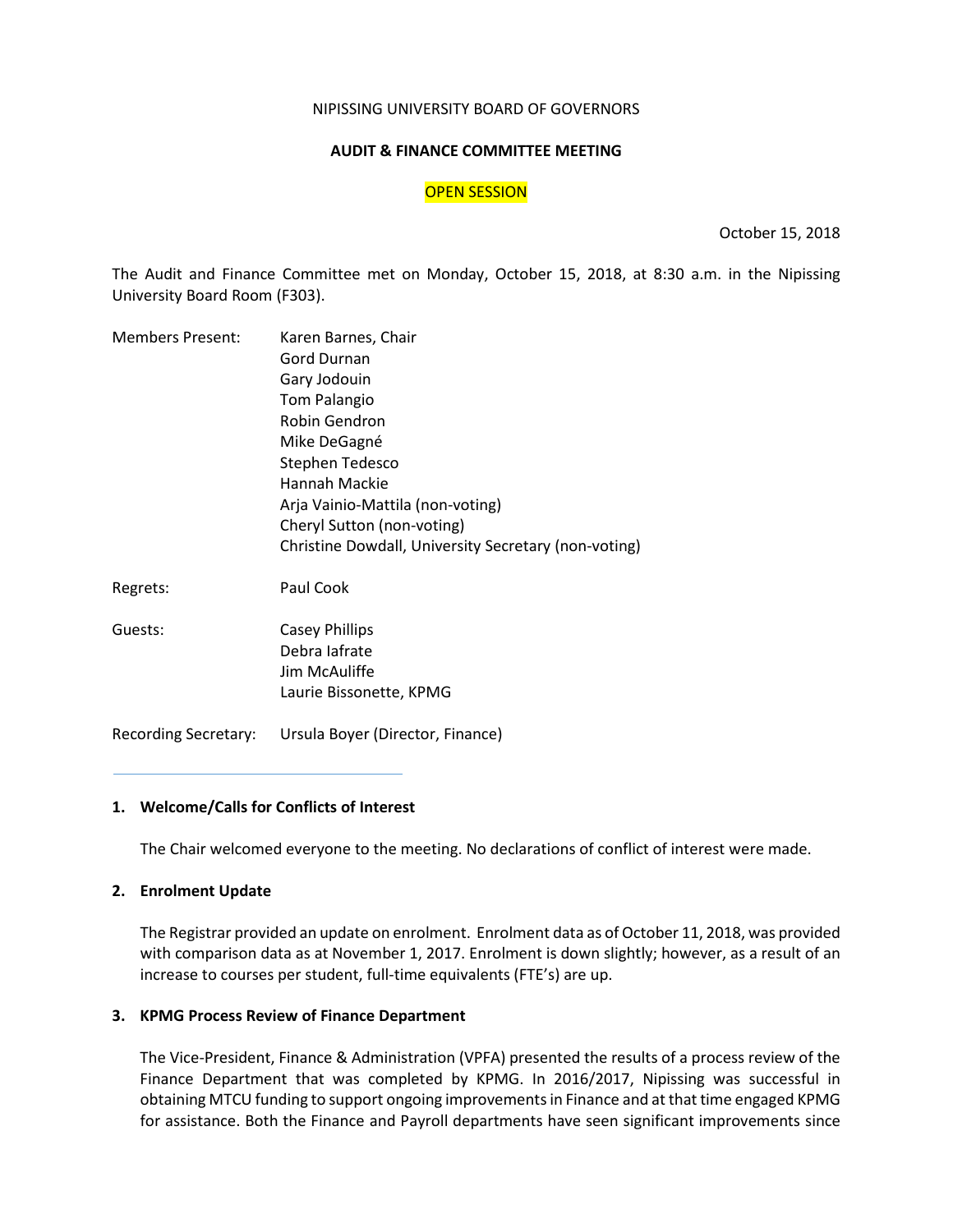then, including such things as achievements in efficiencies, improved reporting and internal controls. Laurie Bissonette from KPMG provided further details on the process review.

## **4. 2018/19 Financials**

The VPFA reviewed the 2018/19 financials as at August 31, 2018. She noted that the budget has been adjusted to include the Greenhouse Gas Retrofit Grant of \$917,800 (and corresponding expenses) and to remove the Access to Inclusion Grant (and corresponding expenses). Committee members were advised that we are also expecting a negative grant variance of \$500,000 based on indications that the Province will not provide funding to assist with the implementation of Bill 148 and the associated increases to minimum wage.

Other than timing differences and the exceptions noted above, the budget is tracking as expected.

## **5. Financial Health Indicators for 2017/18**

The VPFA reviewed the 2017/18 financial health indicators. She noted that several of the ratings improved as a result of the sale of the Bracebridge campus; however, the net income/net loss ratio decreased due to the operating deficit.

## **6. 2019/2020 Budget Timelines**

Committee members were provided with the proposed schedule for development of the 2019/20 budget.

## **7. Research Update**

The Dean of Graduate Studies & Research provided an update on the research grant activity from 2013-2018. He noted that the research activity has increased over this period with research grant revenue reaching over \$3M in 2017/18. He noted that many of the grants are for multiple years. Tri-Agency grants are increasing which in turn increases the research support grant provided to the University. An overview of the revenue provided to graduate students was also provided.

## **8. Student Centre Update**

The contract to construct the Student Centre was awarded to Kenalex Construction. The official ground breaking ceremony will be held on November 9, 2018, at 1:00 p.m.

## **9. Other Business**

## • **Investment Update – PH&N**

The VPFA and the Director, Finance met with the investment consultant at PH&N to review investments and to discuss Nipissing's investment strategy. PH&N will attend the next Audit & Finance meeting where a more detailed discussion will take place.

The meeting adjourned at 9:50 a.m.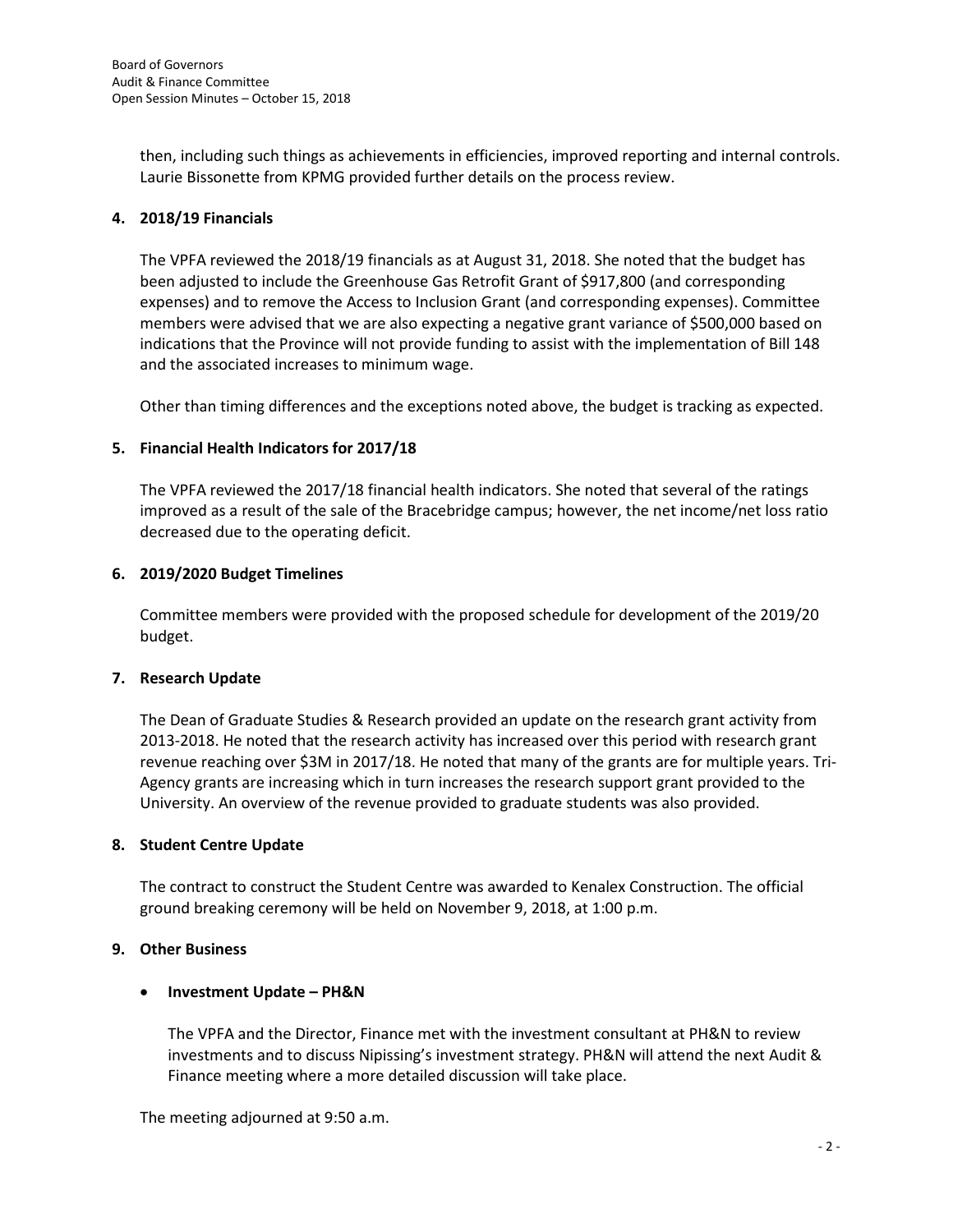Board of Governors Audit & Finance Committee Open Session Minutes – October 15, 2018

Recorded by:

Approved by:

Committee Chair

\_\_\_\_\_\_\_\_\_\_\_\_\_\_\_\_\_\_\_\_\_\_\_\_\_\_\_\_\_\_\_\_\_\_\_\_\_\_\_\_\_\_\_\_\_\_\_\_\_\_\_

*.*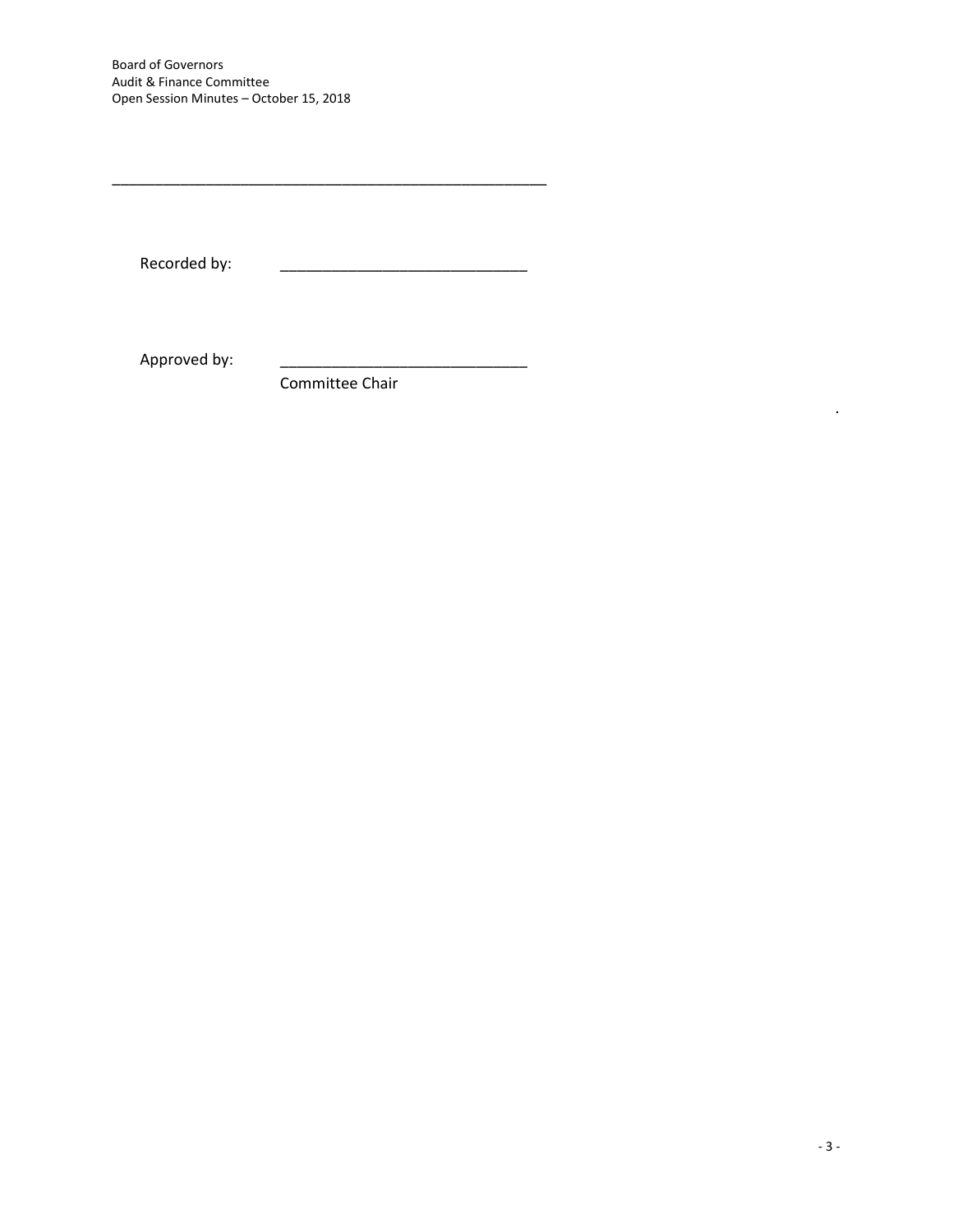|                                            |         |                         |              |                         |            |                     | <b>YTD Actual</b> |     |                   |                      | <b>PYR Actual as</b> |              |                   |                   |
|--------------------------------------------|---------|-------------------------|--------------|-------------------------|------------|---------------------|-------------------|-----|-------------------|----------------------|----------------------|--------------|-------------------|-------------------|
|                                            |         |                         |              |                         |            | Variance \$ (Actual | as a % of         |     |                   |                      | a % of PYR           |              |                   |                   |
|                                            |         | <b>Actual YDT as at</b> |              | <b>Adjusted Annual</b>  |            | <b>YTD - Annual</b> | Annual            |     |                   | <b>Annual Budget</b> | <b>Annual</b>        |              | Variance \$ CY to | <b>Variance %</b> |
|                                            |         | <b>August 31, 2018</b>  |              | Budget*                 |            | <b>Budget</b> )     | <b>Budget</b>     |     | <b>Actual PYR</b> | (Previous Year)      | <b>Budget</b>        |              | <b>PY</b>         | CY to PY          |
| Revenue                                    |         |                         |              |                         |            |                     |                   |     |                   |                      |                      |              |                   |                   |
| Government Grants                          |         | 12,604,610              | $\varsigma$  | $38,802,090$ \$         |            | (26, 197, 480)      | 32%               | -\$ | $12,701,941$ \$   | 38,949,799           | 33%                  |              | (97, 331)         | $-1%$             |
| <b>Student Fees - Tuition</b>              |         | 25,812,296              | \$           | $25,943,362$ \$         |            | (131,066)           | 99%               |     | 24,877,071        | 25,427,859           | 98%                  |              | 935,225           | 4%                |
| Student Fees - Other                       |         | 1,811,567               |              | $2,057,150$ \$          |            | (245, 583)          | 88%               |     | $2,057,930$   \$  | 2,061,800            | 100%                 |              | (246, 363)        | $-12%$            |
| <b>Other</b>                               |         | 505,541                 |              | 1,890,694               |            | (1,385,153)         | 27%               |     | 314,284           | 1,794,940            | 18%                  |              | 191,256           | 61%               |
| Investment Income/Donations                |         | 53,503                  |              | $199,000$   \$          |            | (145, 497)          | 27%               |     | 33,088            | 112,500              | 29%                  | <sup>S</sup> | 20,415            | 62%               |
| Revenue Total                              | $\zeta$ | 40,787,516              | Ś.           | 68,892,296              | -Ŝ         | (28, 104, 780)      | 59%               |     | 39,984,314        | 68,346,898           | 59%                  |              | 803,202           | 2%                |
| <b>Expenses</b>                            |         |                         |              |                         |            |                     |                   |     |                   |                      |                      |              |                   |                   |
| Salaries and Benefits                      |         | 17,655,273              | \$           | 53,907,826   \$         |            | (36, 252, 552)      | 33%               | \$  | $16,687,021$ \$   | 53,190,799           | 31%                  | $\varsigma$  | (968, 252)        | $-6%$             |
| Operating                                  |         | 3,503,822               |              | 9,612,161               | $\sqrt{S}$ | (6, 108, 339)       | 36%               |     | 3,212,327         | 10,392,869           | 31%                  | $\zeta$      | (291, 496)        | $-9%$             |
| Scholarships and Bursaries                 |         | 1,027,230               |              | $3,934,482$ \$          |            | (2,907,252)         | 26%               |     | 899,581           | 3,920,060            | 23%                  |              | (127, 648)        | $-14%$            |
| <b>Occupancy Costs</b>                     |         | 971,227                 |              | 5,457,850 $\frac{1}{5}$ |            | (4,486,623)         | 18%               |     | 661,774           | 4,707,892            | 14%                  |              | (309, 453)        | $-47%$            |
| Principal and Interest on Long Term Debt   |         | 507,103                 |              | $1,135,739$ \$          |            | (628, 636)          | 45%               |     | 578,994           | 1,314,251            | 44%                  |              | 71,892            | 12%               |
| <b>Expenses Total</b>                      |         | 23,664,655              | Ś.           | 74,048,058              | Ŝ.         | (50, 383, 403)      | 32%               |     | 22,039,697        | 73,525,871           | 30%                  | Ś            | (1,624,958)       | $-7%$             |
| <b>Surplus (Deficit) Before Undernoted</b> | \$      | 17,122,861              | $\zeta$      | $(5, 155, 762)$ \$      |            | 22,278,623          | $-332%$           |     | $17,944,617$ \$   | (5, 178, 973)        | $-346%$              | $\mathsf{S}$ | (821,755)         | $-5%$             |
| <b>Transfers</b>                           |         |                         |              |                         |            |                     |                   |     |                   |                      |                      |              |                   |                   |
| Transfers to (from) other funds            |         | $(699, 536)$ \$         |              | $(1,818,288)$ \$        |            | 1,118,752           | 38%               |     | $3,950$ \$        | (1,773,864)          | 0%                   | $\varsigma$  | (703, 486)        | $-17810%$         |
| Transfers to (from) Internally Restricted  |         | 513,710                 | \$           | $522,033$ \$            |            | (8, 324)            | 98%               |     | $531,233$   \$    | 469,500              | 113%                 | $\mathsf{S}$ | (17, 524)         | $-3%$             |
| Transfers Total                            | $\zeta$ | (185, 826)              | $\zeta$      | $(1,296,255)$ \$        |            | 1,110,428           | 14%               |     | 535,183           | (1,304,364)          | $-41%$               | $\mathsf{S}$ | (721,010)         | $-135%$           |
| Total                                      | \$      | 17,308,688              | $\mathsf{S}$ | $(3,859,507)$ \$        |            | 21,168,195          | $-448%$           |     | 17,409,433        | (3,874,609)          | $-449%$              |              | (100, 746)        | $-1%$             |

\*Revenue & Expenses adjusted to include:

- Greenhouse Gas Retrofit (\$917,800) additional

- Access to Inclusion (\$250,000) removed

# **2018/19 Operating Fund**

**For the period ended August 31, 2018**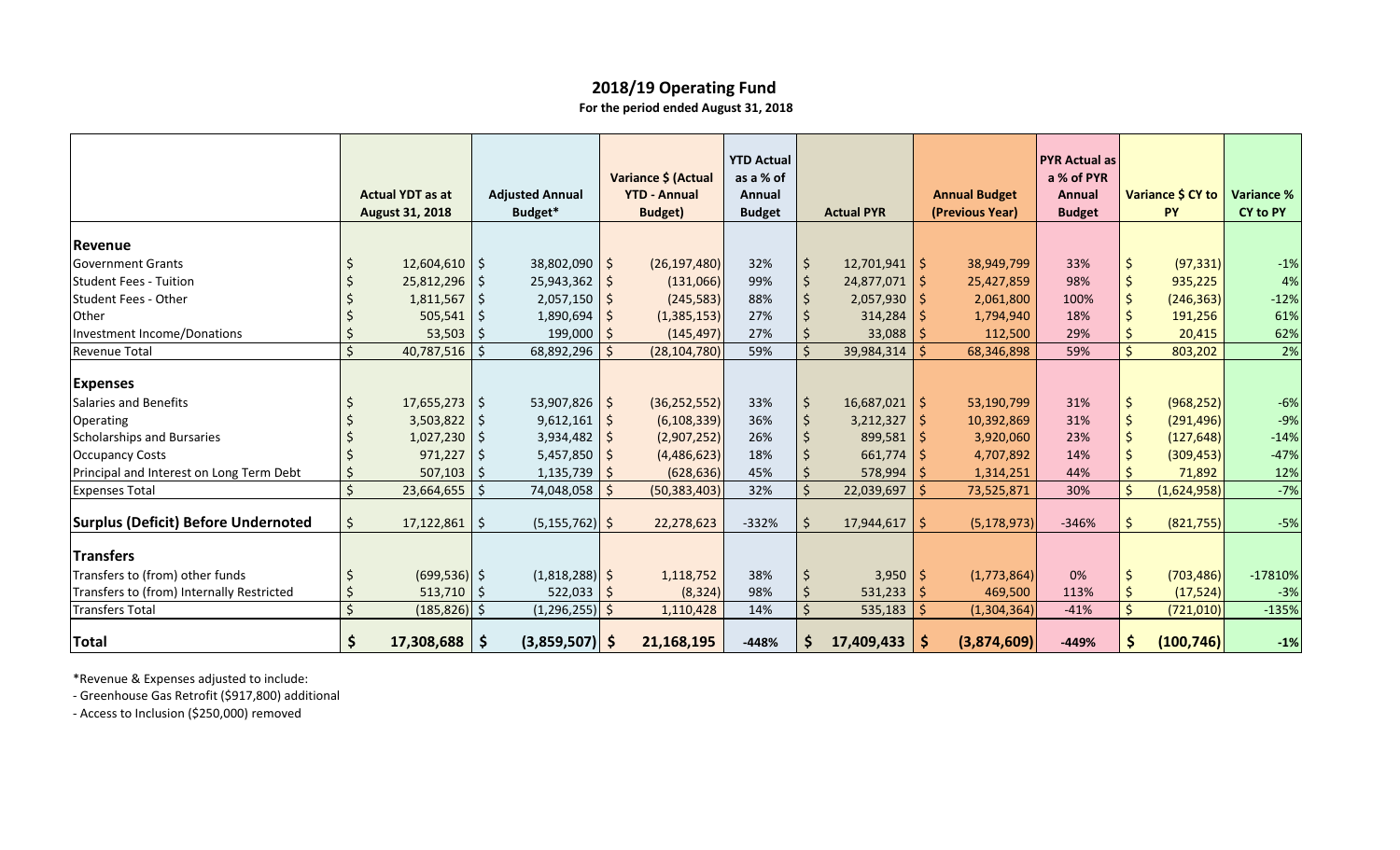#### NIPISSING UNIVERSITY BOARD OF GOVERNORS

#### **GOVERNANCE COMMITTEE MEETING**

### OPEN SESSION

October 15, 2018

The Governance Committee met on Monday, October 15, 2018, at 10:30 a.m. in the Nipissing University Board Room (F303).

| Members present: | Gary Jodouin, Committee Chair                        |  |  |  |  |
|------------------|------------------------------------------------------|--|--|--|--|
|                  | Fran Couchie                                         |  |  |  |  |
|                  | Mike DeGagné                                         |  |  |  |  |
|                  | <b>Blaine Hatt</b>                                   |  |  |  |  |
|                  | Ryan Hehn                                            |  |  |  |  |
|                  | Hannah Mackie                                        |  |  |  |  |
|                  | Jade Nighbor                                         |  |  |  |  |
|                  | Bobby Ray                                            |  |  |  |  |
|                  | Cheryl Sutton (non-voting)                           |  |  |  |  |
|                  | Arja Vainio-Mattila (non-voting)                     |  |  |  |  |
|                  | Nicolai MacKenzie (non-voting)                       |  |  |  |  |
|                  | Christine Dowdall, University Secretary (non-voting) |  |  |  |  |
| Regrets:         | Paul Cook                                            |  |  |  |  |
|                  | <b>Tom Curry</b>                                     |  |  |  |  |
| Guests:          | <b>Casey Phillips</b><br>Jenny Mackie                |  |  |  |  |
|                  |                                                      |  |  |  |  |

Recording Secretary: Abby Blaszczyk (Administrative Assistant, President's Office)

## **1. Opening Remarks/Call for Conflicts of Interest**

The meeting was called to order at 10:30 a.m. The committee chair called for any conflicts of interest; no such declarations were made.

**2. Search/Appointment/Reappointment of Academic Administrators Policy (Second Draft)** – *Jenny Mackie, Director, Human Resources*

The Director of Human Resources highlighted the changes made to the Search/Appointment/ Reappointment of Academic Administrators Policy as recommended at the last meeting. Changes included grammatical and language changes.

A question arose regarding the appointment of non-faculty Deans. This possibility is not covered in the current language, and it was agreed that the policy will be revised to include it.

Attention was brought to Section F of the policy and, specifically, to the proposed language for the term of office for both the Provost and the President.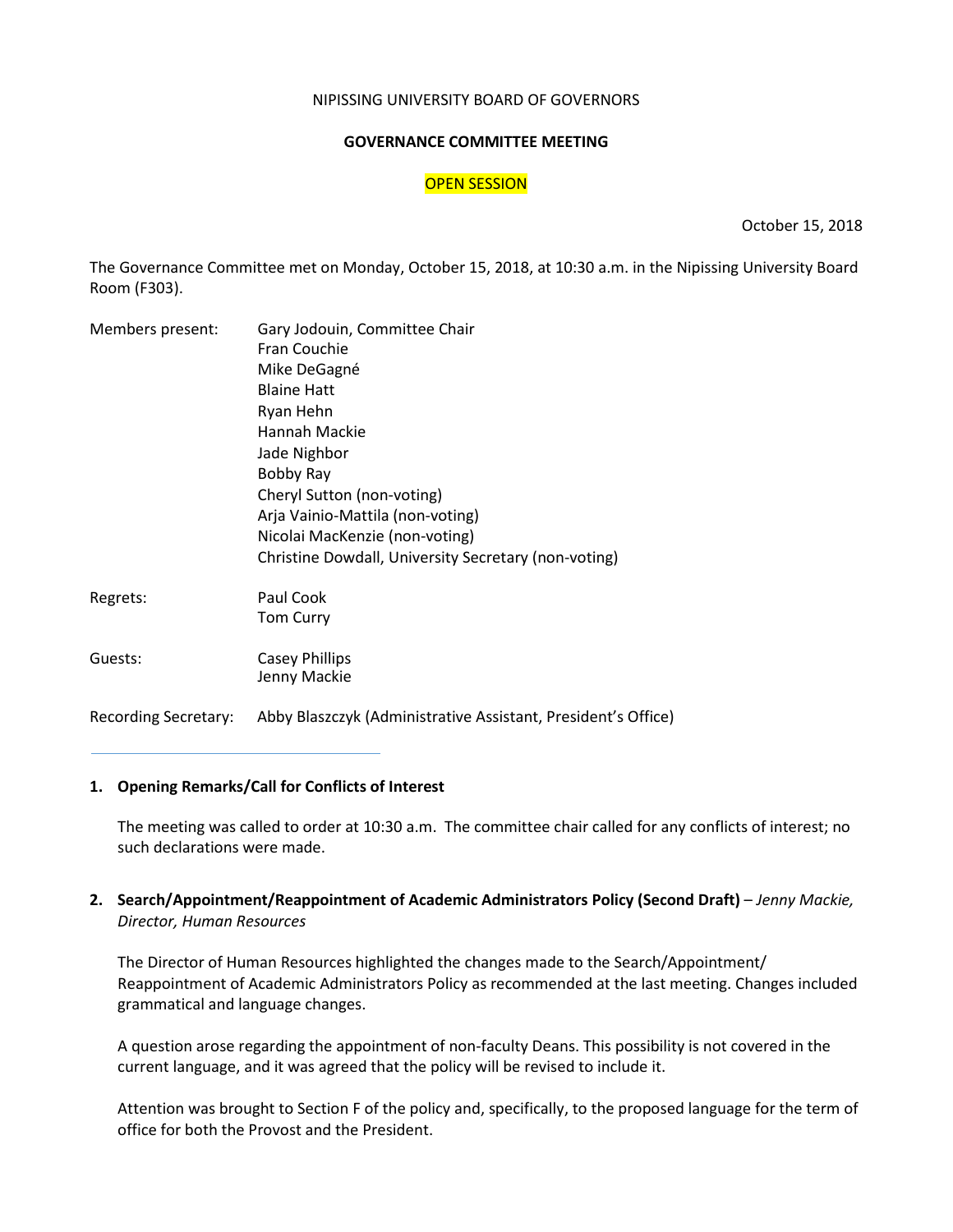## Motion: *That the University Governance Committee recommends that the Board of Governors accepts the Search/Appointment/Reappointment of Senior Academic Administrators Policy as amended.*

*Moved by Blaine Hatt; seconded by Tom Palangio. Carried.*

## **3. Board Vacancies**

- **Current Board Vacancies:** The Board currently has one LGIC vacancy. There will be another vacancy at the end of June, and we are currently awaiting two LGIC approvals.
- **Prospective Nominees:** The Chair of the Governance Committee has received information concerning two prospective Board nominees at this time. There have been no formal nominations made.
- **Nomination Committee – Membership:** In order to move the filling of vacancies along, the Chair asked for nominations of a formal nominating committee. This committee will be tasked with making recommendations to the Board for new non-constituent members.

The Nomination Committee for this year will be comprised of the Chair of Governance, Tom Curry and Fran Couchie. Bobby Ray agreed to be called on as an alternate.

#### **4. Joint Board/Senate Committee on Governance – Update**

The Joint Board and Senate Committee on Governance is scheduled to meet on October 17, 2018. The focus of the meeting is the requirement of every publicly-assisted college and university to develop and publicly post its own free speech policy by January 1, 2019. There will also be discussion around the methods of communication between the Senate and Board.

It was noted that there has been some difficulty in reaching quorum with the Joint Board/Senate Committee on Governance. It was suggested that evening or weekend dates be suggested at the upcoming meeting.

\_\_\_\_\_\_\_\_\_\_\_\_\_\_\_\_\_\_\_\_\_\_\_\_\_\_\_\_\_\_\_\_\_\_ \_\_\_\_\_\_\_\_\_\_\_\_\_\_\_\_\_\_\_\_\_\_\_\_\_\_\_\_\_\_\_\_\_\_\_\_\_\_

#### **5. Other Business**

There was no further business.

The meeting adjourned at 11:20 am.

Recording Secretary **Chair of Governance**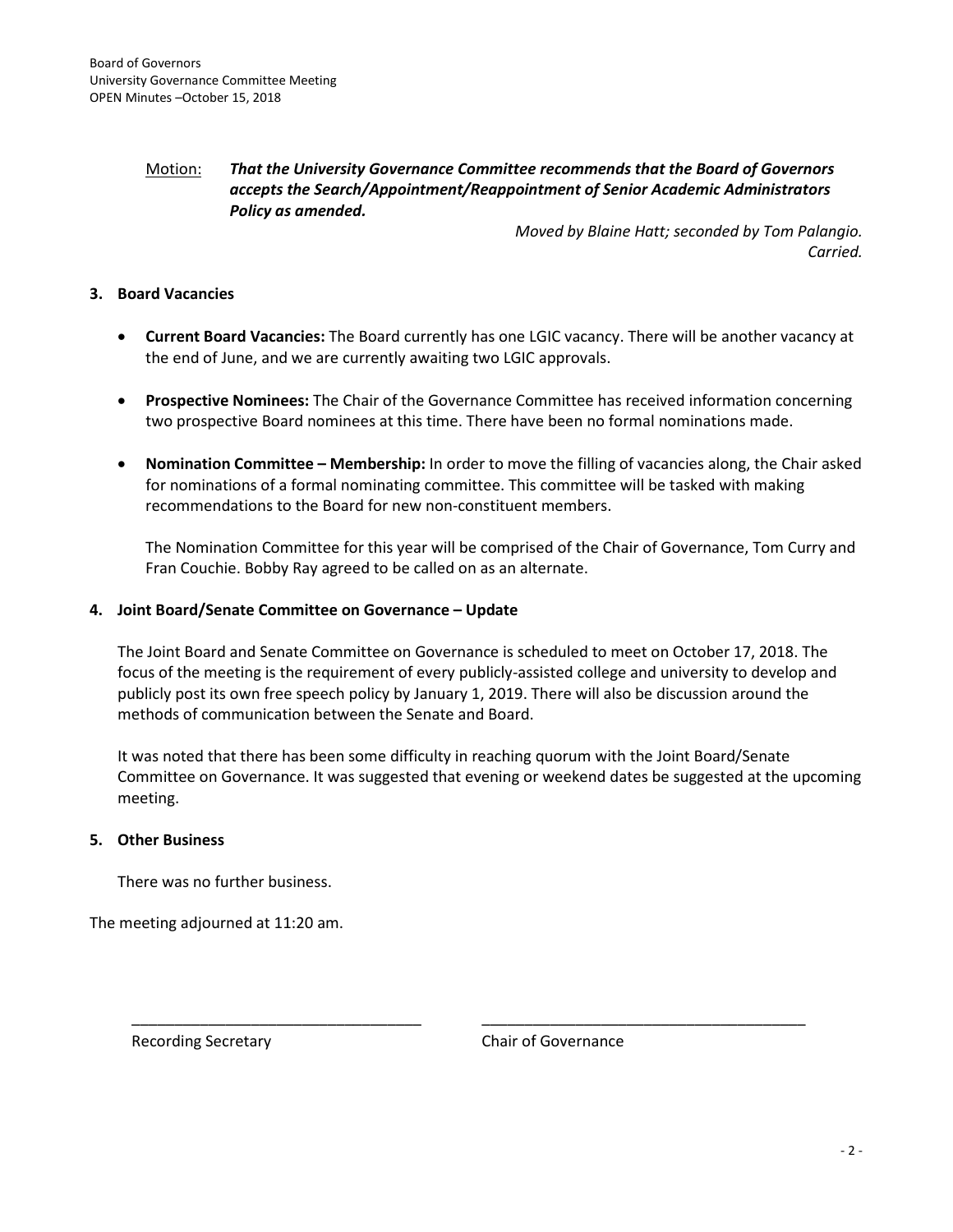## **NIPISSING UNIVERSITY**

| <b>Policy Category:</b>        | <b>Human Resources</b>                                             |
|--------------------------------|--------------------------------------------------------------------|
| <b>Policy Number:</b>          | 3.1.2012.B                                                         |
| <b>Policy Name:</b>            | Search/Appointment/Reappointment of Senior Academic Administrative |
|                                | Officers                                                           |
| <b>Responsible Department:</b> | Office of the President Human Resources                            |
| <b>Original Approval Date:</b> | April 5, 2012                                                      |
| <b>Approval Authority:</b>     | <b>Board of Governors</b>                                          |
| Last Updated:                  | May 2014September 2018                                             |
| <b>Next Review Date:</b>       | February 2018September 2021                                        |

#### **A. Introduction**

- **B. General**
- **C. Basic Principles**
- **D. Procedures & Rules for Operation of the Search Committee**
- **E. Composition of Search Committees**
	- **1. President and Vice-Chancellor**
	- **2. Provost and Vice-President, Academic & Research**
	- **2.3.Associate or Assistant Vice-Presidents, Academic & Research**
	- **3.4.Deans**
	- **4.5.Associate Deans**
- **F. Length of Term of Office**
- **G. Role of the Search Firm**
- **H. Compensation Agreement & Termination Clauses**
- **I. Review/Reappointment Procedures**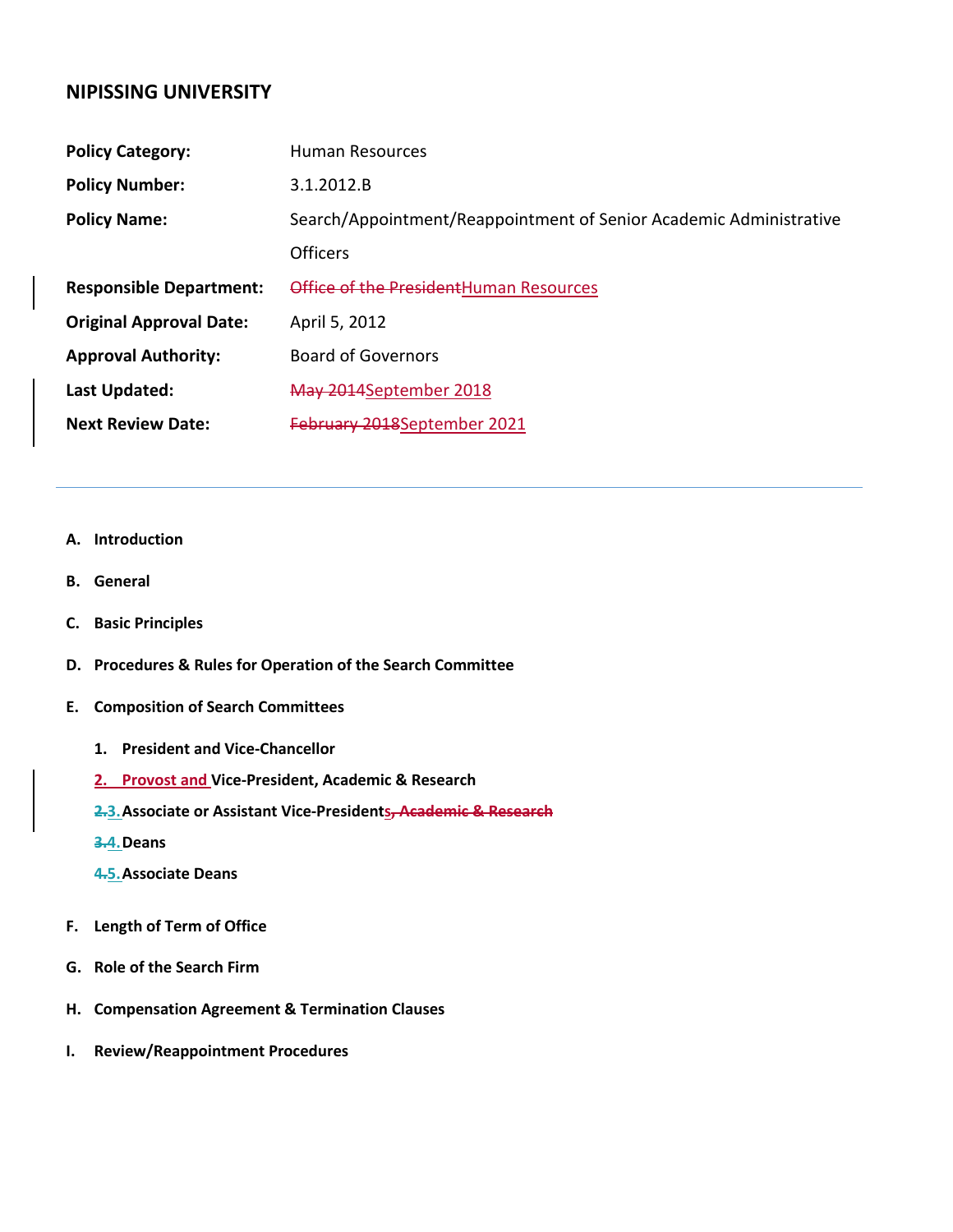Search/Appointment/Reappointment of Senior Academic Administrative Officers Board of Governors Policy

## **A. INTRODUCTION**

The Nipissing University Act (1992) empowers the Board of Governors to appoint Senior Academic Administrative Officers to the University. Such appointments will be in accordance with the this Search/Appointment/Reappointment Policy and Procedures for of Senior Academic Administrative Officers policy of Nipissing University as set out below.

## **B. GENERAL**

This policy applies to all senior academic appointments at the rank of Associate Dean or higher for which an earned doctorate is a normal requirement and where a faculty appointment, with or without tenure, may be expectedattached.

The process by which appointments/reappointments of senior academic administrative officers are made should be publicized widely within the University community. The individuals charged with making decisions on appointments/reappointments should be accountable and therefore provide a rationale for their decisions.

The composition and terms of reference for the respective Search Committees, as determined by the Senate and Board of Governors, are set out in thisAppointment/Reappointment Policy and Procedures for Senior Academic Administrative Officers policy.

## Academic Tenure and Senior Appointments

Where appropriate, a person appointed to a senior academic administrative position shall also be accorded an academic appointment. The Search Committee shall recommend the appointment of the successfulone candidate for the position. at an appropriate rank with tenure in an appropriate academic department/division.Where appropriate, a person appointed to a senior academic administrative position shall also be accorded an academic appointment. Decisions regarding rank, tenure, academic department/division shall be the responsibility of the Principal (defined as the immediate supervisor) upon consultation with Human Resources.

A person appointed to an administrative position with an academic appointment shall retain the privileges of tenure and academic freedom.

If applicable, Where where a person holding an academic appointment with tenure relinquishes her/his administrative duties, she/he may assume duties in the appropriate academic department/division on a full-time basis following their administrative leave.

## **C. BASIC PRINCIPLES**

With the exception of the position of President, the appointment of Senior Academic Administrative Officers shall be made on the recommendation of the President to the Board of Governors together with a written report of the Search Committee.

In the event that the President disagrees with the recommendation of the committee or recommends a different name, the President shall submit his/her rationale for the disagreement, along with the recommendation of the Search Committee, to the Board of Governors. The Board of Governors shall make the appointment. The term of office for Senior Academic Administrative Officers is defined in Section F.

The following principles should apply to the Search Committee: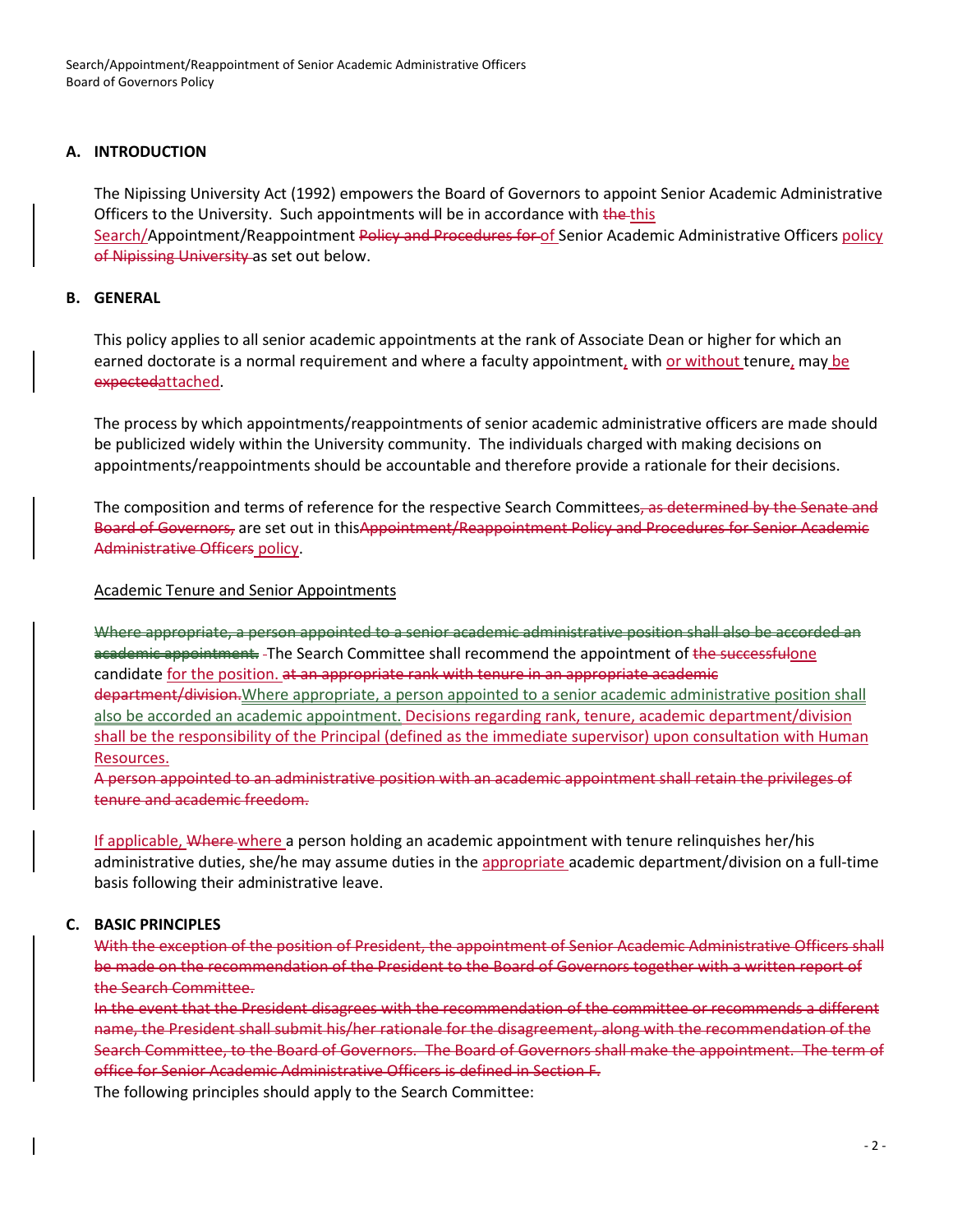- 1. The Principal (defined as the immediate supervisor) should be involved in the selection of the subordinate; and
- 2. The constituencies most directly involved should be represented; and
- 3. The confidentiality of the search process shall be maintained and respected by all involved. Confidentiality requirements for search committee members extend beyond the conclusion of the search process; they are deemed to be permanent.

The committee structure and search process shall reflect the values represented within Nipissing University's culture, ensure equity, and preserve the dignity and rights of all individuals as delineated outlined in our Nipissing University's Respectful Workplace and Harassment and Discrimination policypolicies. All Search Committee members will be provided with a copy of the Harassment and Discrimination policythese policies.

The Nipissing University is committed to providing equal employment opportunities to all individuals regardless of age, sex, disability, ethnic origin, race or any other grounds as stipulated in the Ontario Human Rights Code.

The Nipissing University will undertake positive steps to promote the full participation and integration of women, visible minorities, aboriginal Indigenous people and persons with disabilities.

All efforts will be made to achieve a search committee composition that is gender balanced and reflects the composition of the Nipissing University community. Where possible and/or appropriate, the University will strive to strike a balance of representation from across faculties and departments.

Where applicable, A a majority of the Search Committee shall be composed of persons elected to the committee. In order to maintain the integrity of the confidentiality requirements, individuals elected to represent a specific constituency are not expected to will not confer with their constituents but, rather, it is understood that, by virtue of their election, the opinions and decisions are deemed to be a reflection of their constituency.

All efforts will be made to achieve a search committee composition that is gender balanced and reflects the composition of the Nipissing University community.

## **D. PROCEDURES & RULES FOR OPERATION OF THE SEARCH COMMITTEE**

- 1. Wherever possible, the appropriate Search Committee (also referred to as "the committee") shall be established at least twelve (12) months, but no more than eighteen (18) months, prior to the end of any term of office.
- 2. Where a body such as the Board of Governors, Senate, non-academic employees or Faculty is responsible for the election of persons to a Search Committee, that body shall determine the method of electing its representatives with the goal to work expeditiously.
- 3. Initiatives leading to the formation of a search committee shall be taken by the individual responsible for the position which is vacant or will fall vacant. This includes ensuring that elections of members of search committees are properly conducted. The Principal shall be the Chair of the search committee and will be a full participating member. -With the exception of the Board of Governors members and students, all elected members of the Search Committee shall be full-time Nipissing University employees who have completed their probationary period. Faculty members shall be tenured members.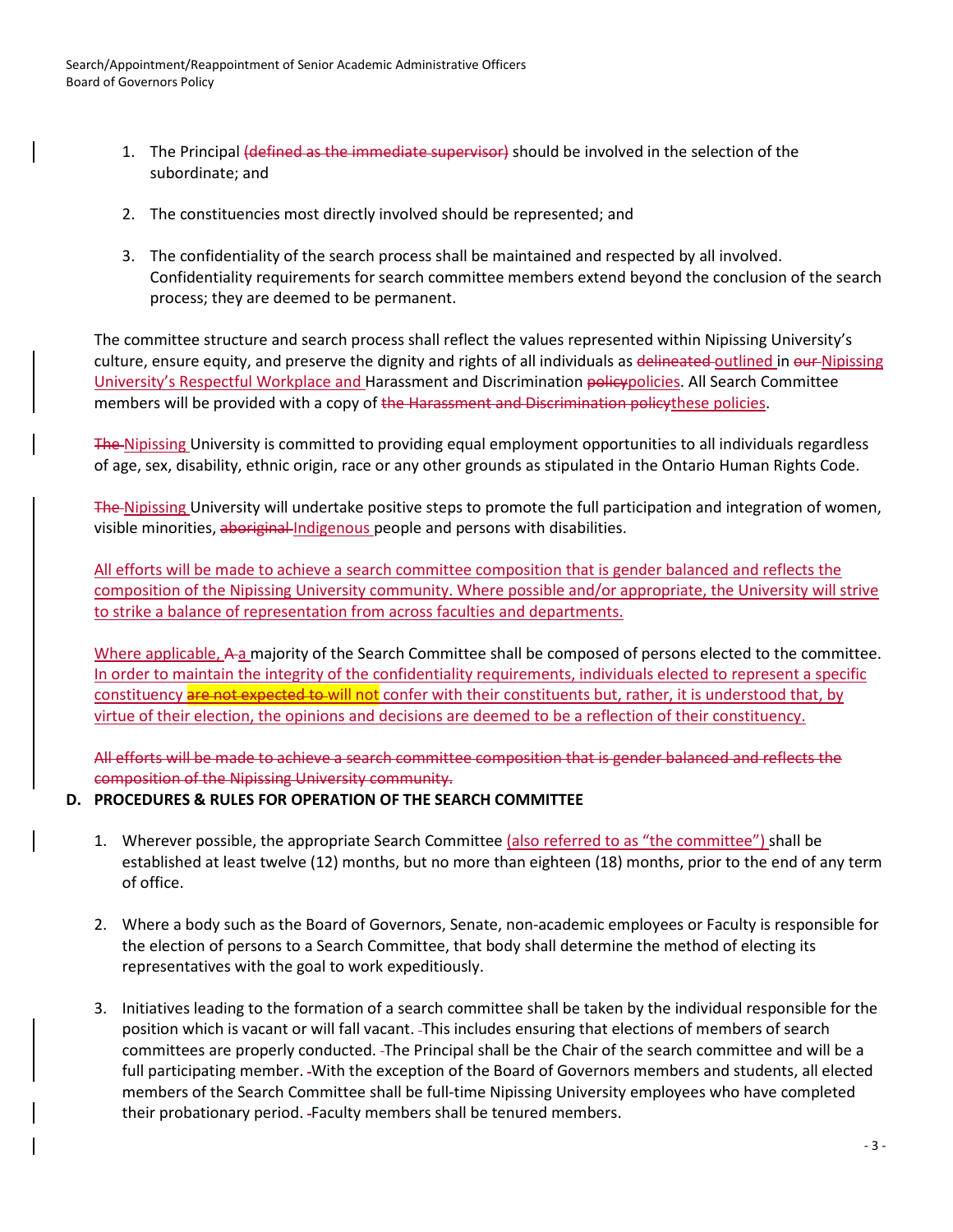7.

- 4. All the elections shall be held simultaneously or as close to each other as practically possible. In any event, none of the election results shall be announced until all elections have been held.
- 5. The Chair of the Search Committee shall ensure that all committee members are familiar with the process and materials under consideration. The Chair shall provide to each of the committee members a copy of this Appointment/ Reappointment Policy and Procedures for Senior Academic Administrative Officers of Nipissing Universitypolicy. The Chair will also work to create an environment in which any and all concerns can be fully addressed.
- 6. Following the first meeting of the Search Committee, the Chair shall notify the University community of the names of the members of the Committee for informational purposes.
- 8.7. Where a member of a Search Committee consents decides to be a candidate for the position under consideration, she/he must declare their candidacy in advance of receiving any relevant materials and, in any case, prior to the first meeting of the Committee. shall cease to be a member of the Committee. A Search Committee member must declare their candidacy before the job description/profile has been finalized.
- 9.8.Where a member of the Search Committee ceases to be a member of the Committee committee for any reason, a successor shall be chosen in the same manner as the person withdrawing, unless the first interview has been conducted, in which case the seat shall remain vacant.
- 10.9. All For all senior academic administrative openings, except when the Reappointment Committee recommends reappointment, will be advertised internally and externally. The the proper placement of internal and/or external advertising will be the responsibility of the Chair of the Search Committee in consultation with the Director, Human Resources. following the approval of the President. The complete advertisement will be available on the University's website.
- 11.10. Once applications have been received, members of the Search Committee shall declare all possible conflicts of interest. In the event of a perceived, potential or actual conflict of interest that could compromise or be seen to compromise the member's judgment of the candidates, she/he shall disclose the nature of that conflict to the Search Committee in sufficient detail to enable the cCommittee to determine whether the member must resign from the Committee.
- 12.11. All applications shall be reviewed and considered under a set of criteria established by the Search Committee, and a short list of candidates shall be interviewed.
- 13.12. The Search Committee shall meet in camera and their deliberations shall be strictly confidential. A person who has breached confidentiality shall be subject to sanction by the Chair up to and including dismissal from the cCommittee and forfeiture of constituency representation. There is no appeal to the sanction imposed by the Chair.
- 14.13. All members of the Search Committee shall have one vote, including the Chair. The ex officio member of the Search Committee (Director, Human Resources) shall be non-voting. If a member of the Search Committee is absent for an interview of one of the candidates, she/he shall not participate in the voting or deliberation process as each voting committee member must be in a position to weigh the merits of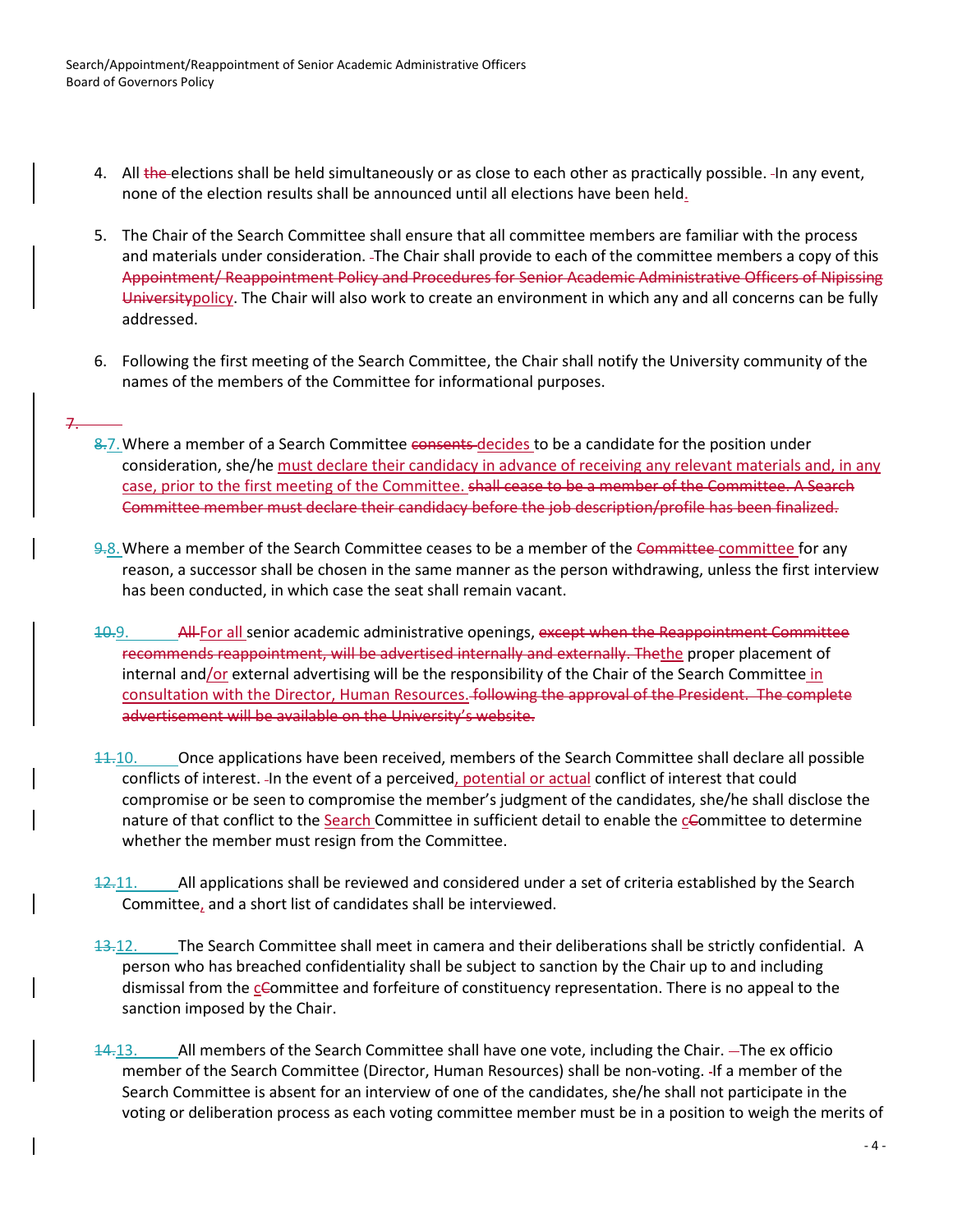each candidate prior to making a recommendation. However, if the search process involves other rounds of interviews and voting, the member may participate in the voting or deliberation for those subsequent rounds.

Advice, actions, and recommendations of the Search Committee should be through formal motions and voting. The determination of choice among "short list" candidates shall be by secret ballot. The Search Committee shall elect two of its members to assist the Chair in counting the ballots.

The Search Committee may invite, for formal consultation, persons not associated with the University but who, in the opinion of the Search Committee, are in a position to offer wise or expert advice on the appointment in question.

The Search Committee may provide opportunity for relevant groups and/or individuals (e.g. Chancellor, Nipissing University Student Union, University Management Group, union executives, Senate executives, etc.), as determined by the Search Committee, to meet with the short-listed candidates. Such meetings will be conducted as part of the confidential search process, and any groups and/or individuals invited to take part must agree to abide by the confidentiality requirements of the search process. The relevant groups and/or individuals shall be given five (5) working days to provide feedback to the Search Committee on their meetings with the candidates.

- 14. The Search Committee shall ensure that interview questions are based on pre-established job-related criteria (including core competencies). The Committee shall acquaint itself of the requirements of the position through discussion, meeting with the incumbent and others, if required, and shall then establish criteria on which the candidates will be judged. Behavioural and situational questions shall be asked of all short-listed candidates.
- 15. The Search Committee may request that short-listed candidates make a presentation to the University community. The committee's decision regarding such a request must take into account the concept of confidentiality which may preclude the recording and distribution of such presentations. The University community may then be invited to provide relevant feedback to the Committee. Such feedback must comply with Human Rights legislation and Nipissing University's Respectful Workplace Policy and will be restricted to the core competencies of the position. Anonymous feedback will not be considered.
- 16. The Search Committee shall recommend one person for the appointment. The candidate recommended for appointment must come from the list of candidates interviewed. The recommendation may go forward only with the agreement of the majority of the  $c$ Committee.
- 17. The Search Committee's recommendation shall include a report describing the procedures followed, the number of candidates considered, and their-the committee's recommendation for appointment. -The Search Committee is disbanded once it makes itsa recommendation is made.
- 18. For the position of President and Vice-Chancellor, the recommendation of the Search Committee shall be made directly to the Board of Governors. The recommendation shall be in the form of a written report.
- 17. 19. For all positions covered by this policy other than the President and Vice-Chancellor, the recommendation of the Search Committee shall be made first to the President and subsequently by the President to the Board of Governors. The Committee's written report shall accompany the President's recommendation to the Board. In the event that the President disagrees with the recommendation of the Committee, the President shall submit a rationale for the disagreement to both the cCommittee and to the Board of Governors.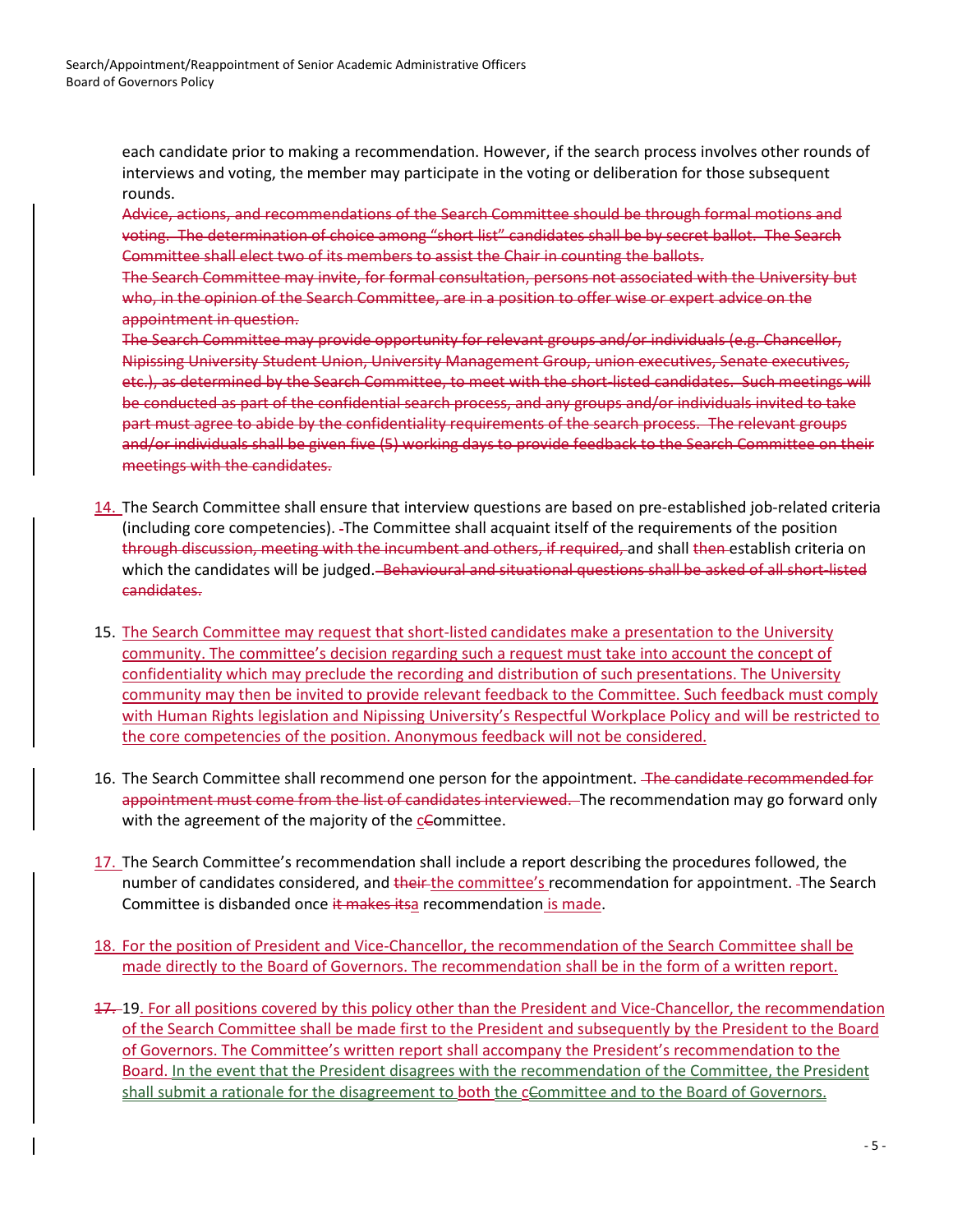18. Upon receiving the recommendation of the Committee, the President will make a recommendation to the Board of Governors together with the written report of the Committee. In the event that the President disagrees with the recommendation of the Committee, the President shall submit a rationale for the disagreement to the Committee and to the Board of Governors.

19. 20. If the Search Committee fails to make a recommendation for a candidate, the search will be deemed a failed search and a new search will may be initiated. In the event a new search is initiated, t<sub>The Principal</sub> Chair will decide if a new committee shall be struck or if the new search will be conducted with the original search committee.

 $\frac{20}{10}$ . 21. Documentation, including the Search Committee's recommendation and report, shall be kept in the Human Resources office for twelve (12) months.

21. Documentation of the Reappointment Committee shall be kept in the Human Resources office for twelve (12) months.

22. 22. On those matters not set out above, the Search Committee shall establish its own procedures.

## **E. COMPOSITION OF SEARCH COMMITTEES**

## **1. President and Vice-Chancellor**

The composition of the Search Committee for the President and Vice-Chancellor shall include a Chair and ten (10) other membersbe as follows:

- a) The Chair of the Board of Governors (or designate) who shall be Chair;
- b) Two (2) external non-constituent members of the Board of Governors (elected by the Board of Governors);
- c) One (1) Vice Presidents (appointed by the Chair of the Board of Governors);
- d) One (1) Dean (appointed by the Chair of the Board of Governors);
- e) Three (3) tenured faculty members with one from each faculty (elected by the Senate);
- f) One (1) regular full-time administrator (elected by the administrative staff); and
- g) One (1) regular full-time support staff (elected by the support staff).
- h) One (1) student (elected by Nipissing University Student Union).

Total: 11 Committee Members/11 Voting Members

The Director, Human Resources will be an ex-officio, non-voting member of the Search Committee.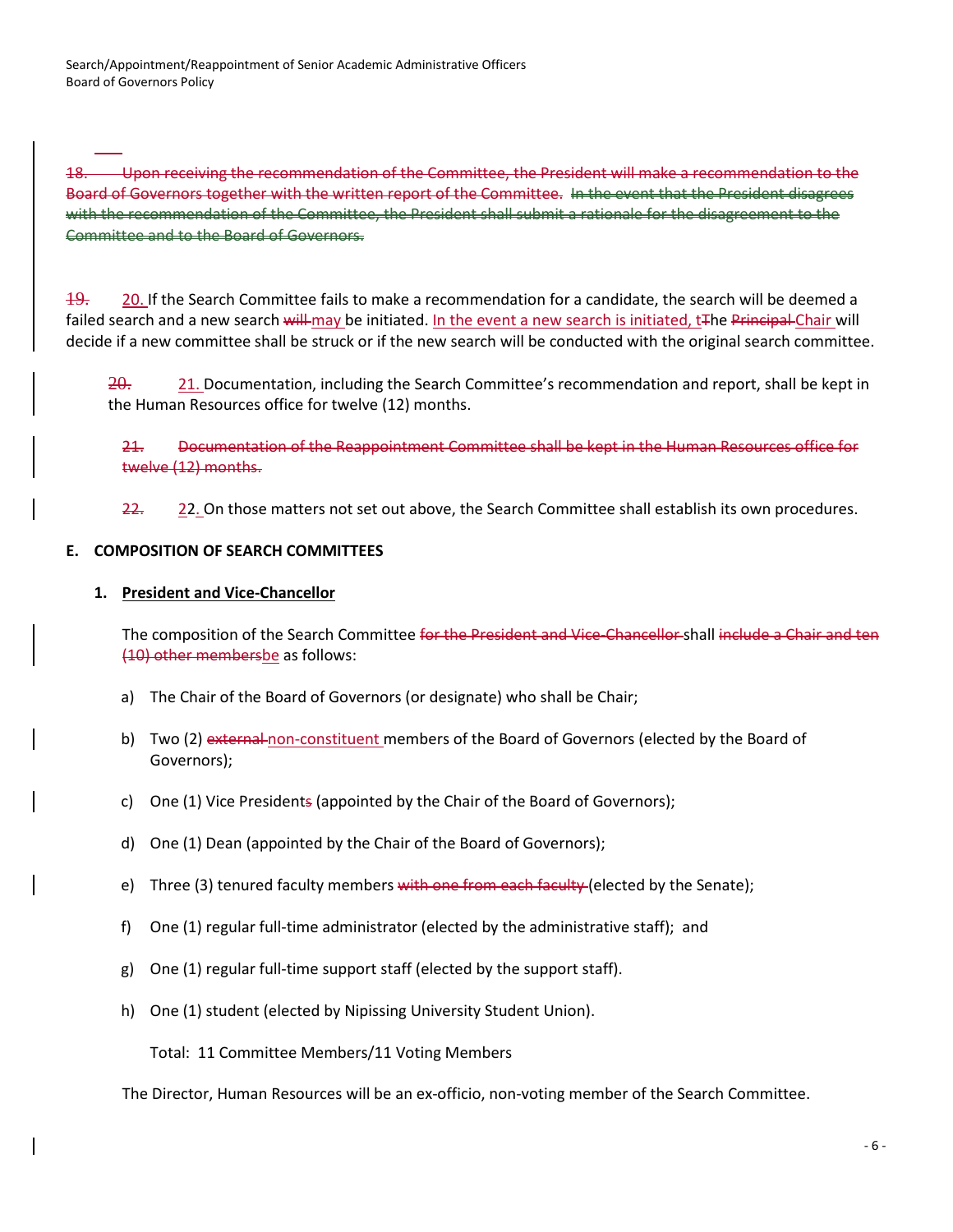Search/Appointment/Reappointment of Senior Academic Administrative Officers Board of Governors Policy

### **2. Provost and Vice-President, Academic & Research (PVPAR)**

The membership composition of a the Search Committee for the Vice-President, Academic & Research shall have a Chair and be composed of nine (9) other membersbe as follows:

- a) The President & Vice-Chancellor (or designate) who shall be Chair ;
- b) One (1) external non-constituent member of the Board of Governors (elected by the Board of Governors);
- c) One (1) Vice-President (appointed by the President & Vice Chancellor);
- d) One (1) Dean or Associate Dean (appointed by the President & Vice Chancellor);
- e) Four (4) tenured faculty members with one from each faculty (elected by Senate);
- f) One (1) non-academic regular full-time staff member (elected by support staff and administration); and
- g) One (1) student (elected by the Nipissing University Student Union).
- Total: 10 Committee Members/10 Voting Members

The Director, Human Resources will be an ex-officio, non-voting member of the Search Committee.

#### **3. Associate or Assistant Vice-Presidents**

The membership of acomposition of the Search Committee for the Vice-President, Academic & Research shall have a Chair and be composed of nine (9) other membersbe as follows:

- a) The Provost and Vice-President, Academic and Research (or designate) who shall be Chair;
- b) One (1) external non-constituent member of the Board of Governors (elected by the Board of Governors);
- c) One (1) Vice-President or Associate/Assistant Vice-President (appointed by the Vice-President, Academic and Research;
- d) One (1) Dean or Associate Dean (appointed by the President & Vice Chancellor);

e) Four (4) tenured faculty members with one from each faculty (elected by Senate);

#### e)

- f) One (1) non-academic regular full-time staff member (elected by support staff and administration); and
- g) One (1) student (elected by the Nipissing University Student Union).
- Total: 10 Committee Members/10 Voting Members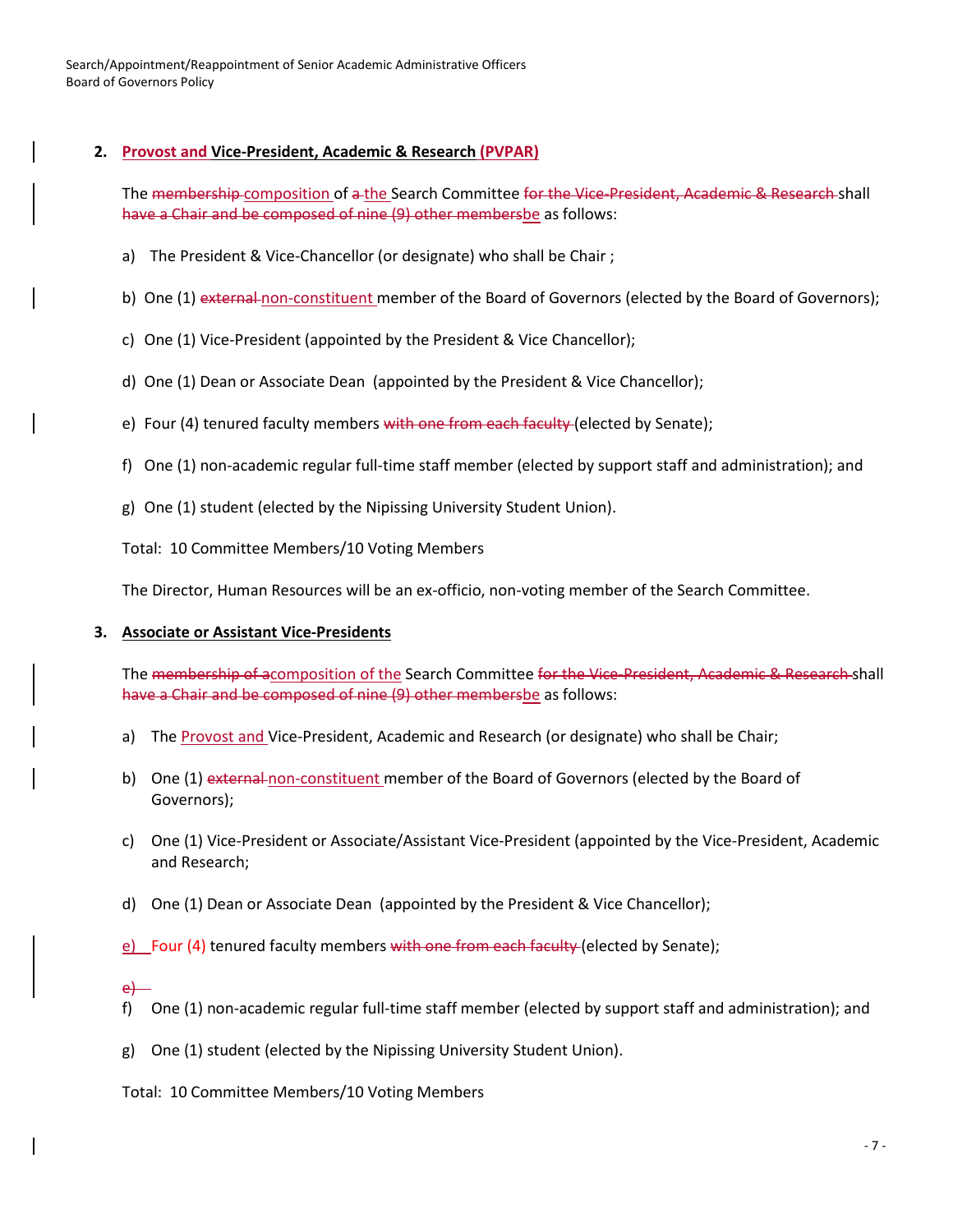The Director, Human Resources will be an ex-officio, non-voting member of the Search Committee.

## **4. Faculty Deans**

The membership of acomposition of the Search Committee for the Dean's position shall have a Chair and be composed of seven (7) other membersbe as follows:

a) The Provost and Vice-President, Academic & Research (or designate), who shall be Chair;

b) One (1) Dean appointed by the Vice-President, Academic & Research.;

 $\frac{b}{c}$ One (1) tenured faculty member from a Faculty other than the one for which the Dean is being selected (elected by Senate);

c)a)One (1) Dean appointed by the Vice-President, Academic & Research.

- d) Three (3) tenured faculty members from the Faculty for which the Dean is being selected (elected by Senate);
- e) One (1) non-academic regular full-time staff member elected by and from those members of the nonacademic staff (Administrative and Support); and
- f) One (1) student (elected by the Nipissing University Student Union).

Total: 8 Committee Members/8 Voting Members

The Director, Human Resources will be an ex-officio, non-voting member of the Search Committee.

## **5. Non-faculty Deans and Associate Deans**

The membership of aA Search Committee for a Non-faculty Dean or an Associate Dean shall have a Chair who will be be chaired by the supervisor of the said Associate DeanPVPAR (or designate). The Dean-Chair will work with the Director, Human Resources, to develop a representational search committee.

## **F. LENGTH OF TERM OF OFFICE**

The term of office for the President and Vice Chancellor, and the PVPAR Vice President, Academic and Research shall normally be five (5) years, with the opportunity for reappointment as per Section I. Reappointment beyond a second consecutive term for either of these positions is considered unusual. However, the Board of Governors may approve an extension to the President's second term upon a recommendation by the Executive Committee of the Board of Governors and a resulting majority decision of the Board. The Board of Governors may approve an extension to the PVPAR's second term upon a recommendation by the President and a resulting majority decision of the Board of Governors. Any extension to the term of the President or the PVPAR as a result of this clause will not normally exceed one additional five (5) year term.

The term of office for <del>Deans a</del> specific Dean position shall normally be five (5) years, renewable for one additional five (5) yearsyear term, to a maximum of ten (10) years. The term of office for the Associate Deansa specific Associate Dean position shall normally be three (3) years, renewable for <u>one additional</u> three (3) yearsyear term,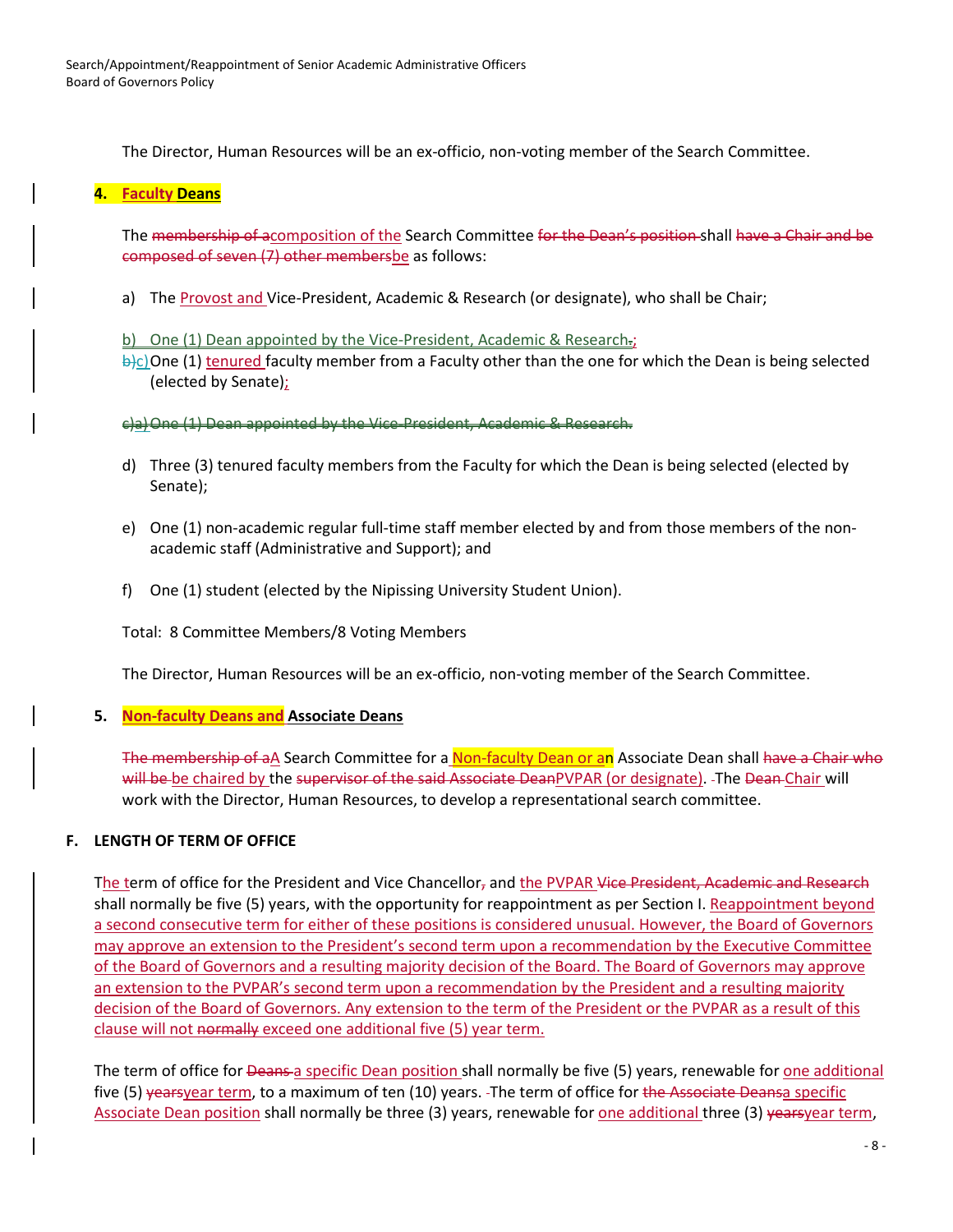Search/Appointment/Reappointment of Senior Academic Administrative Officers Board of Governors Policy

to a maximum of six (6) years. These limits are in place to encourage faculty renewal and any extension beyond the second consecutive term will occur only in exceptional circumstances. In such cases, the Principal will make a recommendation to the President for an extension. If the President agrees with the merits of the extension, a recommendation may be made by the President to the Board of Governors.

Reappointment beyond a second consecutive term should be considered unusual and will occur only if there are compelling reasons, as specified by the Search Committee, along with strong support throughout the University community. (See Section I for reappointment procedures.)

If the incumbent's officea position covered by this policy, other than the position of President, becomes vacant through death, resignation, or other causes, it is the President, in consultation with the Principal and the Director, Human Resources's responsibility, will determine if it is appropriate to appoint an interim senior academic administrator and-to initiate the process of filling the vacancy as prescribed in Section E – Composition of Search Committees. If the position of President becomes vacant, the Board Chair, in consultation with the Executive Committee of the Board and the Director, Human Resources, will determine if it is appropriate to appoint an interim President. The term of office of the an interim academic administrator should be of sufficient length for the Search Committee to complete its task and normally should will not exceed twelve (12) months.

#### **G. ROLE OF THE SEARCH FIRM**

An executive search firm/consultant will normally be retained for the senior academic administrative positions of President and Vice Chancellor. The President will determine, on a per search basis, whether a search firm/consultant shall be retained for other senior academic administrative officers and may seek advice from the Search Committee on this matter.

If a search firm is deemed warranted, the Director, Human Resources will work closely with the Search Committee and the lead search consultant will provide services that may include but are not limited to the followingto determine the role and responsibilities of the search firm.:

- − becoming involved in the pre-search stage of the process;
- − drafting, formatting and placement of the advertisement;
- − reviewing the existing responsibilities and expectations of the position;
- − preparing materials for the committee;
- − assisting in the drafting of interview questions;
- − suggesting presentation topics and candidate presentations to various constituent groups of the University;
- − assisting in conducting the interviews;
- − providing advice on negotiating the terms and conditions of employment for the recommended candidate;
- − conducting post-search follow-up with the successful candidate; and
- − conducting 360 degree reference checks, ensuring all information/comments are attributed to the individuals who made them so that appropriate importance/weight/significance can be given to the references.

All references shall be in the form of a written report. The consultant and/or the Director, Human Resources will speak with all individuals the Search Committee wishes or deems appropriate to contact to ensure that all relevant information regarding the candidates is received by the Search Committee. The feedback/references received from the individual(s) the Search Committee asked the consultant or Director, Human Resources to contact shall also be in the form of a written report. The committee will fully consider and weigh the significance of all references and information in order to make the best decision for Nipissing University.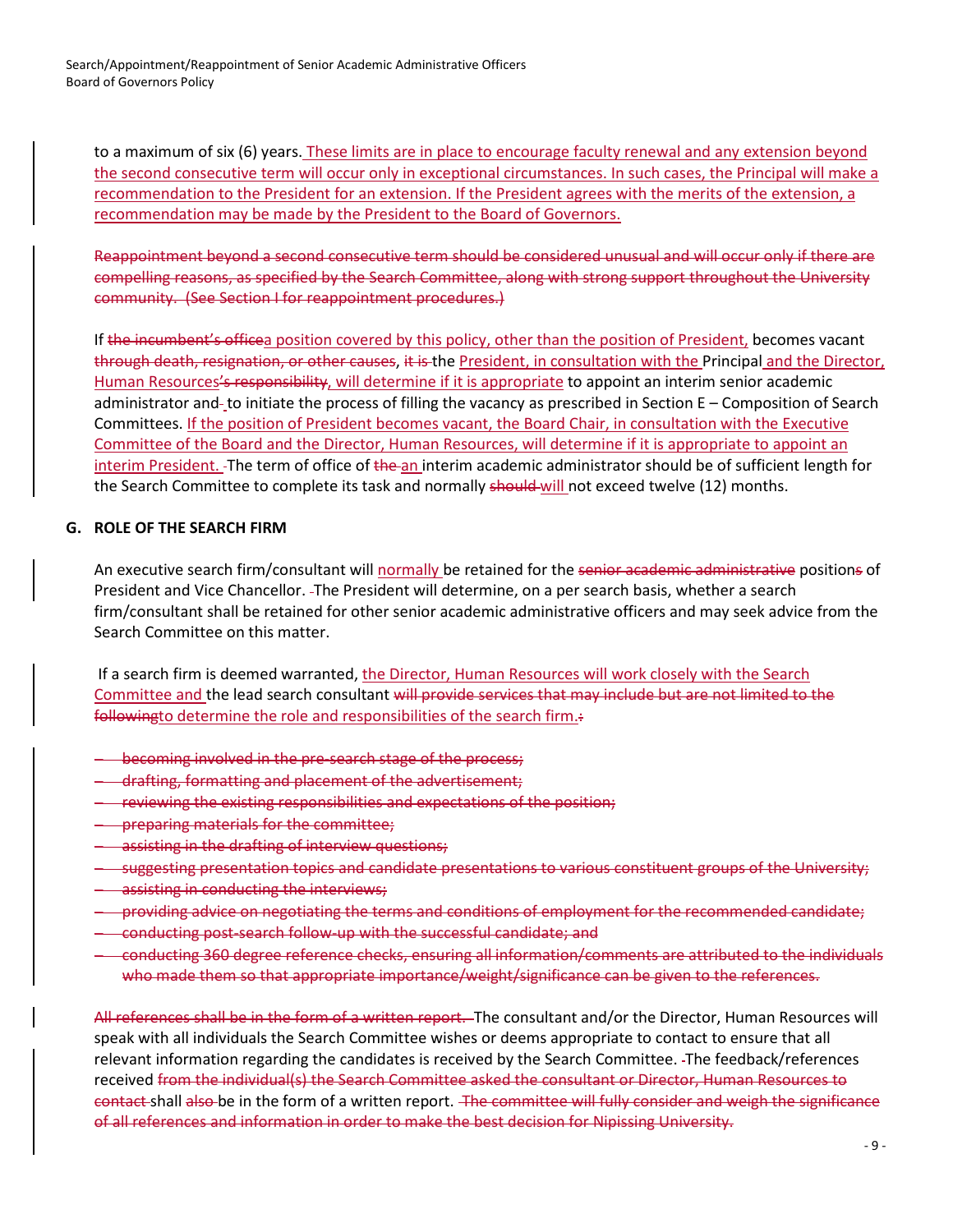The search firm and lead consultant are a support service and shall not have a vote on the Search Committee.

Whether or not a search firm is deemed warrantedengaged, procedures as set out in Section D will continue to apply.

## **H. COMPENSATION AGREEMENT & TERMINATION CLAUSES REMOVE THIS SECTION – PLACE IN COMPENSATION POLICY INSTEAD**

The Presidential Compensation Sub-Committee will negotiate the terms and conditions of the compensation agreement with the President and Vice-Chancellor and will make a recommendation to the Executive Committee of the Board of Governors for their approval.

For other senior academic appointments, the Principal will negotiate a compensation package with the prospective appointee following best practices and guidelines provided by the Director, Human Resources. She/he shall make known to him/her any policy and procedures with respect to the terms of the appointment. The Principal shall provide the candidate a formal written offer describing the terms and conditions of employment. If the appointee accepts the terms of the agreement, the appointee must complete, sign and have the document witnessed. The compensation agreement will contain language with regard to termination of the appointment prior to the end of the term. Termination language/clauses will address resignation, termination with cause and termination without cause.

## **I.H. REVIEW/REAPPOINTMENT PROCEDURES**

- **1.** No less than Fifteen fifteen (15) months before the completion of the term of the incumbent, the Principal shall determine whether or not they support reappointment of the incumbent. For positions other than the President and the PVPAR, in the event the Principal does not support reappointment, he/she shall notify the President and next steps will be determined. For the position of PVPAR, in the event the President does not support reappointment, or for the position of President, in the event the Board Chair does not support reappointment, the Executive Committee of the Board shall be notified and next steps will be determined. Such steps may or may not include moving forward with the reappointment process.
- **1.2.**If the Principal supports reappointment of the incumbent, a reappointment Reappointment committee Committee shall be struck. The composition of the Reappointment Committee shall be the same as the composition of the Search Committee delineated in Section E (1 through 65). The basic principles and applicable procedures and rules for operation of thea Search Committee shall also apply to thea Reappointment Committee for Review/Reappointment.
- **3.** 2. The Reappointment committee Committee shall review, updating where necessary, the expectations and responsibilities of the respective senior academic administratorposition. and provide a written outline to the incumbent.
- **4.** 3. If, after reviewing the criteria for the expectations and responsibilities established for the position, the incumbent elects to stand for a consecutive term, the Reappointment Ceommittee will determine, through the following steps, whether or not to recommend the reappointment: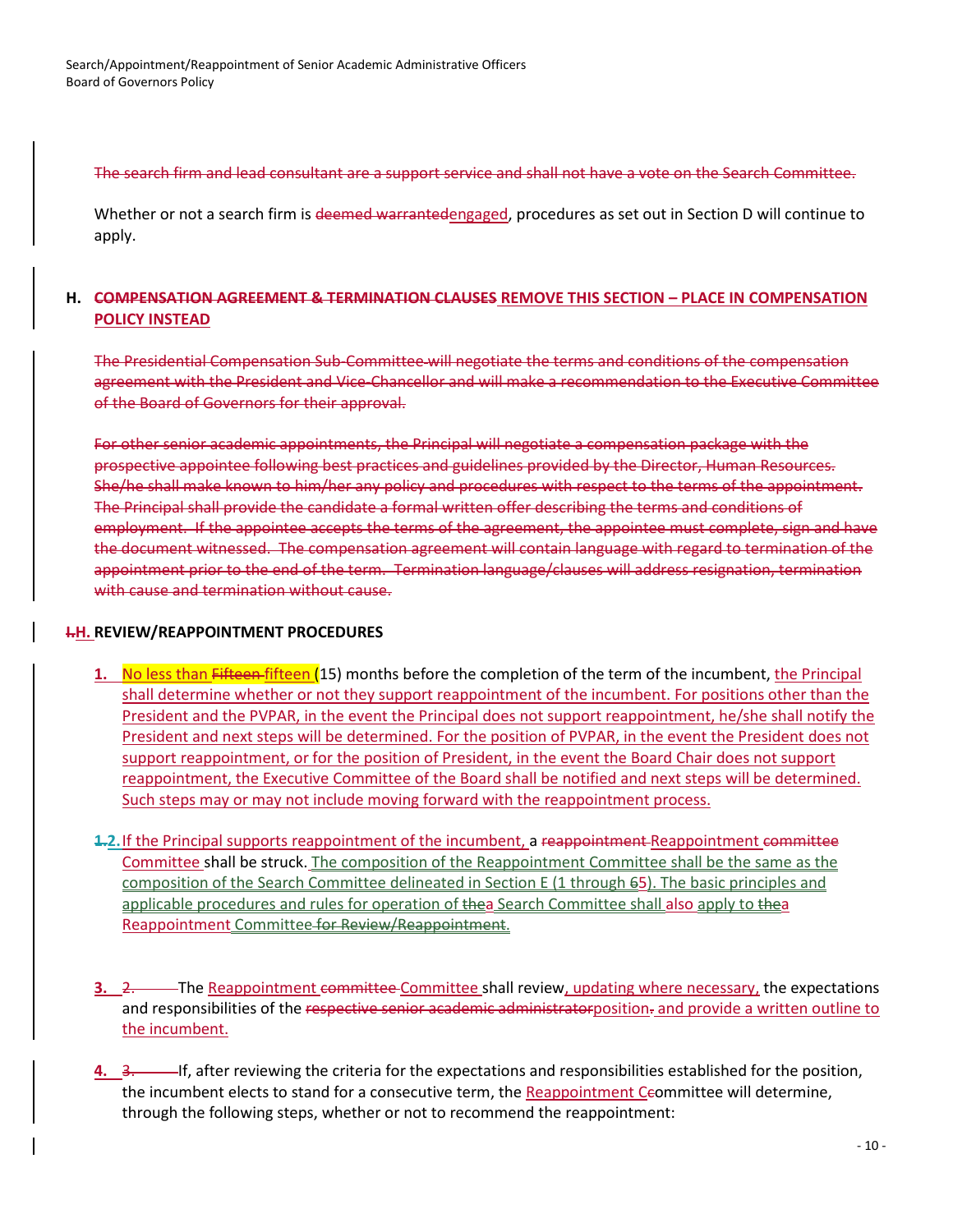- The past performance of the incumbent shall be assessed in the context of the University's future academic direction.
- Material to be examined by the committee shall include an updated curriculum vitae; the criteria established as part of the search process; the criteria and objectives most recently established for the senior academic administrator at the time of first appointment and progress made toward stated goals which have been outlined as part of the annual appraisal and evaluation process conducted by the Principal; the evaluations carried out report as submitted by the Principal; and the results of consultations with constituency groups. It is the University's belief that the usefulness of these performance evaluations can be increased through the availability of the perceptions and advice of the faculty, administration, support staff and student input. Accordingly, the Principal will communicate, in writing, with the University community to obtain comments/feedback. All comments/feedback must be written and signed. All comments/feedback will be acknowledged and treated in confidence.
- In addition, the incumbent shall be invited by the committee to provide a self-assessment, which should include a statement of past and projected leadership in the context of the criteria established for continuation in the position. Further, the incumbent will be asked to prepare a written statement on plans and broad goals for their area of responsibility within the University for the length of term of the reappointment. This statement shall be distributed to members of the community and written response to it will be invited. All submissions valid responses, as vetted by Human Resources, with regard to the incumbent's written statement by the incumbent must be written and signed by each individual implicated in the response and will be acknowledged and treated in confidence. The incumbent will be given the opportunity to respond to these submissions. In order to protect confidentiality, the incumbent will be apprised of the content of such material but not of the author's identity.
- **5.** 4. Under normal circumstances, a review should take no longer than eight (8) weekstwo (2) months. During the period of assessment, the Reappointment Ceommittee must ensure that the ability of the incumbent to discharge the duties and responsibilities of the position is not undermined by the process.
- **6.** 5. The incumbent must be advised of the measures to be utilized, as per #3#4 above, for assessment; the individuals and constituency groups the committee plans to consult; and the schedule for each stage of the process.
- **7.** 6. With the exception of the position of President (as outlined in Basic Principles (Section C)), the Reappointment Ceommittee shall review all evidence valid information and reach a decision, by simple majority vote, on a recommendation to the Principal and the President on reappointment by simple majority vote. The President will make the recommendation to the Board of Governors together with the written report of the Reappointment Committee. In the event that the President disagrees with the recommendation of the Reappointment Committee, the President shall submit a rationale for the disagreement to both the Reappointment Committee and to the Board of Governors.
- **8.** For the position of President and Vice-Chancellor, the Reappointment Committee will make a recommendation to the Board of Governors that the incumbent be reappointed or, conversely, that an open search be conducted. It is understood that the Principal for the position of President is the Chair of the Board of Governors. Where applicable, the steps outlined above shall apply.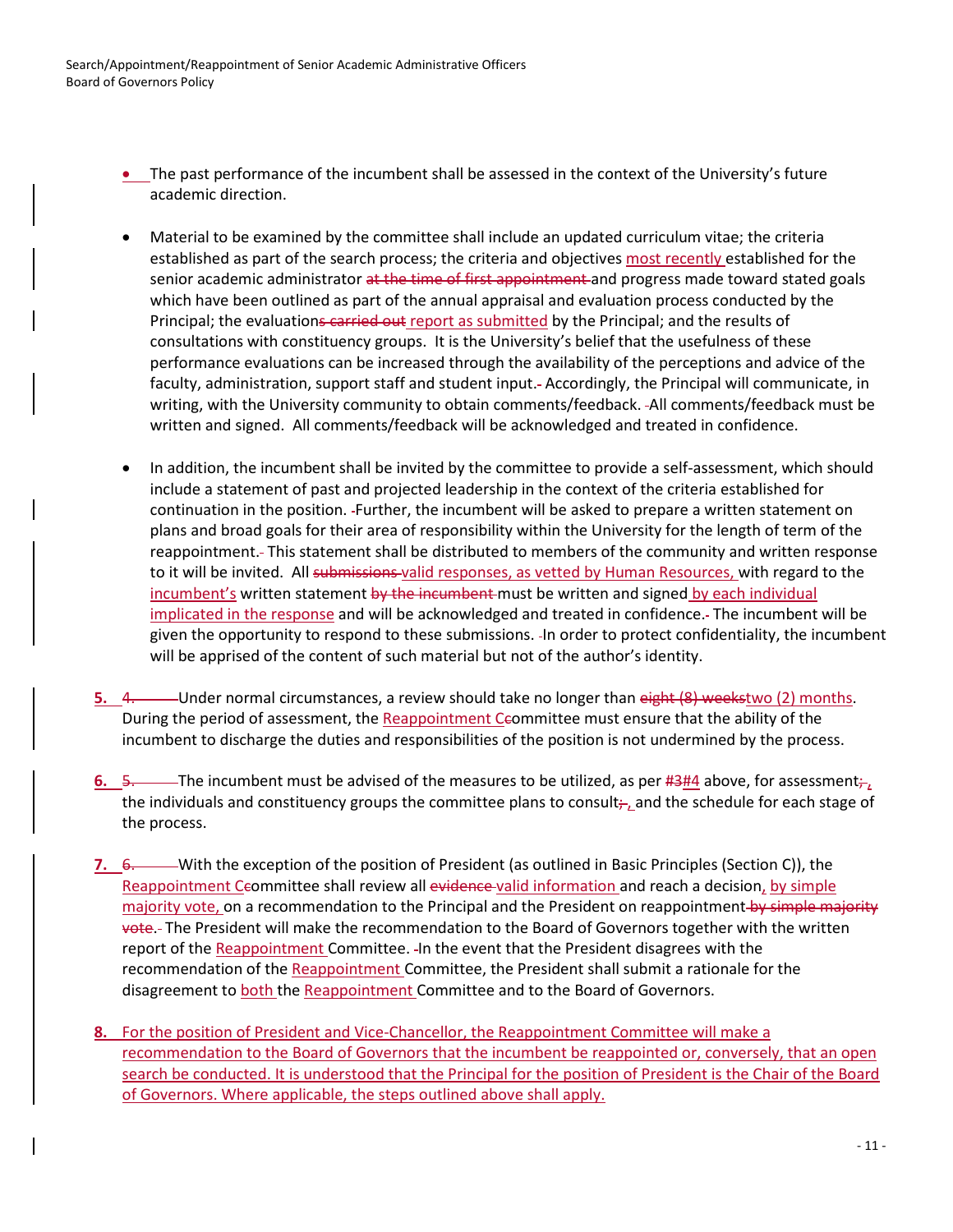Search/Appointment/Reappointment of Senior Academic Administrative Officers Board of Governors Policy

- **1.** If the decision for reappointment is negative, the incumbent shall be advised as soon as possible by the Principal and/or the President and an open search will be conducted. The recommendation for an open search shall be in the form of a report including the rationale for the Committee's recommendations.
- **9.** 7. The recommendation to the Board of Governors for reappointment shall be made in camera and shall be in the form of a report with recommendations for action. If the Board of Governors decides to offer the reappointment to the incumbent and the incumbent accepts, the motion shall be published. When the Board of Governors has approved the appointment and the incumbent has accepted, there shall be a meeting between the Principal and the incumbent to discuss any issues arising from the reappointment process as they relate to the mandate for the next term.
- **2.10.** If the decision for reappointment is negative, the incumbent shall be advised as soon as possible by the Principal and/or the President, and an open search will be conducted. The recommendation for an open search shall be in the form of a report including the rationale for the Committee's recommendations. The Reappointment Committee for the President will make a recommendation to the Board of Governors that the incumbent be reappointed or, conversely, that an open search be conducted. It is understood that the Principal for the position of President is the Chair of the Board of Governors. All reappointment procedures (1-7) shall apply, with the exception of #6, whereby the Principal is the Chair of the Board of Governors and the President would be deemed to be in a conflict of interest with regard to the recommendation.
- **11.** Documentation, including the Reappointment Committee's recommendation and report, shall be kept in the Human Resources office for twelve (12) months.
- 12. 9. The President's Annual Review Process of the President's Achievement of Goals and Priorities Policy document provides further reference.
	- 10. The composition of the Reappointment Committee shall be the same as the composition of the Search Committee delineated in Section E (1 through 6). The basic principles and applicable procedures and rules for operation of the Search Committee shall apply to the Committee for Review/Reappointment.

Approved by the Executive Committee, acting on behalf of the Board of Governors. April 5, 2012

## Resolution 2012-04-01:

Moved by P. Belanger, seconded by C. Dennis that the Executive Committee, acting on behalf of the Board of Governors, approve the revised policies and procedures for search/appointment/reappointment of senior academic administrative officers, entitled Policy 3.1.2012 B Search/Appointment/Reappointment of Senior Academic Administrative Officers, dated April 2012. CARRIED

## Updated September 2018

LIST OF POSITIONS COVERED BY THIS POLICY (as of March 31, 2014). (N.B. This list is for information purposes only, and is not part of the Policy approved by the Board.)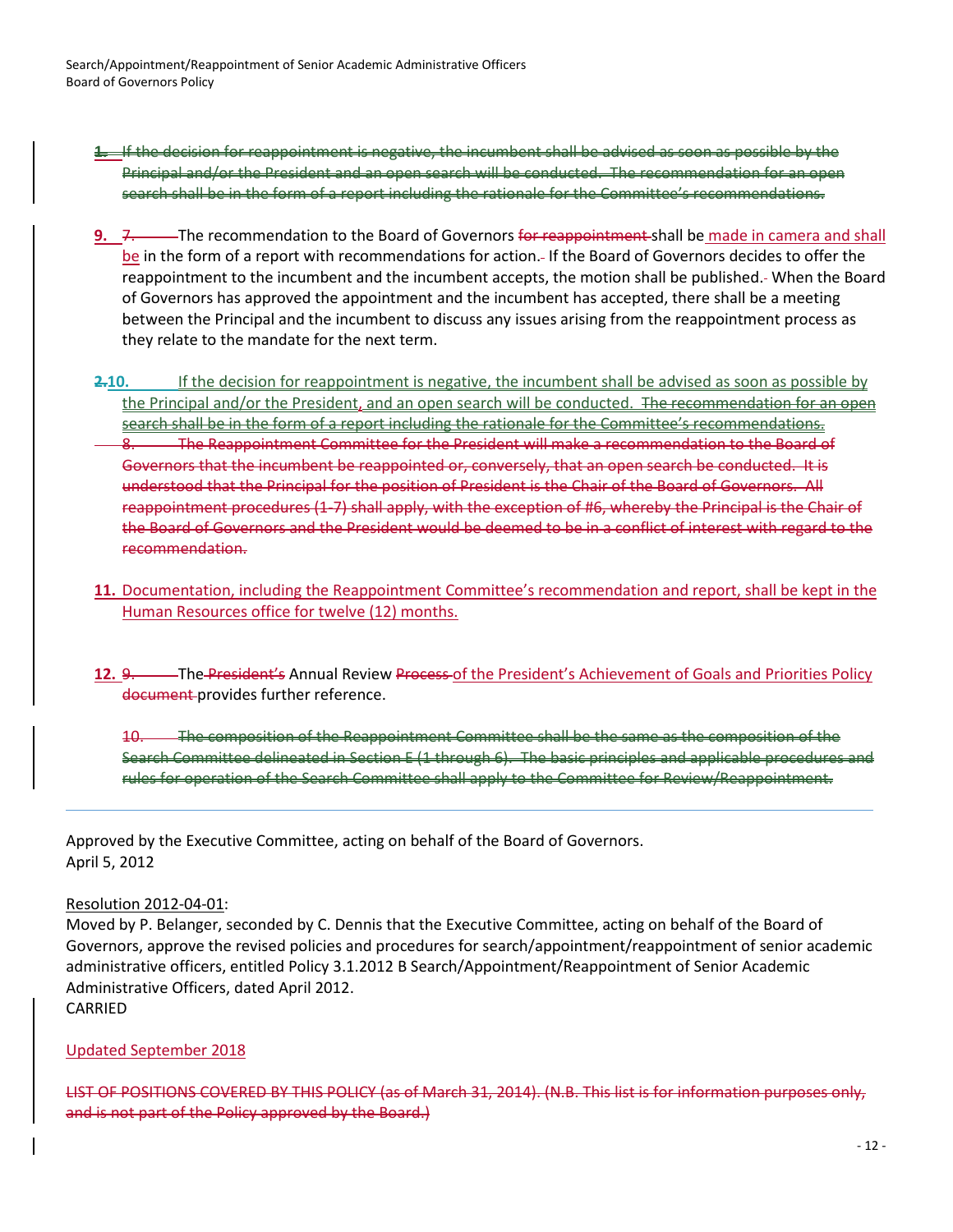Search/Appointment/Reappointment of Senior Academic Administrative Officers Board of Governors Policy

- 1. President and Vice-Chancellor
- 2. Vice-President, Academic and Research
- 3. Associate Vice-President, Academic and Research
- 4. Assistant Vice-President, Research and Graduate Studies
- 5. Dean, Faculty of Applied and Professional Studies
- 6. Dean, Faculty of Arts and Science
- 7. Dean, Schulich School of Education
- 8. Associate Dean, Faculty of Arts and Science
- 9. Associate Dean, Schulich School of Education

Resolution 2014-06-08:

Moved by Dr. T. Bachelder, seconded by B. Windsor that the Board of Governors accept the recommendation of the University Governance Committee that the revisions to Policy 3.1.2012.B Search/Appointment/Reappointment of Senior Academic Administrative Officers be approved as amended. **CARRIED**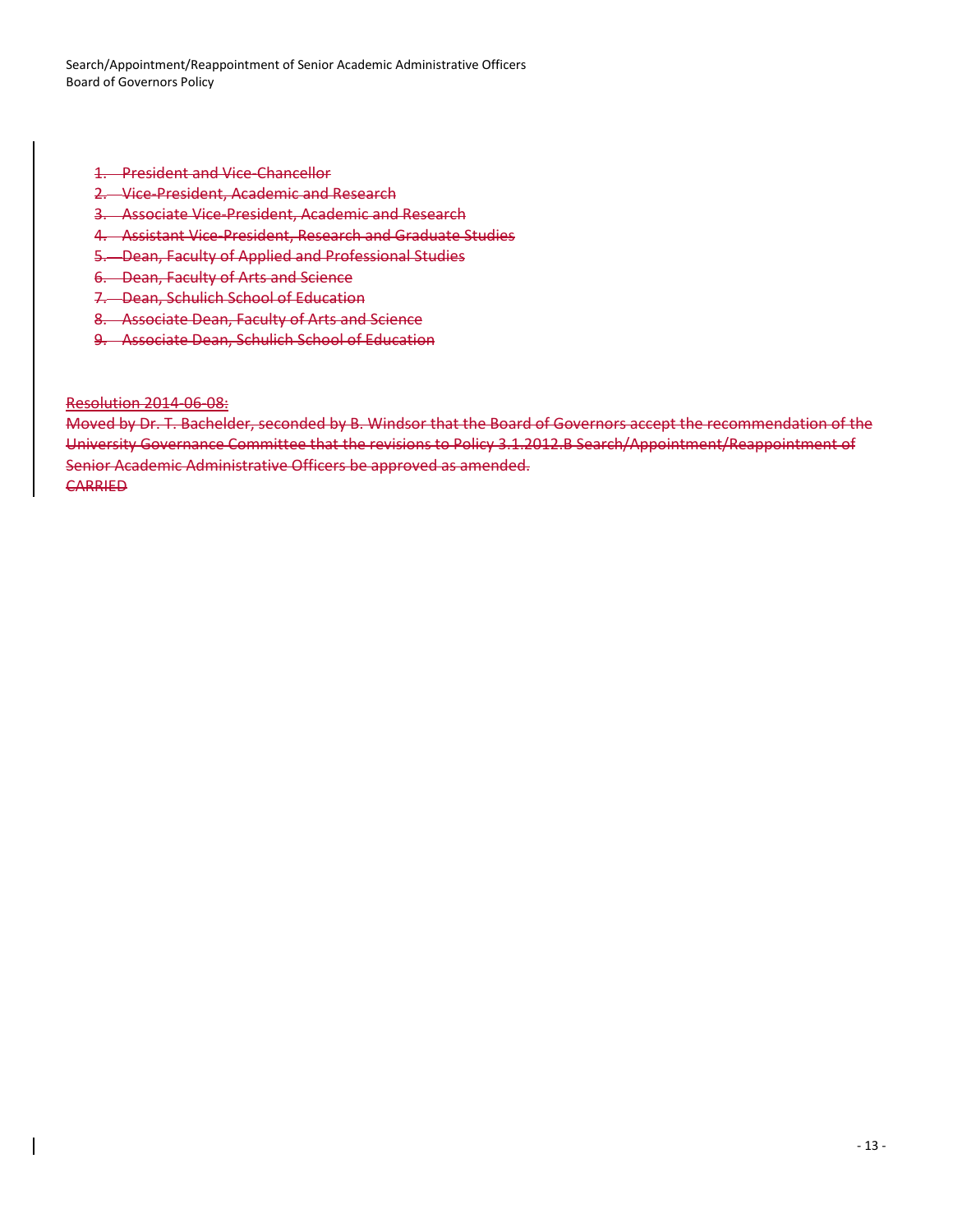# NIPISSING UNIVERSITY STANDING JOINT COMMITTEE OF THE BOARD AND SENATE ON GOVERNANCE

A meeting was held on October 17/18. Fran Couchie, Hannah Mackie and Maggie Daniel attended the meeting as guests.

Status reports were given on the Senate Budget Advisory Committee and the Joint Board and Senate Orientation. This joint orientation session was deemed important to all of those in attendance. Accordingly, it will be brought back to the respective committees of Senate and the Board to have the annual planning of the orientation worked into the roles and responsibilities of both the Senate Speaker and the Chair of the Board.

The Terms of Reference were re-visited and re-drafted. The revised statement will be brought back to the respective parties for review.

The Ministry of Training, Colleges and Universities requirement surrounding the development of a "free speech" policy was discussed. Minimum standards for inclusion were reviewed.

Communication between the Senate and the Board (and vice-versa) was discussed. The results of these discussions will be brought back to the Executive Committee for review and discussion.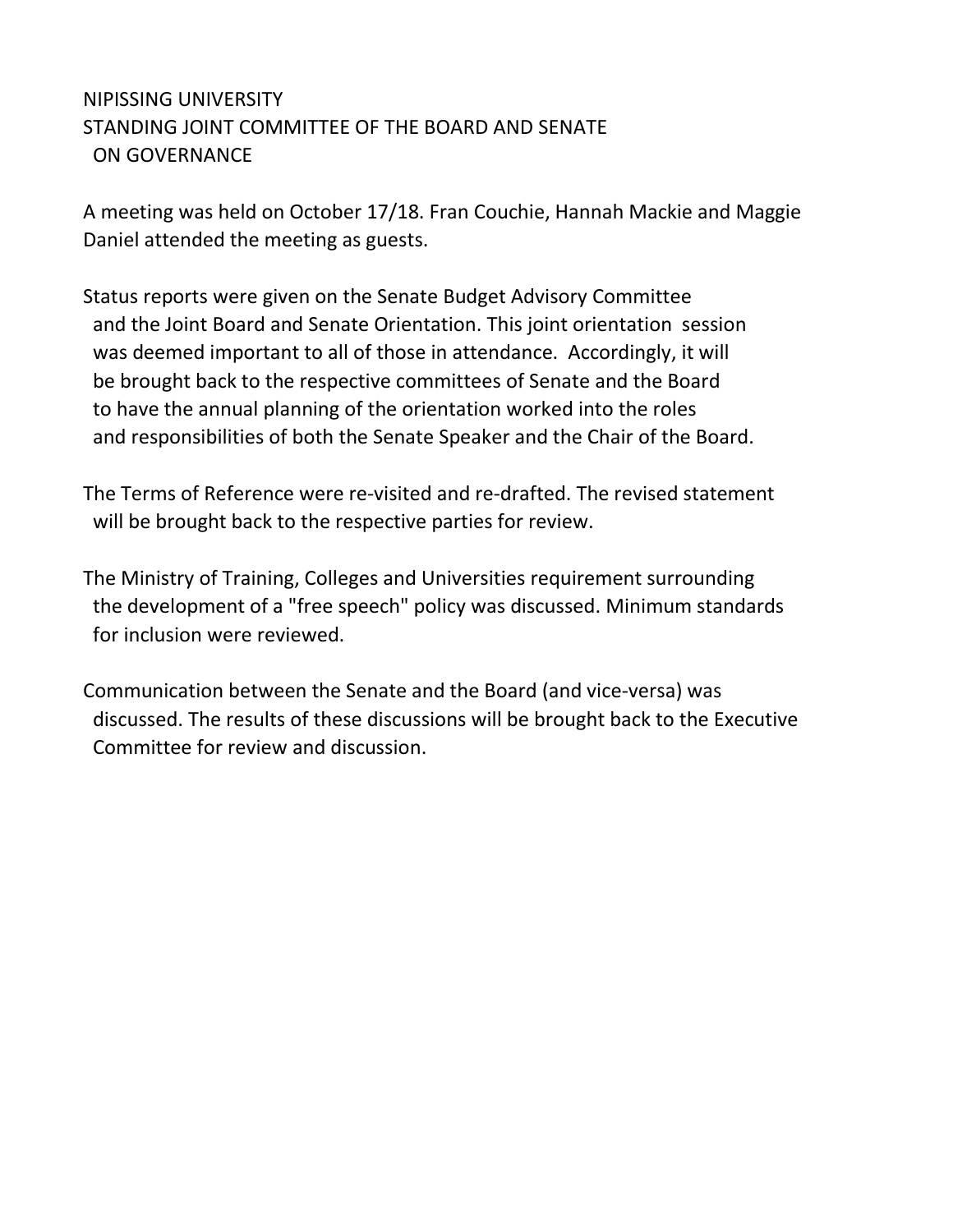#### NIPISSING UNIVERSITY BOARD OF GOVERNORS

### **EXECUTIVE COMMITTEE MEETING**

### OPEN SESSION

October 15, 2018

A regular meeting of the Executive Committee of the Board of Governors was held on Monday, October 15, 2018, in the Nipissing University Board Room (F303).

| Members present: | Tom Palangio, Committee Chair        |
|------------------|--------------------------------------|
|                  | Karen Barnes                         |
|                  | Mike DeGagné                         |
|                  | Gord Durnan                          |
|                  | Gary Jodouin                         |
|                  | Joanne Laplante (via teleconference) |
|                  | Karl Neubert                         |
|                  |                                      |

Regrets: Paul Cook

Recording Secretary: Christine Dowdall, University Secretary

## **1. Call for Conflicts of Interest/Opening Remarks** *– Tom Palangio, Chair*

\_\_\_\_\_\_\_\_\_\_\_\_\_\_\_\_\_\_\_\_\_\_\_\_\_\_\_\_\_\_\_\_\_\_\_\_\_\_\_\_\_\_\_\_\_\_\_\_\_\_\_\_\_\_\_\_\_\_

The Chair called the meeting to order at 12:25 p.m. and called for conflicts of interest concerning any of the agenda items. No such declarations were made.

The meeting moved into closed session as 12:26 p.m.

The meeting returned to open session at 12:40 p.m.

## **2. President's Remarks** *– Mike DeGagné, President & Vice-Chancellor*

In response to a question regarding the effectiveness of the University Fair in Toronto, the President acknowledged that it's important for Nipissing to have a presence at the Fair. The University will continue to monitor our current strategies and will make adjustments to our physical presence as necessary.

## **3. 2018 Annual Board Retreat**

The President reviewed a draft agenda for this year's annual Board Retreat. Nipissing's current strategic plan ends in 2020 and, therefore, the retreat will include the preliminary planning steps in the creation of a new five year plan. In addition, David Lindsay, President and CEO of the Council of Ontario Universities (COU) will provide the keynote address.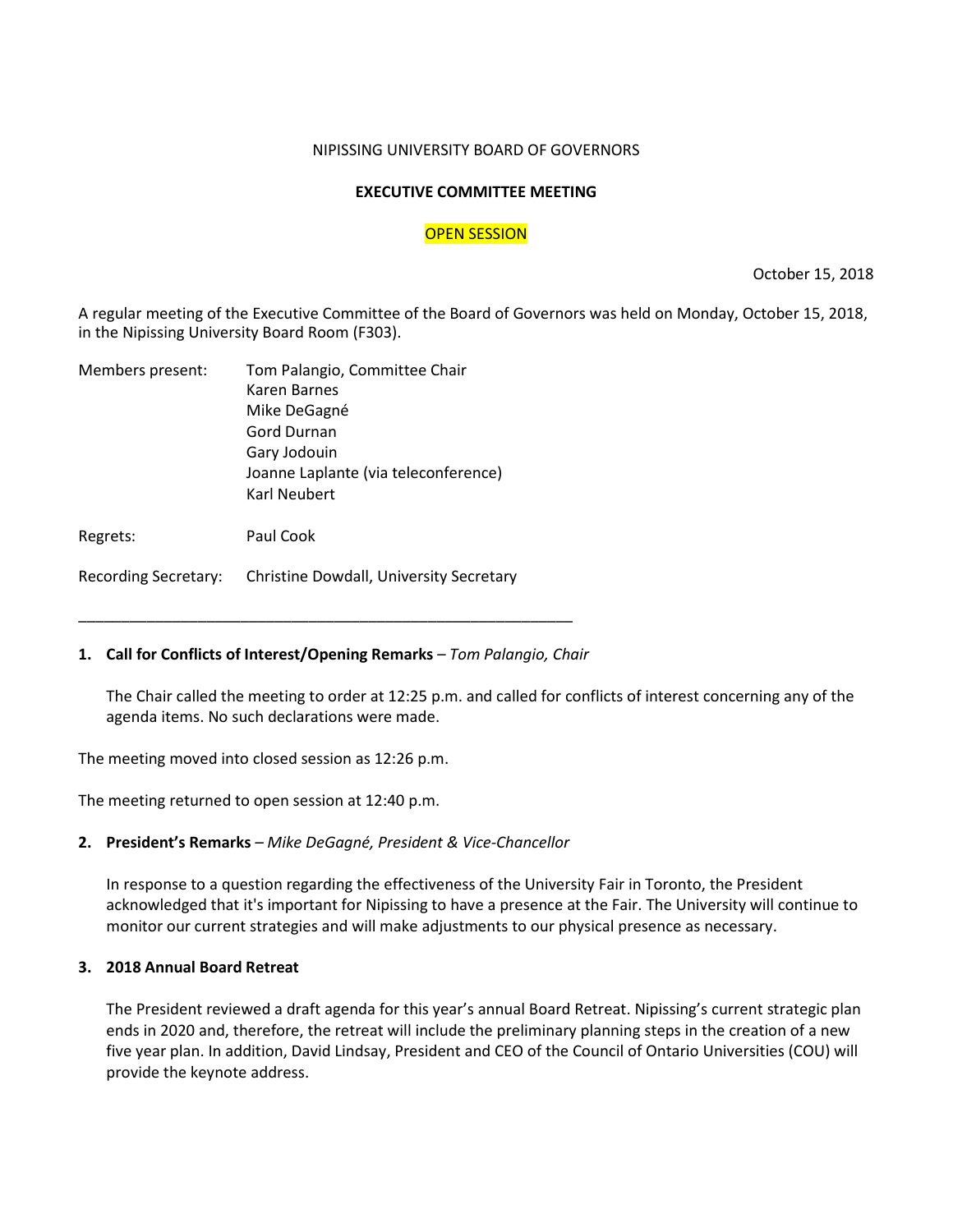The meeting moved back into closed session at 12:47 p.m. where the meeting adjourned at 12:55 p.m.

\_\_\_\_\_\_\_\_\_\_\_\_\_\_\_\_\_\_\_\_\_\_\_\_\_\_\_\_\_\_\_\_\_\_\_\_ \_\_\_\_\_\_\_\_\_\_\_\_\_\_\_\_\_\_\_\_\_\_\_\_\_\_\_\_\_\_\_\_\_\_\_\_\_\_

University Secretary **Chair of Executive Committee**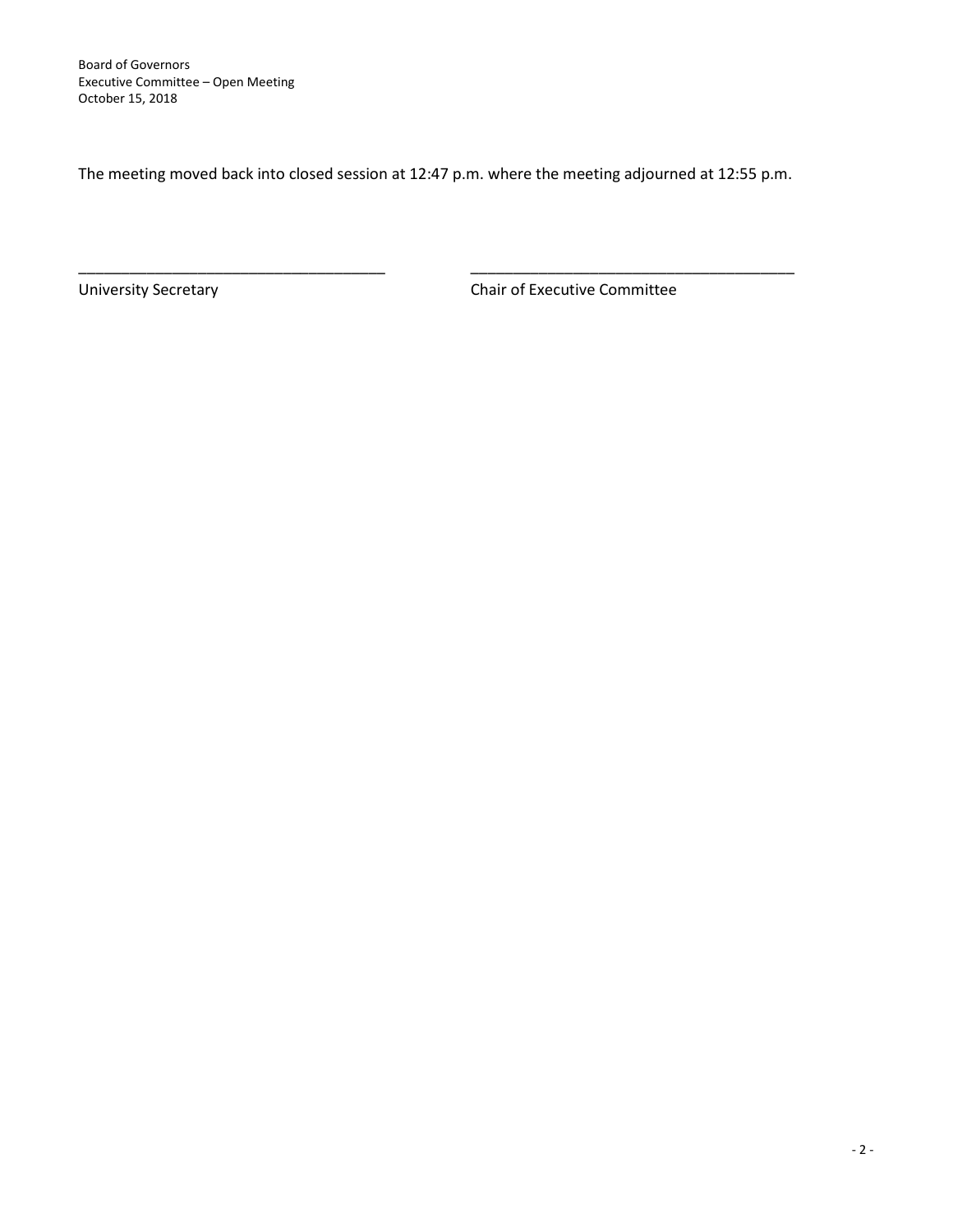#### NIPISSING UNIVERSITY BOARD OF GOVERNORS

#### **COMMUNITY RELATIONS COMMITTEE MEETING**

#### OPEN SESSION

October 15, 2018

The Community Relations Committee met on Monday, October 15, 2018, at 1:30 pm in the Nipissing University Board Room (F303)

| Members present: | Karl Neubert, Committee Chair                                                                |
|------------------|----------------------------------------------------------------------------------------------|
|                  | Fran Couchie                                                                                 |
|                  | <b>Judy Smith</b>                                                                            |
|                  | Kristen Ferguson                                                                             |
|                  | Ryan Hehn                                                                                    |
|                  | Daniel Goulard                                                                               |
|                  | Jade Nighbor                                                                                 |
|                  | Rose Jawbone (teleconference)                                                                |
|                  | <b>Tom Palangio</b>                                                                          |
|                  | Mike DeGagne                                                                                 |
|                  | Arja Vainio-Mattila (non-voting)                                                             |
|                  | Cheryl Sutton (non-Voting)                                                                   |
|                  | Christine Dowdall, University Secretary (non-voting)                                         |
| Regrets:         | Paul Cook                                                                                    |
|                  | Derek Shogren                                                                                |
|                  | Xander Winter                                                                                |
| Guests:          | Kelly Brown, Manager, Marketing and Communications<br>Debra lafrate, Registrar<br>Patti Carr |
|                  |                                                                                              |

Recording Secretary: Abby Blaszczyk (Administrative Assistant, President's Office)

#### 1. Welcome/Call for Conflicts of Interest – Karl Neubert, Committee Chair

The meeting was called to order at 1:35 p.m. The committee chair called for any conflicts of interest; no such declarations were made.

## **2. Economic Impact Study (EIS): Update on Communication Plan** *– Cheryl Sutton, VPFA*

The Vice-President, Finance & Administration (VPFA) provided an update on the communication plan for the Economic Impact Study (EIS). The proposed date for the media release is December 7, 2018, and is expected to include Vic Fedeli (MPP) and Anthony Rota (MP).

A Committee member questioned if the EIS would also be released in French given that a large percentage of the population in the community and surrounding area is French speaking. Discussion followed, and a suggestion was made to at least consider providing the French translation below the English press release.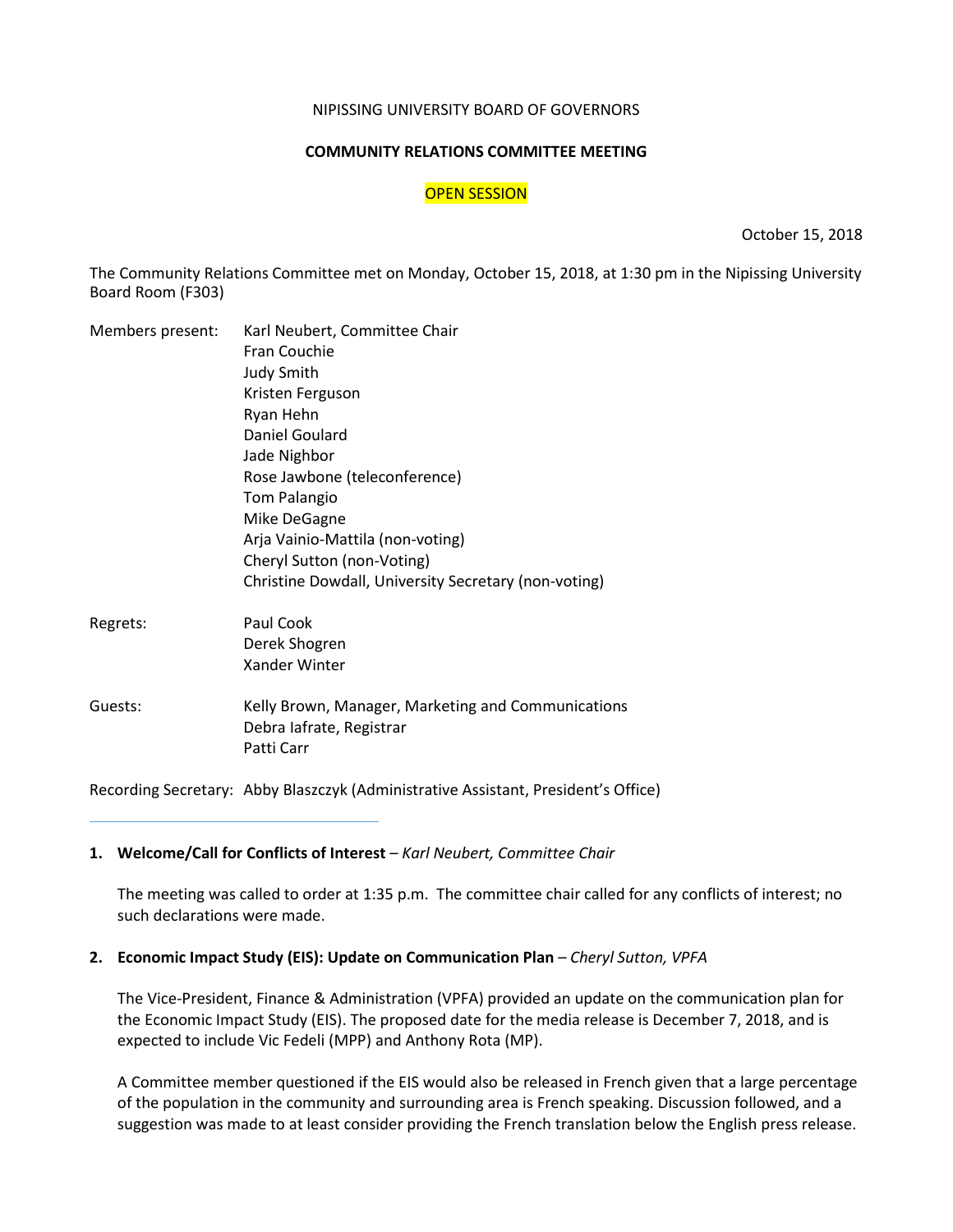## **3. Presentation on Strategic Student Enrollment and Recruitment** *– Debra Iafrate, Registrar*

The Registrar has been working closely with the Provost and Vice-President, Academic and Research to develop a strategic plan for student enrollment and recruitment. The Registrar gave an in-depth presentation on the application trends locally and provincially, showing how Nipissing relates to other Northern Universities and the current enrollment statistics.

A significant discussion followed regarding potential opportunities to increase enrollment through recruitment and program development. Importance was placed on the need for experiential learning opportunities for students and providing seamless pathways for both non-traditional and graduate students. Additionally, the importance of attracting students from local communities was highlighted. Committee members offered several suggestions, including providing potential students with transportation to Nipissing for tours of the campus and facilities, offering alternative transportation options for students who want to travel home for weekends, coordinating with Canadore on collaborative programming, developing partnerships with the Anishinabek Education Centre, etc.

## **4. Brainstorming Session re Community Relations Website** – *Kelly Brown, Manager of Marketing & Communications*

\_\_\_\_\_\_\_\_\_\_\_\_\_\_\_\_\_\_\_\_\_\_\_\_\_\_\_\_\_\_\_\_\_\_ \_\_\_\_\_\_\_\_\_\_\_\_\_\_\_\_\_\_\_\_\_\_\_\_\_\_\_\_\_\_\_\_\_\_\_\_\_\_

This topic has been deferred to the next committee meeting.

#### **5. Other Business**

There was no other business.

The meeting adjourned at 2:35 p.m.

Recording Secretary **Committee Chair**